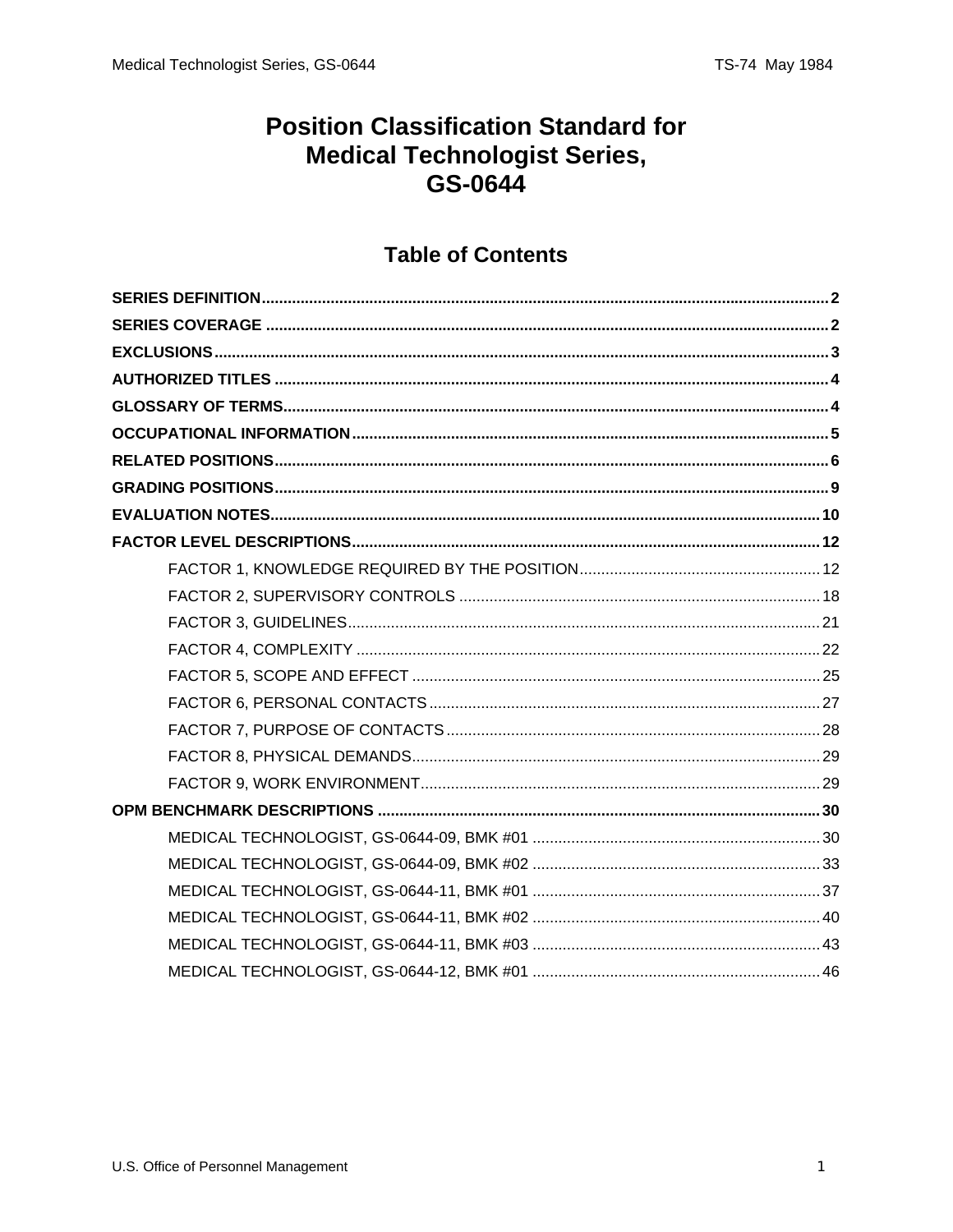# **SERIES DEFINITION**

<span id="page-1-0"></span>This series includes positions which require professional knowledge and competence in the field of medical technology. Medical technology involves performing, advising on, or supervising clinical laboratory testing of human blood, urine, and other body fluids or tissues, using manual or automated techniques; confirming test results and developing data which may be used by physicians in determining the presence and extent of disease or in support of medical research; modifying or designing laboratory procedures; establishing and monitoring quality control systems and measures; and providing instruction in the basic theory, technical skills, and application of laboratory test procedures. Medical technology includes work in such areas as hematology, bacteriology, mycology, virology, parasitology, immunology, serology, immunohematology (blood banking), clinical chemistry (including endocrinology and toxicology), and urinalysis as they relate to clinical laboratory practice.

This standard supersedes the classification standard for the Medical Technologist Series, GS-0644, published in February 1968.

# **SERIES COVERAGE**

Medical technologist positions are found in Federal hospital and outpatient-clinic laboratories; regional and reference laboratories which serve other hospitals, clinics, ships at sea, or foreign stations; research and development organizations; and regulatory and control agencies. Most medical technologists produce test results for use by physicians in the diagnosis and management of disease. Some do research, develop laboratory techniques, teach, or perform administrative or management duties. A few provide consultative and advisory services to State and local health departments, develop standards and regulations controlling laboratories engaged in interstate commerce and/or receiving reimbursement under Medicare, or perform other similar activities.

Although positions classified in this series generally involve testing body fluids or tissues from humans, other duties may sometimes apply. In hospitals where the infection control/environmental surveillance program is supported by the clinical laboratory, medical technologists may test environmental as well as biologic specimens. Where there is no organized nuclear medicine service, they may perform limited nuclear medicine procedures (e.g., in vitro radioimmunoassay tests) in addition to other procedures. In unique situations they may test samples from animals rather than humans (as in setting up and performing quality-controlled hematologic, biochemical, and immunologic laboratory procedures/tests to support pharmacologic studies in laboratory animals).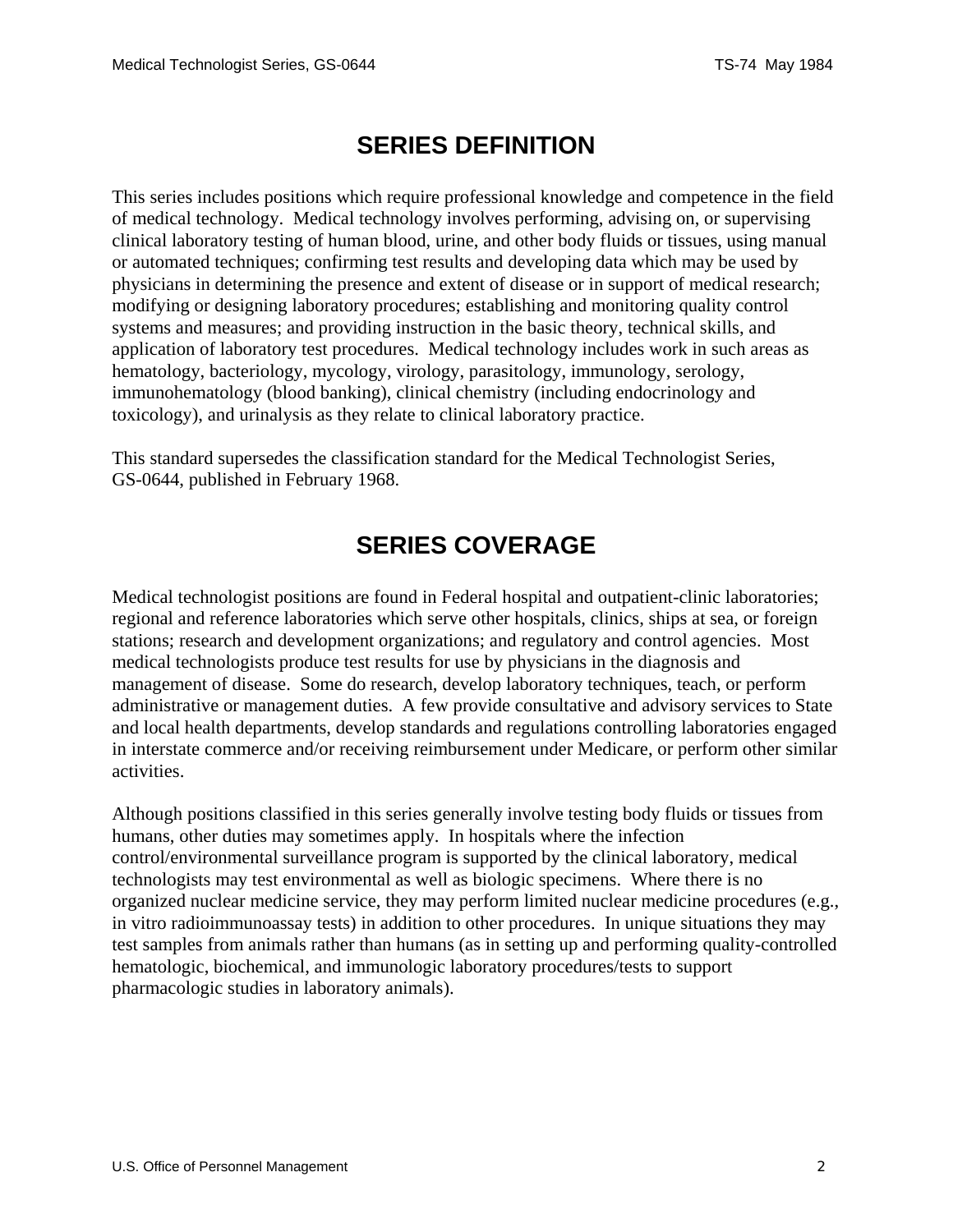# **EXCLUSIONS**

<span id="page-2-0"></span>Excluded from this series are the following kinds of positions:

- 1. Positions that primarily involve technical support work in medical technology are classified in the Medical Technician Series, GS-0645.
- 2. Positions for which the paramount requirement is professional knowledge and competence in a single clinical discipline such as microbiology or chemistry are classified in the appropriate professional series, e.g., Microbiology Series, GS-0403; Chemistry Series, GS-1320.
- 3. Positions that primarily involve technical support work in an anatomic pathology (cytopathology, histopathology) laboratory are classified in the Pathology Technician Series, GS-0646. (See [Digest 13](http://www.opm.gov/classapp/digests/digest13.pdf) for additional guidance.)
- 4. Positions that primarily involve technical support work in nuclear medicine technology (using unsealed radio nuclides for diagnostic, therapeutic, and investigative purposes) are classified in the Nuclear Medicine Technician Series, GS-0642.
- 5. Positions that primarily involve technical support work concerned with operating medical machines or instruments as part of the examination or treatment of patients (e.g., X-ray, cardiovascular function testing) are classified in the appropriate technical series, e.g., Diagnostic Radiologic Technologist Series, GS-0647; Medical Instrument Technician Series, GS-0649.
- 6. Positions, other than those of medical technologists, that primarily require the application of professional knowledge and skill in an allied health field and are not more appropriately classifiable in any other existing series are classified in the General Health Science Series, GS-0601. (See [Digest 13](http://www.opm.gov/classapp/digests/digest13.pdf) for cyto- and histotechnology position series assignments.)
- 7. Positions involving responsibility for information technology systems and services used in the automated acquisition, storage, manipulation, management, movement, control, display, switching, interchange, transmission, assurance, or reception of information. Such positions are classified in the Job Family Position Classification Standard for Administrative Work in Information Technology, GS-2200.
- 8. Positions for which the paramount requirement is administrative management knowledge and skill are classified in the Administrative Officer Series, GS-0341.
- 9. Positions for which the paramount requirement is knowledge and competence in the installation, maintenance, overhaul, and repair of laboratory equipment and instruments are covered by the Job Grading Standard for Medical Equipment Repairer, WG-4805.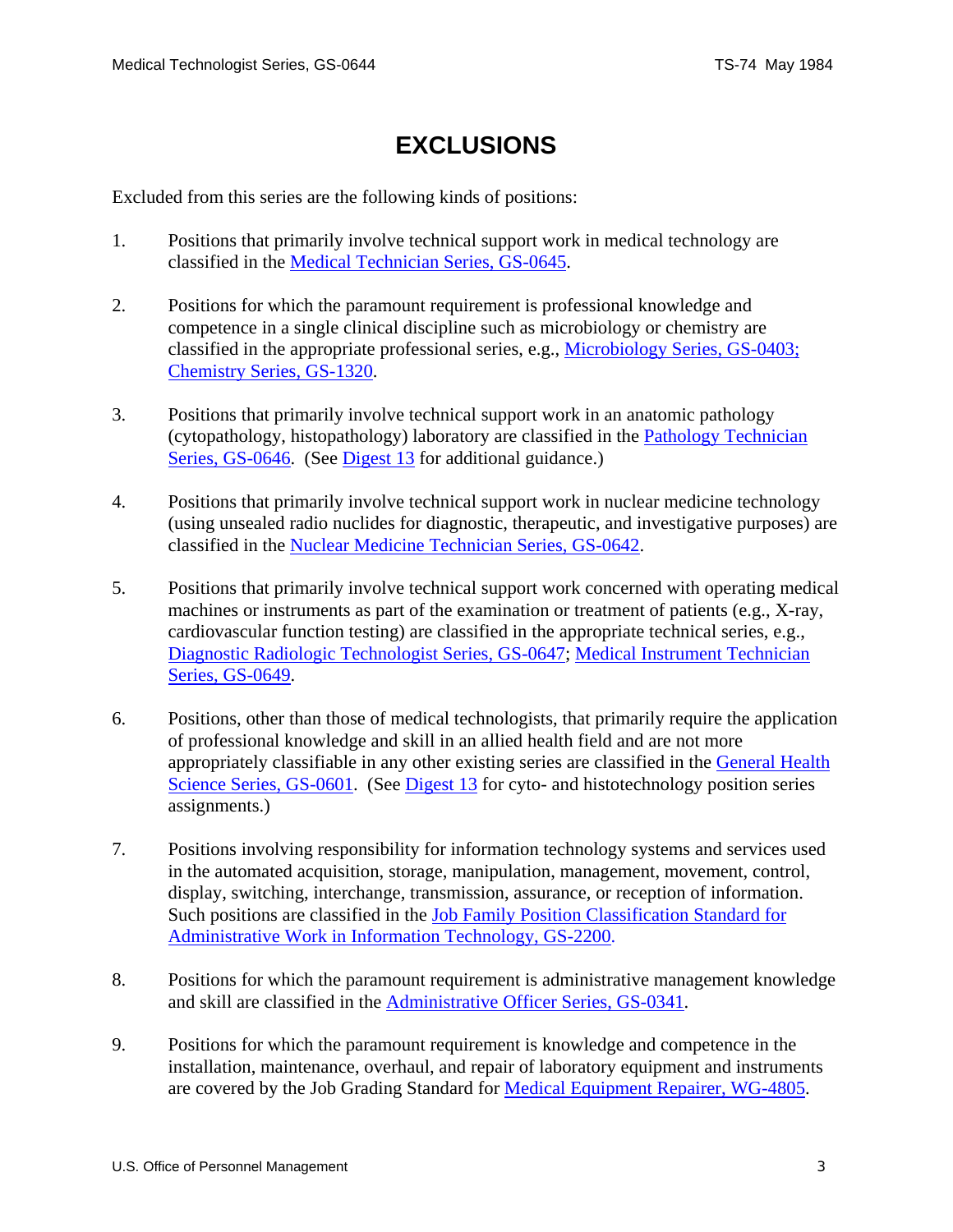# **AUTHORIZED TITLES**

<span id="page-3-0"></span>*Medical Technologist* is the basic title for all positions in this series. *Supervisory Medical Technologist* is to be used for positions that meet the minimum requirements for application of the General Schedule Supervisory Guide.

# **GLOSSARY OF TERMS**

*Accreditation* is the approval or recognition of a laboratory as conforming with a standard. Most Federal clinical laboratories or components thereof (e.g., blood banks, transfusion services, education programs) are accredited, certified, and/or licensed by one or more agencies such as the Joint Commission on Accreditation of Hospitals (JCAH), the College of American Pathologists (CAP), the American Association of Blood Banks (AABB), the Committee on Allied Health Education and Accreditation (CAHEA), the Centers for Disease Control (CDC), the Health Care Financing Administration (HCFA), and the Food and Drug Administration (FDA), all of which promulgate standard criteria of performance.

*Proficiency testing* is a quality control procedure for evaluating performance of a laboratory as a whole, not of individual workers. Many laboratories participate in external proficiency testing and quality assurance programs such as those administered by CAP and CDC.

*Reference values* (or "normal" values) are the limits of the range of results within which data is normally found for comparable individuals under similar conditions. At present, there are no universally accepted reference values transferable from one laboratory to another and from one age group to another. The commonly accepted reference range in use today is obtained by statistical methods.

*Routine tests* are repetitive (high-volume/frequency) procedures, available on routine request, which are carried out using regular, unvarying methods.

*Specialized tests* are procedures that require a complex network of steps and variables; the methodology chosen depends on results obtained in earlier stages of testing and factors associated with particular patient conditions. Routine tests may become specialized depending on the patient -- for example, although the test for calcium level normally is simple, a patient with pancreatitis has a fatty suspension in the serum which makes determining calcium level very difficult and requires the use of special procedures and instruments.

*Standard tests* are well-established, well-accepted (routine or specialized) procedures of proven diagnostic value. Since there may be many different protocols for a particular examination, accrediting agencies require that laboratories have written standard procedures for the tests they perform.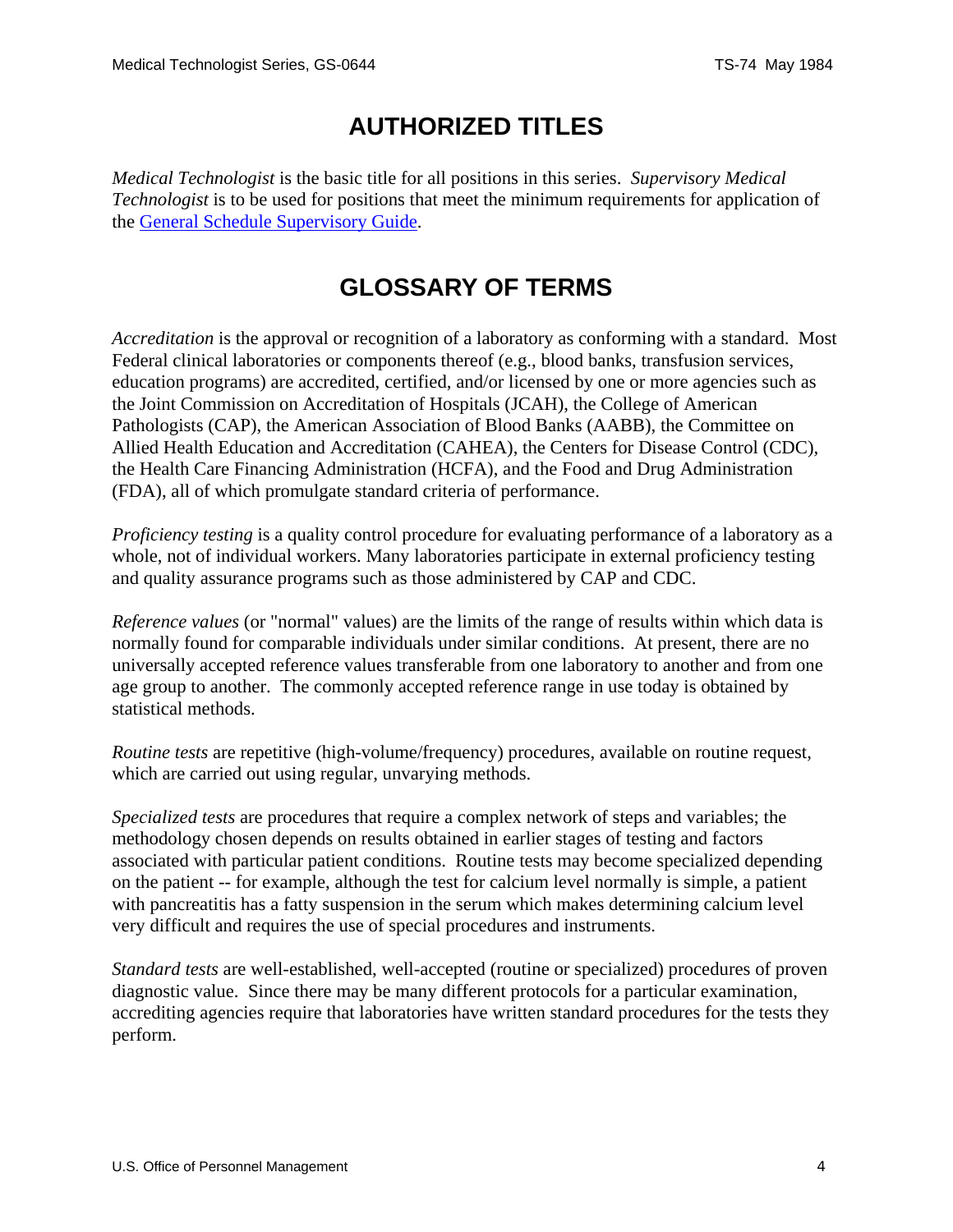<span id="page-4-0"></span>*Standard reference materials* are basic materials (e.g., calcium, cholesterol, creatinine), certified as to purity, used to calibrate instruments, test procedures, and relate analytical results to a common base.

*Standard reference methods* are laboratory methods of proven and demonstrated accuracy which are used to check the accuracy of analytical results obtained by different methods and for the evaluation of new techniques.

Some abbreviations used in this standard are: ABO -- the major human blood group/type system; CBC -- complete blood count; RBC -- red blood (cell) count; Rh (Rhesus factor) - antigens present on the surface of red blood cells (associated with the Rh blood group system); WBC -- white blood (cell) count.

*NOTE*: It is the responsibility of qualified physicians to diagnose and treat disease based on the interpretation of test results in the light of patient history and physical findings. In this standard, references to the correlation and interpretation of test data are intended to describe those functions that are not uniquely within the purview of a physician.

# **OCCUPATIONAL INFORMATION**

Medical technology as an applied science is made up of a number of established academic disciplines (microbiology, chemistry, etc.) that are universally defined, recognized, and accepted as professions by academic institutions, industry, and government. Despite a trend toward specialization, medical technology is essentially an integrated or "generalist" profession. Medical technologists must have a knowledge of the whole field, i.e., all four major disciplines of laboratory practice (microbiology, clinical chemistry, hematology, and immunohematology), whether they specialize or not. Medical technologists who choose to specialize may concentrate in one or more clinical disciplines or subdisciplines (specialty areas) and/or in one or more of the following functional areas:

*Administration*. Medical technologists play a central role in clinical laboratory management. They carry out a wide range of administrative functions (e.g., scheduling laboratory personnel; reviewing/evaluating procedures and instituting remedial action for detected deficiencies/defects; reviewing and approving new test methodologies; selecting equipment to purchase; maintaining quality assurance, preventive maintenance and safety, and other laboratory programs; developing automatic data processing applications; preparing budget and staffing estimates and technical reports; designing technical manuals and forms; developing laboratory guidelines and/or regulations).

*Research***.** Medical technologists participate in medical research and development activities directed at expanding scientific knowledge or developing new or improved methods and techniques (e.g., planning and carrying out studies on the effect of chemicals on erythrocyte sickling or the stability of red cell antigens in experimental anticoagulants for prolonged liquid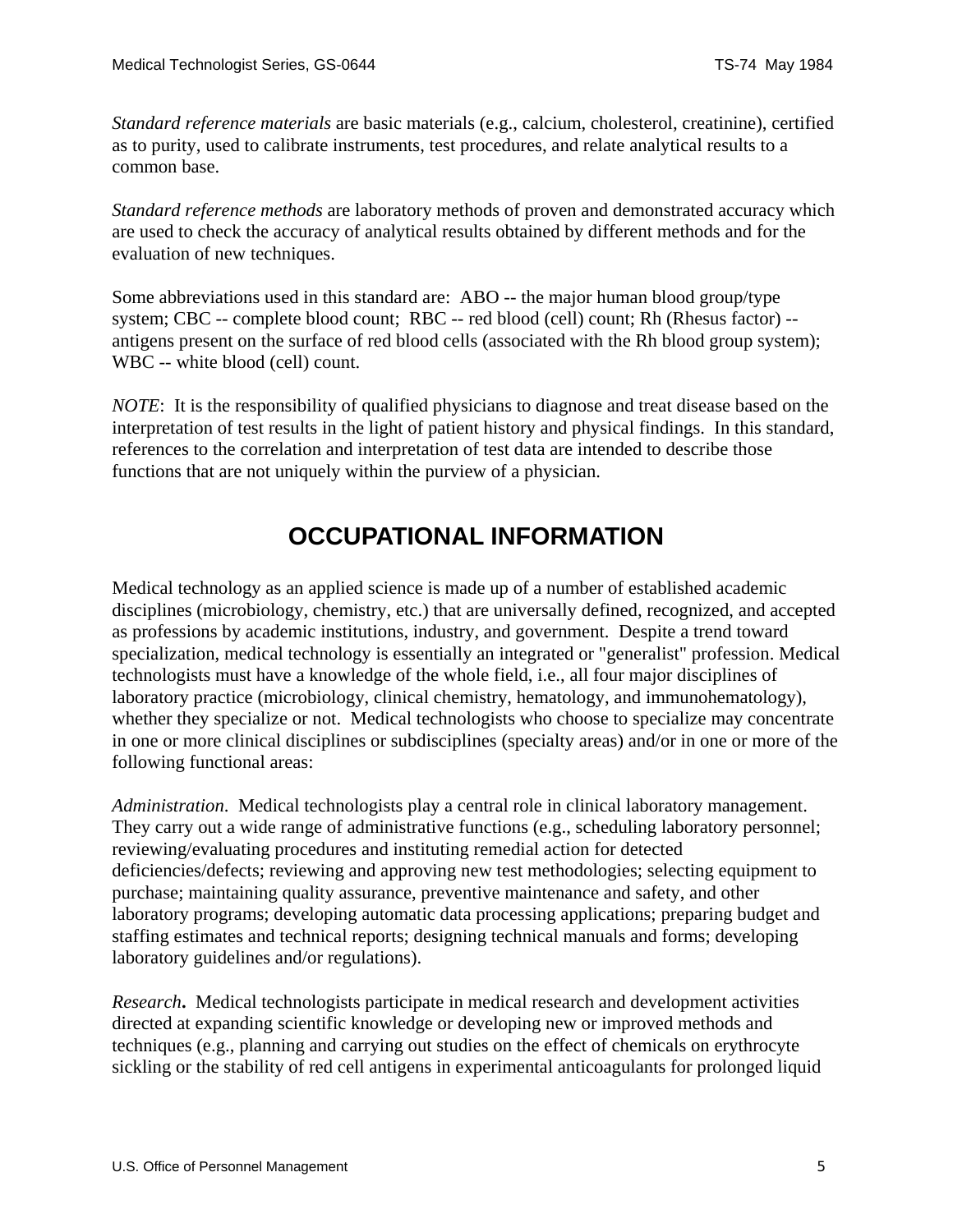<span id="page-5-0"></span>storage). Working as independent investigators, members of research teams, or research assistants, they may author or coauthor technical reports and articles for scientific journals.

*Education*. Medical technologists are involved in designing, conducting, and evaluating education programs. (All clinical laboratories are expected to provide continuing/in-service education programs, and some sponsor an accredited medical technology program and/or other recognized education or training programs.) Most medical technologist assignments include some teaching responsibilities; these may involve classroom teaching and/or on-the-job demonstration and laboratory practice. The instruction may be given to medical technologist students, medical technicians, physician residents and/or others. Typically, these duties are in integral part of the basic assignment and do not affect the grade level or the qualifications required for the position. Some medical technologists have education or training work as a primary responsibility (e.g., coordinating the laboratory rotation of students from colleges or universities with which the hospital/laboratory is affiliated, or teaching full time in an accredited program). A few are responsible for directing/administering, under the direction of the pathologist in charge of the laboratory, a structured education program or school where both didactic and clinical training are provided and the school is responsible for admission, curriculum, and academic credit and receives accreditation.

# **RELATED POSITIONS**

In some instances, it may be difficult to distinguish between medical technologist positions and other closely related laboratory positions. Sometimes the distinction can be made on the basis of the kind of work. When that is not possible, the distinction must be based on the background knowledge required to do the work, the reasons for the position's existence, or the sources of recruitment or lines of progression where the position is located.

## *Distinguishing Between Medical Technologist and Medical Technician Positions*

Positions are classified in this series when, and only when, performance of the work requires the application of professional knowledge and skill as distinguished from the desirability of, or preference for, such qualifications. It is sometimes difficult to determine whether a position requires the services of a professional medical technologist or a technician -- either because of the similarity of functions, objectives, and work products, or because areas of work which do not require the application of professional knowledge have traditionally been performed by technologists.

*Medical technologist* positions require professional knowledge of medical technology. Professional knowledge of medical technology is defined as (1) as thorough knowledge of the principles, theories, and accepted practices of the clinical laboratory sciences as they relate to the conduct of tests on human blood, urine, and other body fluids and tissues; (2) a broad knowledge of laboratory testing methodologies and quality assurance procedures; (3) specialized knowledge of clinical correlation which relates laboratory test data to human physiology; (4) knowledge of disease states and the clinical significance/application of various tests as aids in diagnosing the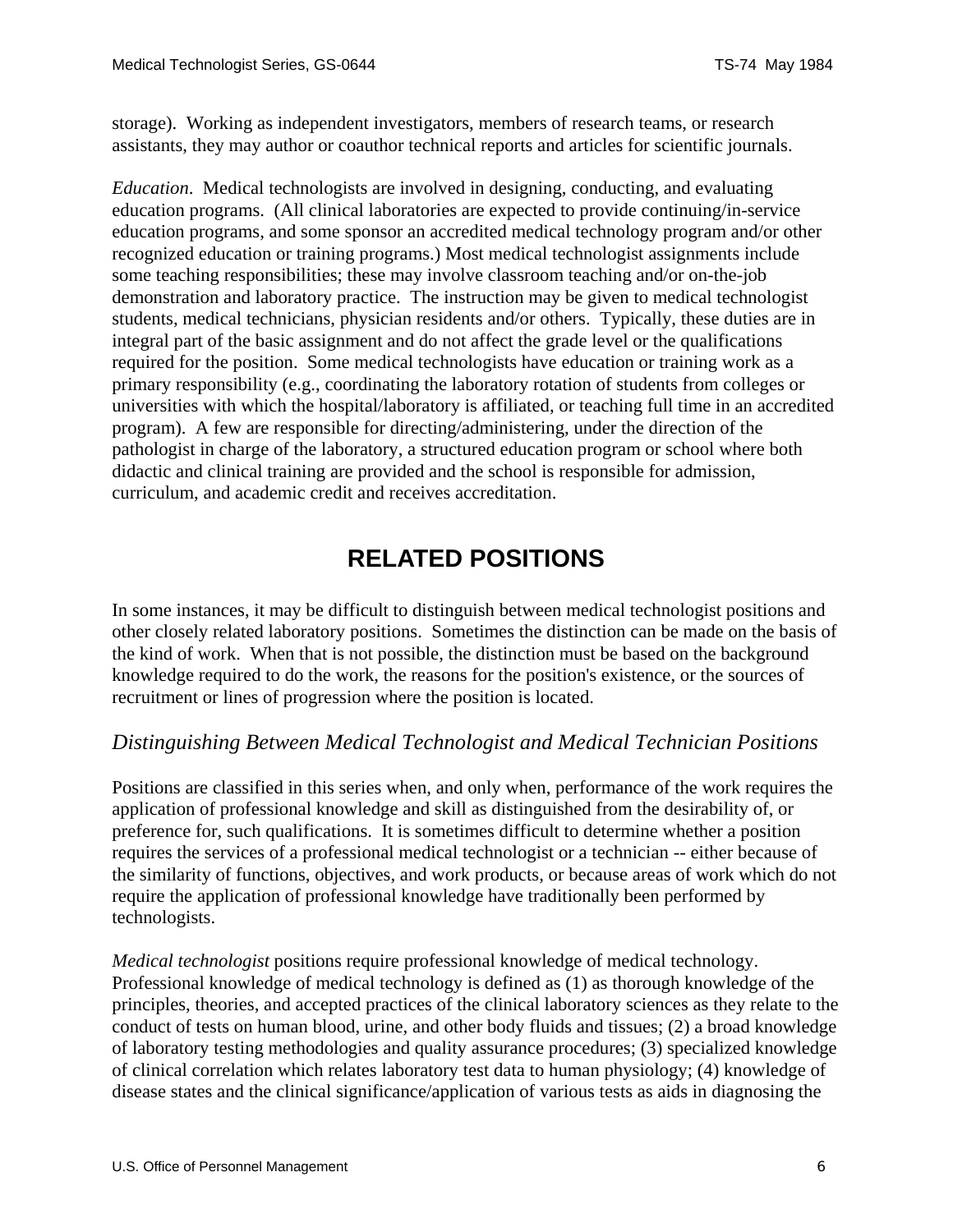causes of disease; and (5) an understanding of related disciplines such as microbiology, chemistry, pharmacology, anatomic pathology, and nuclear medicine and their relationships to medical technology.

The requirement for the application of professional knowledge and skill may be based on such duties and responsibilities as:

- -- Solving testing problems of an advanced or novel nature;
- -- Developing new solutions to testing problems;
- -- Performing the newer/more complex tests and examinations;
- -- Installing/adapting new tests for production use;
- -- Insuring the adequacy of the scientific knowledges applied in the performance of required tests;
- -- Recognizing and defining testing problems and evaluating methods for their solution;
- -- Evaluating guides or possible alternative approaches to standards methods;
- Improving the efficiency and quality of a testing program;
- -- Establishing and monitoring quality control/record keeping systems and measures to assure the accuracy and validity of test results;
- -- Developing instructions for converting from manual to automated testing systems;
- -- Planning and conducting training programs for medical technicians and medical technologist students;
- -- Establishing standards and writing instructions for calibrating or standardizing instruments and equipment;
- -- Recommending the addition of new tests to the laboratory's service;
- -- Training to assume a full professional position.

Generally speaking, medical technologists at the full performance level and above perform laboratory tests which, because they have a high level of difficulty and/or are infrequently performed, require a special sensitivity to possible problems. They recognize unexpected test reactions, errors, and discrepancies; identify technical, instrumental, or physiologic causes of problems (e.g., test conditions, chemical reactions, instrument function, patient variables, interfering drugs); determine solutions based on the theory of reactions on which the procedures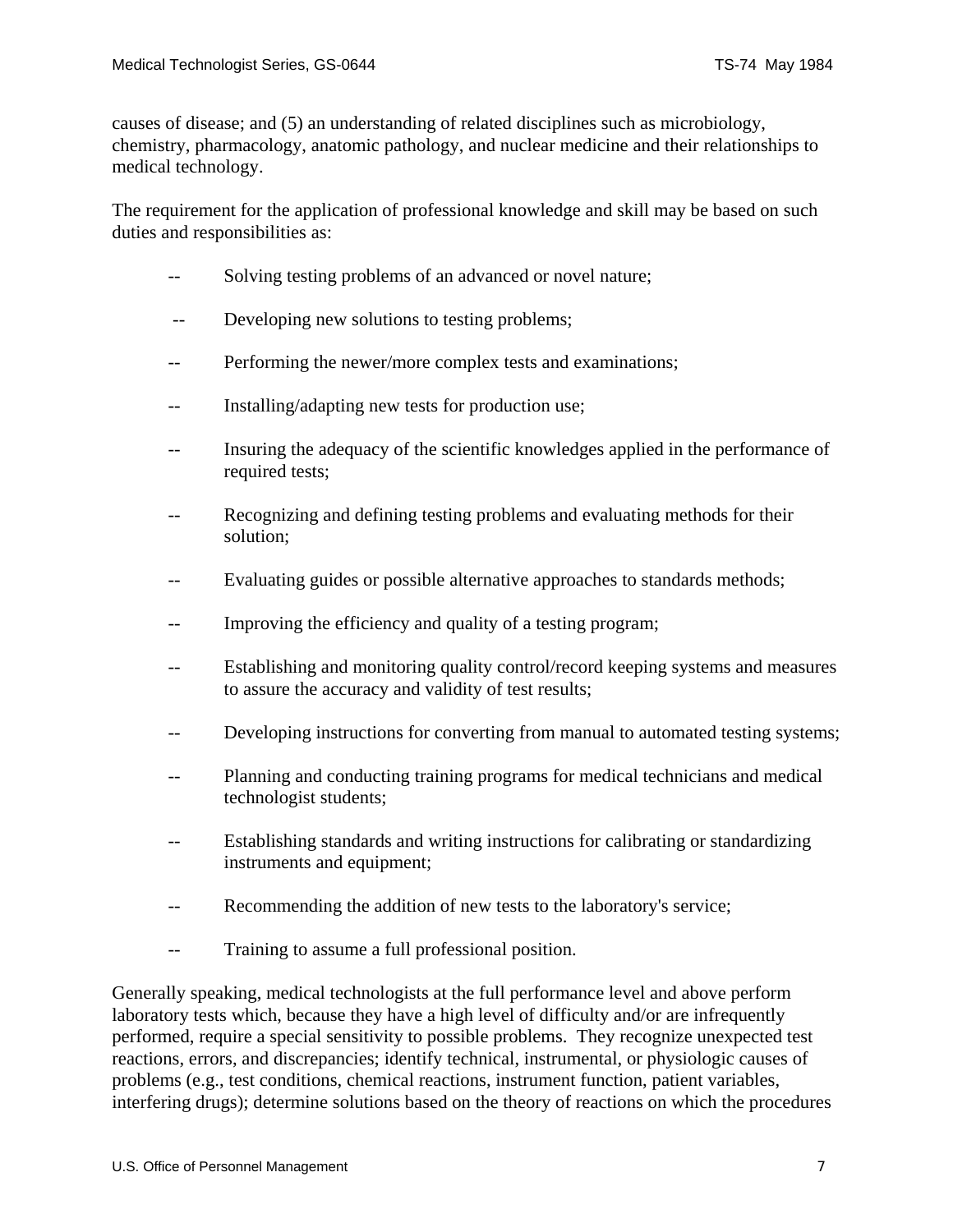are based and other clinical data; suggest additional assays that could clarify or amplify the physician's diagnosis; and design, evaluate, and implement new methods.

Medical technologists apply professional knowledge of scientific principles and theory to determine the causes or possible significance of abnormalities and departures from the norm when test results do not conform to expectations; to alter procedures and techniques to correct problems; and to correlate and interpret test results (within the framework of the discipline) based on an understanding of the underlying physiologic phenomena and relationships among tests.

In comparison with technologists, *medical technicians* typically perform the routine tests in the clinical laboratory. They refer abnormal or unusual results to a supervisor or higher-grade technologist according to protocol; identify direct causes (technical or instrumental) of problems and make corrections by using prescribed criteria which specify alternatives from which decisions may be made; check the validity of results using preset interrelations of tests; and use and monitor quality control procedures within predetermined parameters.

Medical technician positions do not require the application of professional knowledge and skill in that the work assigned can be performed by (1) application and adaptation of established testing and examination procedures as outlined in test manuals and (2) use of practical judgment with only an elementary grasp of basic scientific principles. While medical technicians must recognize unanticipated reactions and deviations from the norm when test results do not conform to expectations, they are not expected to analyze the results to determine the causes or possible significance of such reactions or to alter the procedures and techniques based on an understanding of the theory and principles involved. They are not expected to confirm and verify results on the basis of theoretical considerations. Such responsibilities require the application of professional skill and knowledge.

There are work situations, however, where, through extensive experience, a medical technician can function at a level comparable with professionals in a narrow aspect of medical technology while not having professional competence to move into other areas of the field. (In the absence of significant differences in work assignments, the fact that the knowledge and skills required for technician work are different in kind from those required for technologist work is no basis for assuming a difference in the grade level of a position.) Technicians can and do perform similarly difficult work requiring the exercise of initiative and practical judgment in the application and adaptation of standardized techniques and methods. This is particularly true in laboratories where most of the testing work requires limited reference to basic scientific considerations, i.e., where most of the problems have been repeatedly encountered, solutions established, and formulas and guides developed.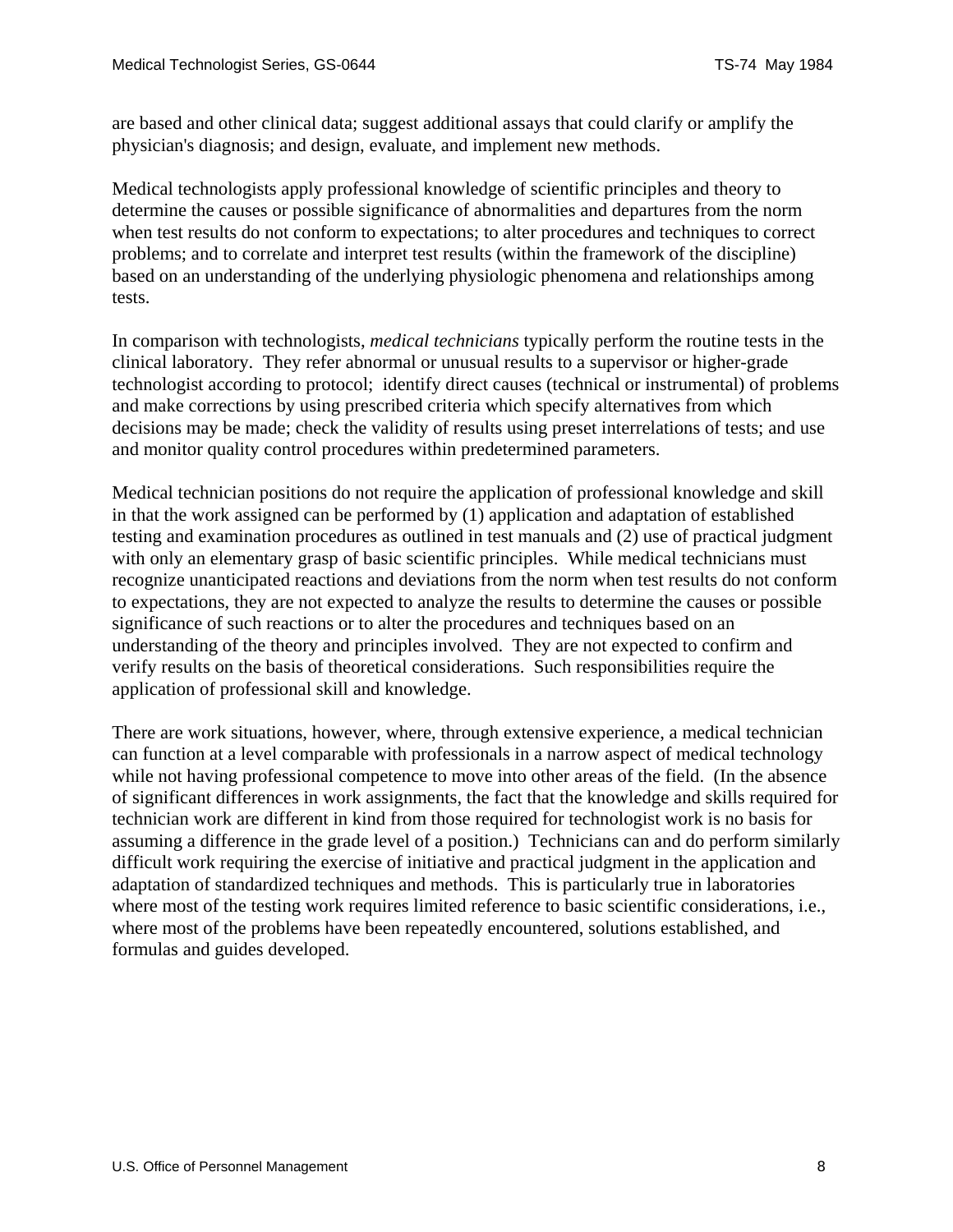## <span id="page-8-0"></span>*Distinguishing Between Medical Technologist and Other Professional Positions*

Medical technologists may perform diagnostic testing in one or more of the disciplines or subdisciplines of laboratory practice. When a technologist assignment is confined to intensive work in one discipline such as microbiology or chemistry, it can be difficult to distinguish that position from those of other professional biologic or physical science positions.

Many of the professional positions specializing in intensive work in one "section" of the laboratory are interdisciplinary in nature. For example, a position in the microbiology section of the laboratory might be filled by either a microbiologist or a medical technologist. Any question as to which series such a position should be classified in usually can be resolved by considering (1) the qualifications required, to the extent that they influence and affect the assigned duties and responsibilities; (2) the professional training and experience of the candidates; (3) the approach to the work (e.g., from the point of view of a microbiologist or a medical technologist); and (4) the overall purpose of the work and how it is to be done as determined by laboratory management officials.

# **GRADING POSITIONS**

The grade-level criteria in this standard are to be used to classify nonsupervisory medical technologist positions for which there is no applicable grade-evaluation guide. This standard does not provide grade-level criteria for all types of medical technologist positions; it may be helpful to refer to standards for related series such as the Computer Specialist Series, GS-0334, covered in the Job Family Position Classification Standard for Administrative Work in Information Technology, GS-2200, the Microbiology Series, GS-0403, the Chemistry Series, GS-1320, the Education Group, GS-1700, and the Quality Assurance Series, GS-1910, for additional information. The following are some of the standards to be used in place of or to supplement this standard:

- 1. The General Schedule Supervisory Guide is to be used to evaluate supervisory positions. Positions that involve supervision of one-grade interval work and also entail the personal performance of technologist duties which are different in kind or level from the work supervised should be treated as mixed positions; Part I of the Supervisory Grade-Evaluation Guide should be used to classify the supervisory responsibilities, while this standard should be used to evaluate the professional technologist work.
- 2. The Research Grade-Evaluation Guide is to be used to evaluate positions engaged in basic or applied research. Positions that involve limited elements of research work in support of physicians or other research scientists (e.g., carrying out research protocols, running specific tests, adapting test procedures to provide optimal results) are not considered to involve the personal performance of basic or applied research and should be classified by means of this standard.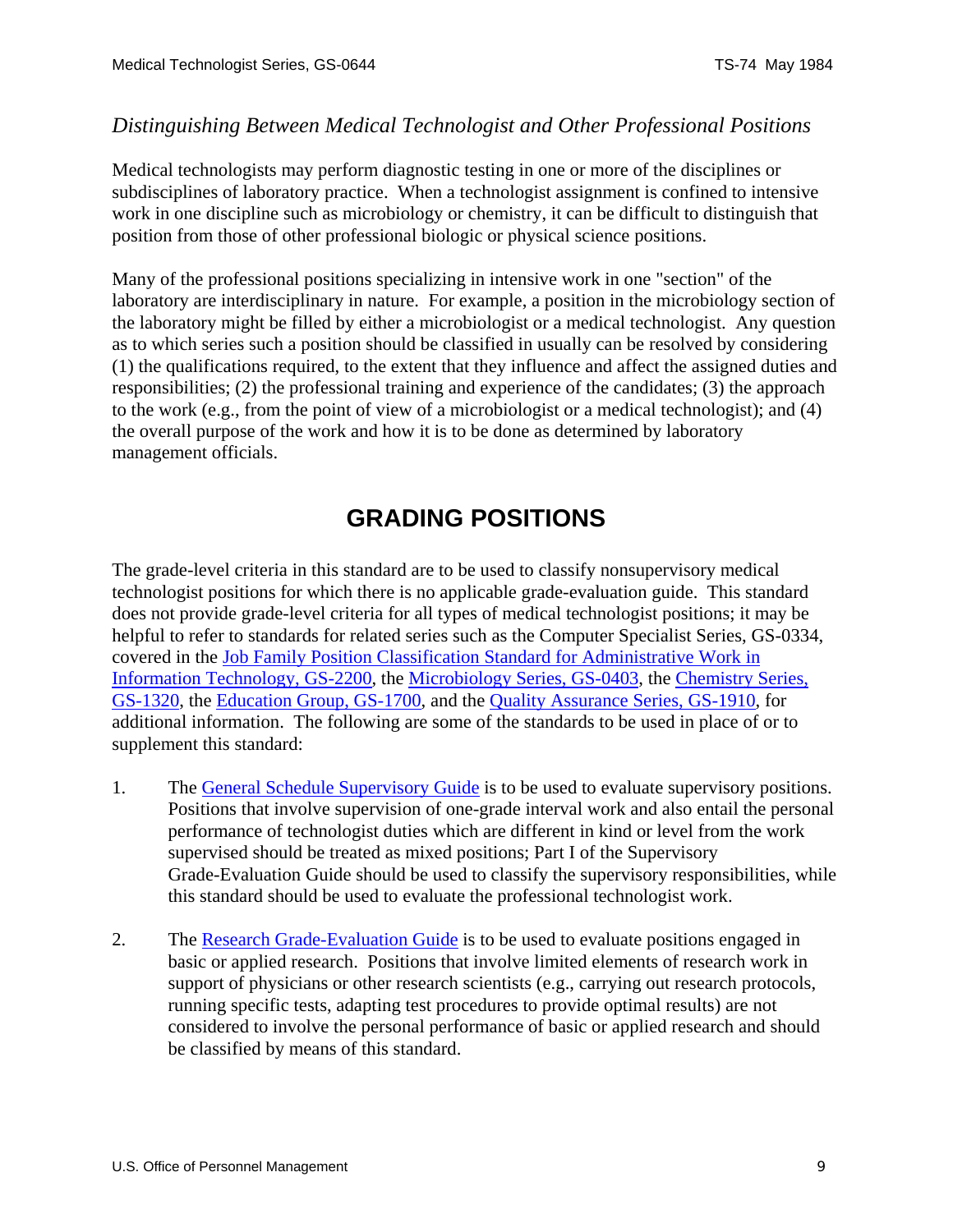- <span id="page-9-0"></span>3. The Grade Level Guide for Instructional Work is to be used in conjunction with this standard to evaluate positions that involve substantial instruction work.
- 4. The Grade Level Guide for Instructional Work is to be used in conjunction with this standard to evaluate positions primarily concerned with education and training work.
- 5. The standard for the Medical Technician Series, GS-0645, may be used in conjunction with this standard to evaluate full performance level technologist positions below GS-9 provided appropriate consideration is given to all factors.

## **EVALUATION NOTES**

Positions should be evaluated on a factor by factor basis, using one or more Office of Personnel Management benchmarks and/or factor-level descriptions for the Medical Technologist Series. Only the designated point values may be used. Additional instructions for evaluating positions are contained in the Introduction to the Position Classification Standards. It should be noted that the absence of benchmarks for positions at any particular grade level does not preclude evaluation of positions at that grade. Should the work being evaluated exceed the highest level for a factor described in this standard, the Primary Standard and/or another related FES standard may be used to evaluate the position in conjunction with, and as an extension of, the criteria contained in this standard.

The descriptive material found in a particular factor, benchmark, or factor-level description expresses the nature or quality of that factor or level; all the material that bears on the position being evaluated must be considered and given appropriate weight. It does not however prescribe the universe of characteristics which may justify matching to a particular factor or factor level. There are numerous work situations and position characteristics that are found in the medical technologist profession that may not be specifically or definitively identified. It therefore follows that good classification judgment must be used in deciding whether a particular position element fully meets the intent of a particular factor level. The following additional points should be born in mind in evaluating medical technologist positions:

*The impact of mechanization and automation on laboratory work*. At the present time, the state of automation in most laboratories ranges from that in clinical chemistry, which is highly automated, to that in microbiology, which presents special difficulties that have hindered the development of automation. No division of the clinical laboratory has yet been completely automated, and this goal is considered to be some distance in the future. Experience has shown that the introduction of automated devices into a clinical laboratory increases the number of tests performed without reducing the level of skills required of laboratory personnel. Because the detecting systems incorporated into such instruments are usually based on the same chemical and physical principles as those used in the conventional nonautomated tests, and because the instruments can drift out of control or otherwise malfunction, equivalent and sometimes additional knowledge and skill are needed to insure the production of reliable data in all but a few instances where the rate of test output is low and operation is simple (assuming that the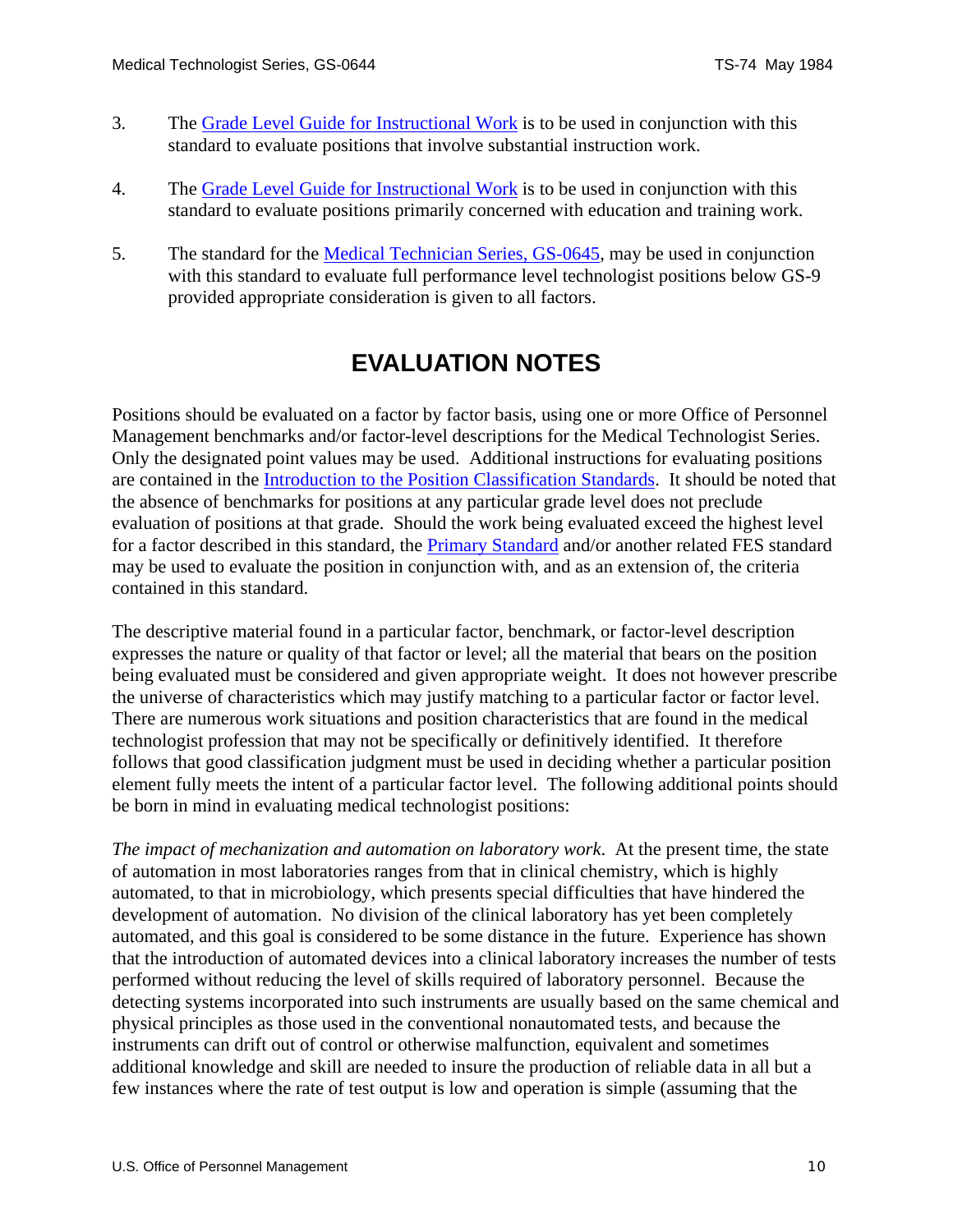technologist calibrates the equipment, performs check-out procedures, recognizes malfunctions and discrepancies, etc.).

Some laboratories use an automated laboratory information system to process test requests, produce reports of test results, and provide interpretive information. While the technologist may enter laboratory data into the computer system, identify errors, correct problems, etc., computer skills normally are secondary to the scientific knowledge required for the work.

*The effect of restraints imposed by authorities*. Accrediting agencies generally require that medical laboratory services be directed by pathologists or other physicians, or, under certain circumstances, by scientists who specialize in clinical chemistry, microbiology, or other biologic sciences. The responsibilities (establishing procedures, providing consultation services to the medical staff, preparing test interpretations, etc.) vested in the pathologist or other medical officer who heads the laboratory may proscribe the higher-level duties that can be performed by medical technologists. However, if these or similar functions are substantially and regularly performed by the technologist, full value may be assigned to the factor or factors that reflect that situation.

*The trend toward specialization*. As tests have proliferated and become more sophisticated, many laboratories have become more compartmentalized. Medical technologists in small laboratories usually perform many types of tests. In large laboratories, however, technologists often specialize in one (or more) of the fields in which the laboratory offers services (bacteriology, biochemistry, serology, hematology, immunohematology, etc.). Generalists may be concerned with a wider variety of problems, specialists with more substantial depth of analysis. Both types of positions may operate at any of the levels described. Moreover, it cannot be assumed that one discipline is more difficult, per se, than another discipline, or that work in a research and development environment is more difficult, per se, than work in a clinical environment. The duties, responsibilities, and qualifications required must be evaluated in terms of the common factors.

*The impact of constraints and judgmental demands placed upon medical technologists in the laboratory*. Clinical laboratories are expected to have written instructions for all test procedures, including control and calibration procedures and pertinent literature references. These quality control systems and measures are designed to assure medical reliability of laboratory data in situations where error may produce harm to the patient, misdiagnosis, or incorrect treatment or medication. While these controls obviously affect certain decision-making opportunities, medical technologists are expected to exercise independent judgment to monitor, control, and assess test conditions, specimen quality, chemical/biologic reactions, and instrument function; identify atypical organisms; solve unexpected problems, as when standards or control samples do not give acceptable values; correlate quantitative, biochemical, physiologic, and morphologic data to verify results; evaluate and implement new procedures; and perform other similar duties.

*The scope of laboratory services*. The technical complexity of most laboratory assignments (as distinguished from the administrative problems and non-test performance tasks encountered) largely depends on the variety and difficulty of the test procedures performed. The test procedures a clinical laboratory offers depend to a great extent on the needs of the medical staff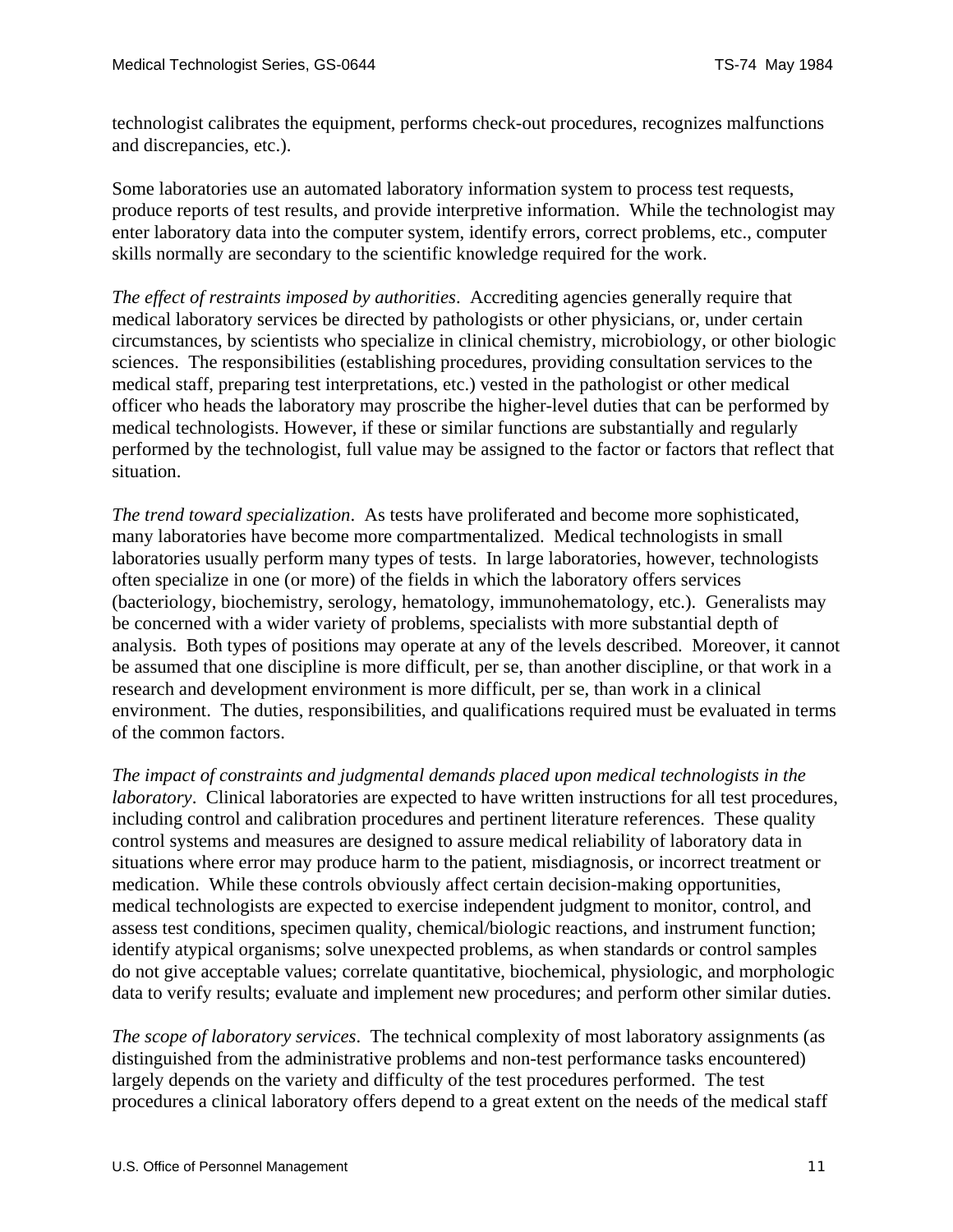<span id="page-11-0"></span>it serves -- the staff usually require more complicated and diverse laboratory services in facilities that provide service in a large number of medical and surgical specialties and subspecialties, that are equipped to care for the most complex and unusual patient conditions, that have special diagnostic and treatment programs such as renal transplant or alcohol and drug dependence treatments units, that are affiliated with medical schools, or that have a substantial amount of medical research.

Many laboratories do not regularly perform certain tests because physicians rarely order them or the patient population does not require them. Others send the more complex tests to other agency or commercial laboratories. Particular care must be taken in evaluating positions where the laboratory provides limited services. There may be little work that justifies the exercise of professional knowledge and skill -- in laboratories where most of the test orders fall in routine categories, for example, one would expect that most of the tests would be performed by medical technicians. The professional work that does exist may be performed by a supervisor or lone technologist; and/or it may warrant a lower grade than it would if the full range of specialized tests were being performed.

## **GRADE CONVERSION TABLE**

| <b>GS</b> Grade | <b>Point Range</b> |
|-----------------|--------------------|
|                 | 855-1100           |
|                 | 1105-1350          |
|                 | 1355-1600          |
|                 | 1605-1850          |
|                 | 1855-2100          |
| 10              | 2105-2350          |
| 11              | 2355-2750          |
| 12              | 2755-3150          |
| 13              | 3155-3600          |

Total points on all evaluation factors are converted to GS grades as follows:

# **FACTOR LEVEL DESCRIPTIONS**

# **FACTOR 1, KNOWLEDGE REQUIRED BY THE POSITION**

This factor measures the nature and extent of information or facts which medical technologists must understand to do acceptable work (e. g., steps, procedures, practices, rules, policies, theories, principles, and concepts) and the nature and extent of the skills needed to apply those knowledges. To be used as a basis for selecting a level under this factor, a knowledge must be required and applied.

*Level 1-5 -- 750 Points*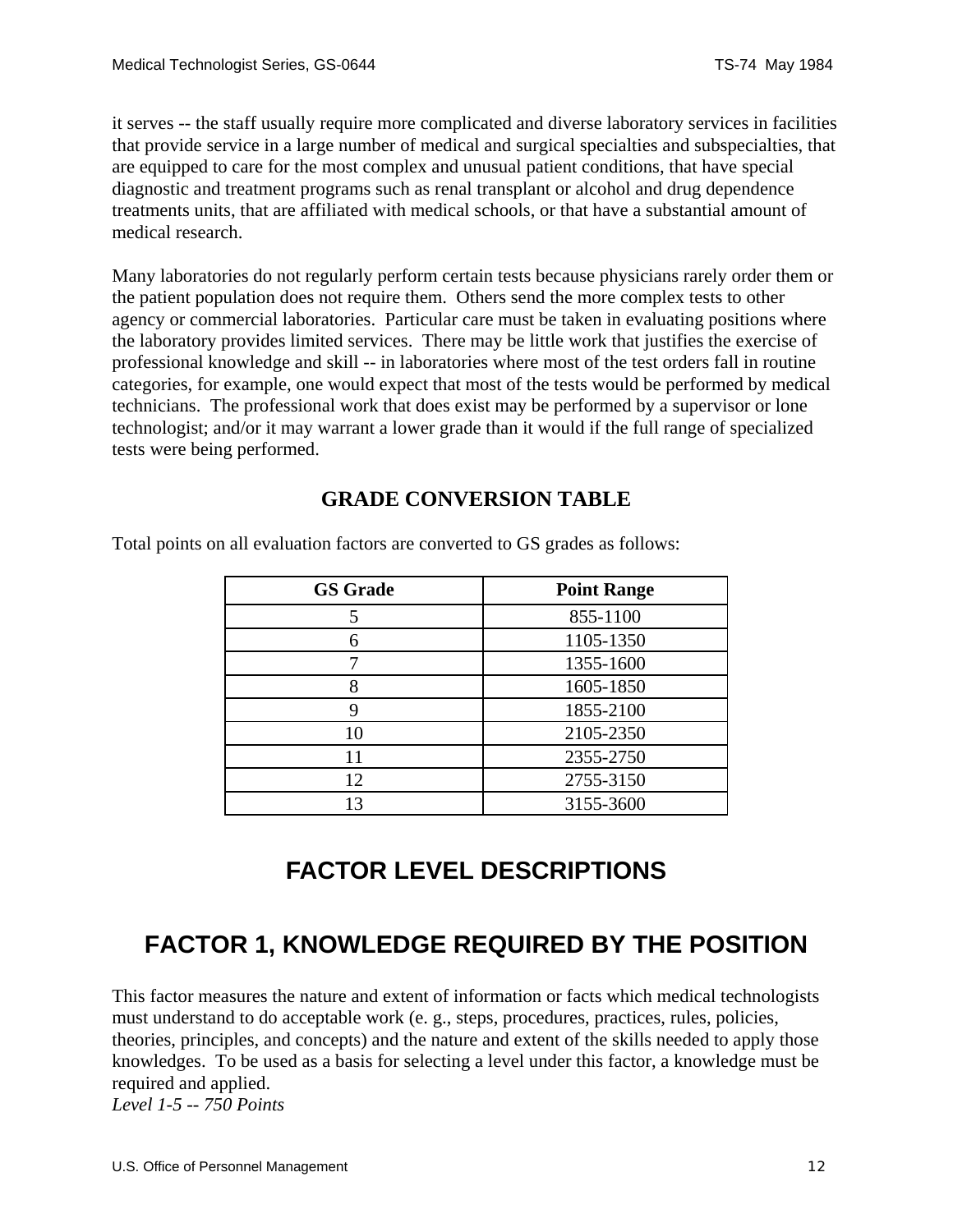Professional knowledge (such as would be acquired through a baccalaureate program in medical technology or equivalent education and experience) of the basic principles, concepts, and methods of medical technology, including a knowledge of laboratory mathematics and statistics, and skill in applying this knowledge in carrying out a limited variety of specialized tests for which there are highly standardized methods and techniques in one or more areas of the clinical laboratory (microbiology, clinical chemistry, hematology, immunohematology).

or

Equivalent knowledge and skill.

*Level 1-6 -- 950 Points* 

In addition to the knowledge described at Level 1-5, professional knowledge (such as would be acquired through relevant graduate study or clinical experience) of the established principles, concepts, and methods of medical technology, and skill in applying this knowledge in performing/monitoring the full range of specialized tests and nonroutine procedures for which there are standard methods and techniques (i.e., methods and techniques that are well established, that apply to most situations encountered, and that can be carried out with minor modification or adaptation) in one or more areas of the clinical laboratory. Knowledge of laboratory mathematics and statistics sufficient to establish quality controls, troubleshoot procedures and equipment, calculate and correlate test results, and set up and implement new procedures.

Knowledge of related disciplines (e.g., histology, cytology, pharmacology, pharmacokinetics, anatomy, physiology, epidemiology, genetics) and of the significance of certain clinical and physiologic conditions (e.g., conditions affecting hormone secretion) sufficient to use such knowledge in assessing and correlating data, verifying results, etc. (e.g., evaluating certain stains prepared in histology, recognizing interfering drugs or infectious diseases that can cause abnormal results, assuring proper collection and preservation of specimens, performing therapeutic drug monitoring).

Knowledge and understanding of recognized reference standards, medicolegal requirements, regulatory and accrediting agency requirements, and pertinent statutes sufficient to use such knowledge in performing/monitoring diagnostic tests (e.g., maintaining chain of custody when a specimen is submitted for medicolegal reasons so as not to affect the legality of the result, using and storing controlled substances in an appropriate manner, assuring that blood and blood products meet prescribed specifications, reporting notifiable diseases to proper authorities).

Some positions require knowledge of instructing techniques and practices sufficient to use such knowledge in instructing students and others in the basic principles and specialized methods of one or more areas of medical technology (classroom or bench teaching).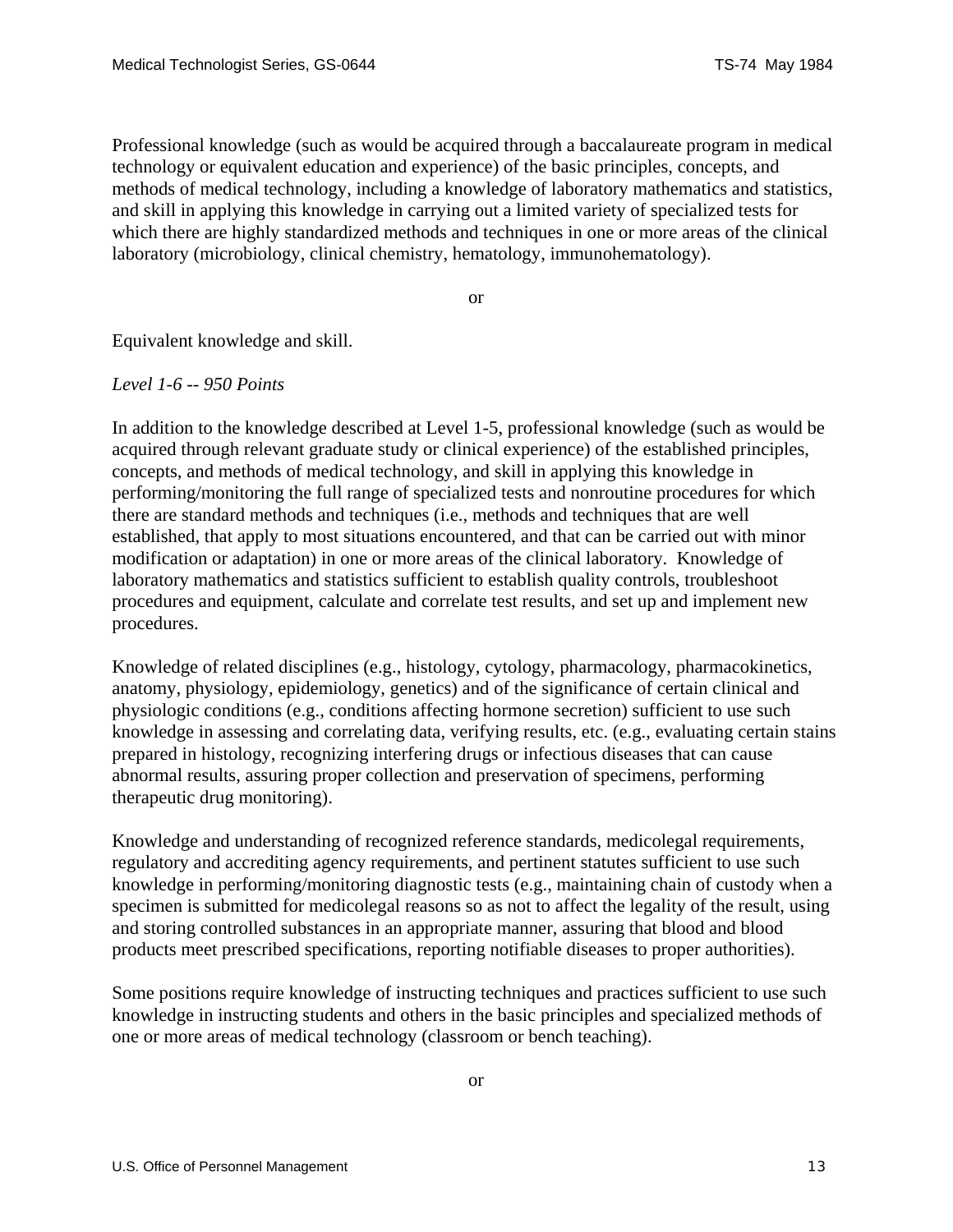Equivalent knowledge and skill.

#### Illustrations:

- -- Professional knowledge and skill sufficient to perform/monitor the full range of special tests and nonroutine procedures in the chemistry section of a clinical laboratory. Assignments require knowledge of medical technology and clinical chemistry principles and methods to perform such procedures as blood gases and pH, toxicology studies, atomic absorption spectrophotometry, and discrete sample analysis; correlate abnormal results with corresponding pathology; troubleshoot problems (chemical, mechanical, electrical, electronic) and take corrective action; accept and resolve referrals of abnormal or unusual results and observations from lower-grade personnel; set up and monitor record keeping and quality control procedures; and instruct technical staff and medical technology students in laboratory theory and practice.
- Knowledge and skill sufficient to carry out the unusual and more difficult procedures in the blood bank/transfusion service of a general medical and surgical hospital. Assignments require knowledge of medical technology and blood bank procedures and techniques to perform procedures such as atypical typing and crosshatching and elution/absorption of antibodies; solve complex antibody problems; investigate autoimmune hemolytic disease/hemolytic disease of the newborn; investigate transfusion reactions; and monitor the quality of routine work performed in the section.
- Knowledge and skill sufficient to establish and monitor quality controls in the microbiology section (general and special bacteriology, anaerobic bacteriology, mycobacteriology, mycology, parasitology, immunoserology, and infection control, surveillance, and sanitation) of a clinical laboratory and to coordinate/integrate the program with the laboratory's quality assessment and control activities. Assignments require knowledge of medical technology/microbiology principles, techniques, and instruments to determine quality control measures needed; select control samples appropriate to monitor assays (tube dilution tests, direct smears, synergism studies, dark field microscopy, identification of anaerobes, mycobacteria, fungus, parasites, and atypical organisms, etc.); conduct quality control procedures on equipment, reagents, and products; respond to external proficiency testing programs; establish and maintain record keeping systems; and evaluate results of quality control procedures and implement corrective actions when indicated.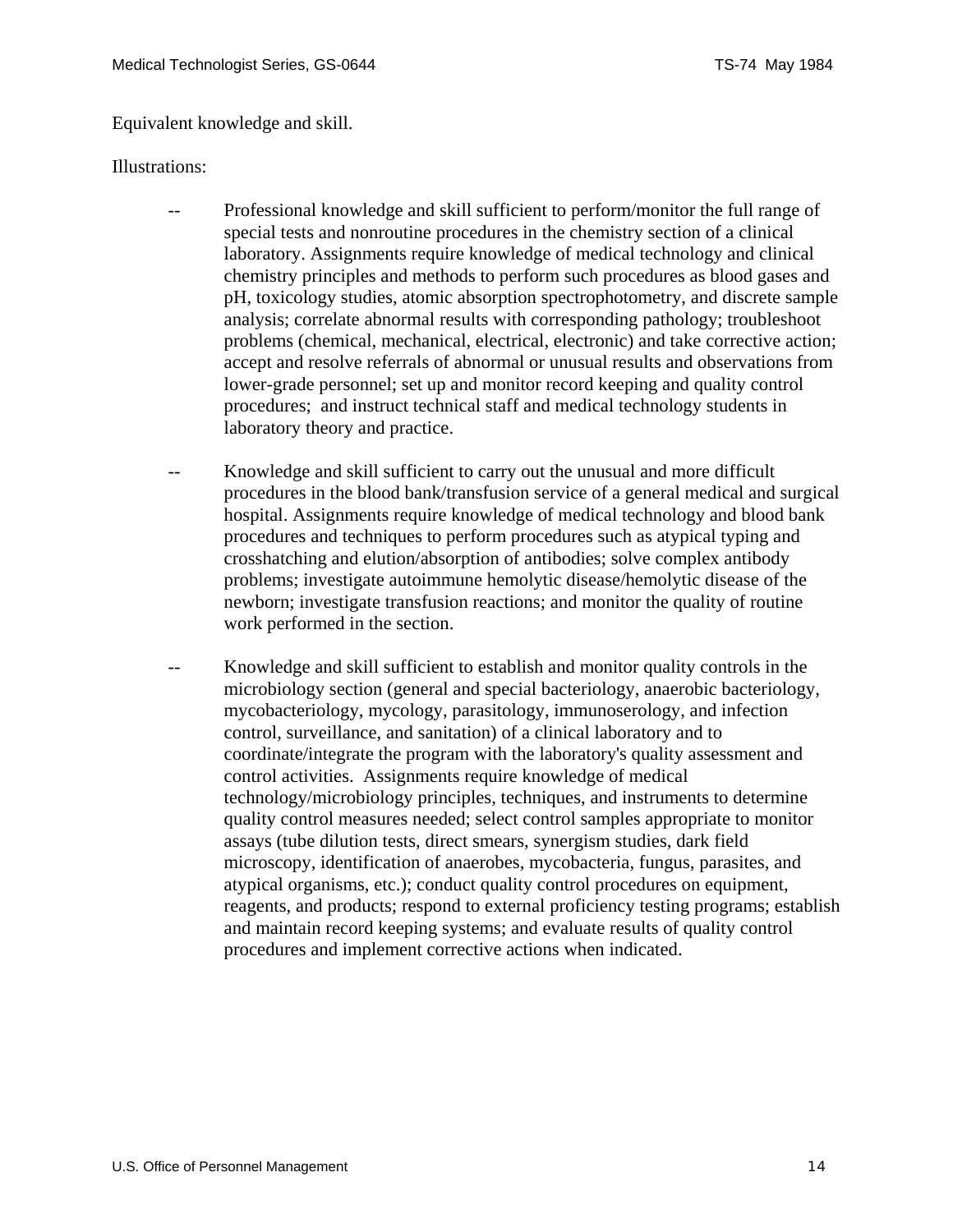#### *Level 1-7 -- 1250 Points*

Professional knowledge of medical technology applicable to a wide range of duties in one or more specialty areas or functions, and a high level of skill in applying this knowledge in solving very complex problems involving diverse aspects of clinical laboratory practice (e. g., conducting a variety of specialized tests of greater than average difficulty, as in the more esoteric laboratory areas of virology, histocompatibility, tissue typing, or cytogenetics or in a discipline that is undergoing significant development, where procedures require frequent modification and change in order to incorporate revise theories and techniques); modifying or adapting established methods and procedures or making significant departures from previous approaches to solve similar problems; revising standard methods to improve or extend test systems; and evaluating, modifying, or adapting new methods to meet the requirements of particular testing situations.

Knowledge of regulatory, licensing, and accrediting agency requirements, medicolegal responsibilities, and statutes governing clinical laboratory operations sufficient to use in planning, implementing, or monitoring laboratory programs/services (e.g., determining needs, assuring compliance with standards).

Management, administrative, or coordinative knowledge and skill sufficient to provide advisory, reviewing, inspecting, education and training, or problem-solving services (as a "troubleshooter," specialist, or coordinator) on specific problems, projects, programs, or functions (e.g., developing, reviewing, and evaluating the implementation of work plans, including estimates of personnel, equipment, and supplies, and the detailed instructions necessary to carry out the plans for complex long-term projects such as designing a clinical laboratory information management system that provides reports of results, interpretive information, and special reports).

or

Equivalent knowledge and skill.

Illustrations:

-- Knowledge and skill sufficient to organize and conduct a wide variety of unusually difficult tests in the endocrinology area of a reference laboratory which provides supplemental service to other agency laboratories. Assignments require a thorough knowledge of advanced biologic, chemical, and immunologic techniques and instrumentation; the clinical significance of test results; and the physiologic, pathologic, and other factors and conditions that affect test results. Such knowledge is required to establish, implement, and monitor systems and procedures for controlling and verifying the performance of polypeptide, thyroid, steroid, and adrenal medullary hormone tests and miscellaneous endocrinologic tests; perform modified procedures (e.g., modification of published techniques) or special studies to suit specific clinical situations; suggest additional tests that could clarify or amplify diagnoses; and investigate and recommend new assays and improved methods to enhance the sensitivity, specificity, and reliability of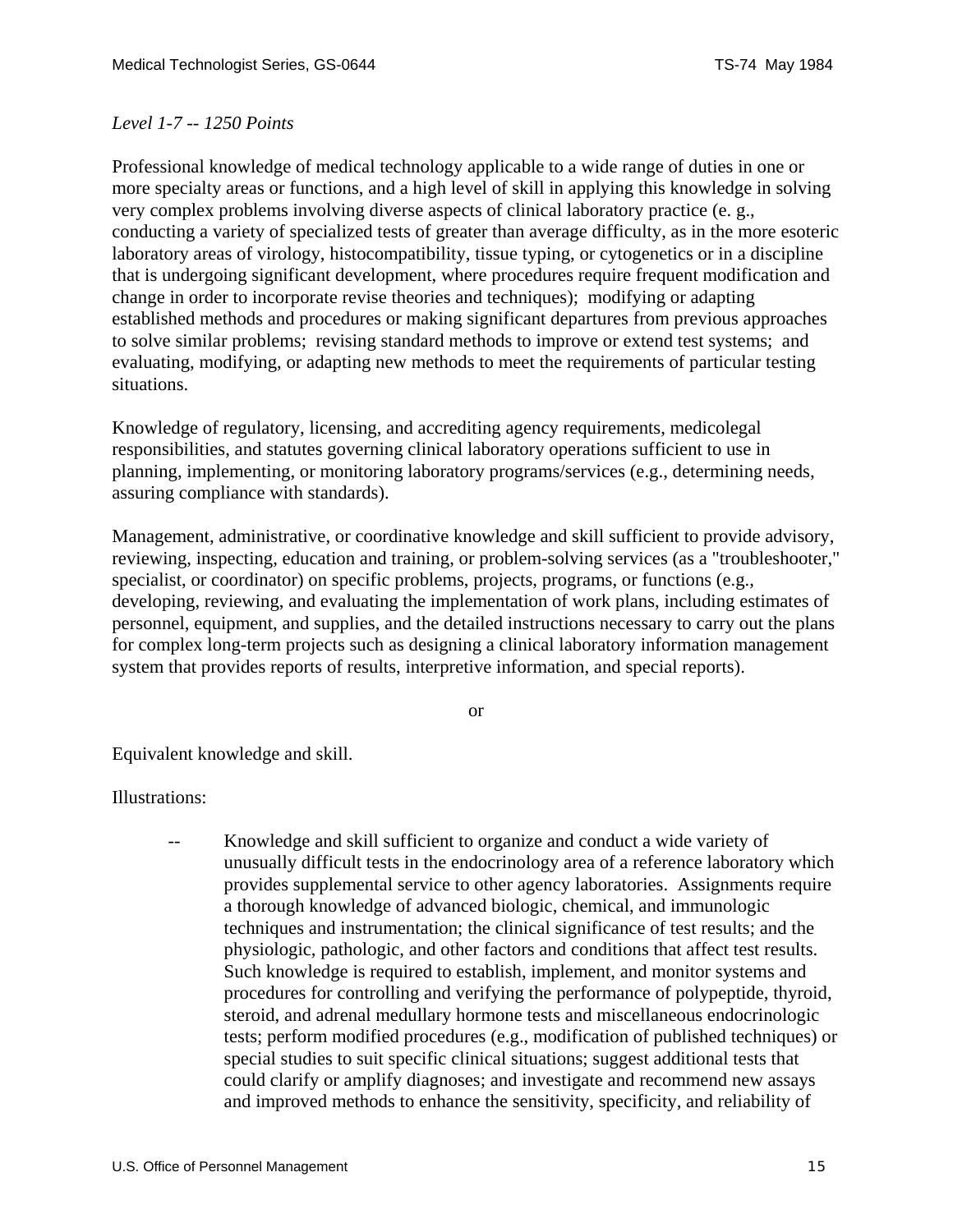particular procedures or resolve production tests with which the laboratory is experiencing problems.

Knowledge and skill sufficient to perform highly specialized immunohematologic studies in the blood bank/transfusion service of a large, multidisciplinary medical center (which includes an open heart surgery center) and to provide advisory/reference services for other military and civilian hospitals.

Assignments require advanced knowledge of the theories and principles specific to immunohematology, immunopathology, histocompatability, transplant immunology, and genetics to obtain diagnostic results in presumptive Rh genotyping, anti-human globulin testing, and definitive studies for blood group systems such as MNSs, P, I, Kell, Duffy, Lewis, Vel, and Kidd; furnish technical guidance and advice to the laboratory's staff and to personnel at other military and civilian blood bank facilities on resolving difficult compatibility and antibody testing problems; evaluate new procedures, equipment, and reagents for possible use in the laboratory; review and recommend revision of the hospital's blood bank regulations and standards; and plan and conduct approved training programs in immunohematology and blood bank technology for resident pathologists and military laboratory officer interns and technicians.

- Knowledge and skill sufficient to plan and carry out the testing program in the mycology/mycobacteriology unit of a national medical center laboratory, provide regional and reference services to other hospitals, and test complex technical equipment and diagnostic reagents proposed for military use. (The laboratory is a user testing site.) Assignments require in-depth knowledge of microbiologic, serologic, biochemical, and drug therapy techniques to establish protocols for isolating and identifying mycologic/mycobacteriologic agents and special bacteriologic agents such as Legionella; maintain reference cultures for use in the unit and regional laboratories; evaluate and introduce new procedures and techniques; review and update standard operating procedures manuals; evaluate equipment and reagents proposed for military use; perform referencing for CAP survey programs and insure the laboratory's referee status is maintained; advise staff on the uses and limitations of various tests/procedures; and train (present lectures, provide bench instruction, review and update curriculum and training aids, grade students, etc.) medical technologist and medical technician students (in approved schools), dermatology residents (weekly review of recently isolated dermatophytes), Medical Service Corps officers, and personnel from other commands in mycology/mycobacteriology.
- Knowledge and skill sufficient to plan and administer an autonomous education program (a school of medical technology which includes didactic and clinical training of twelve months' duration taught at the senior-year level of university study) to meet accreditation standards. Assignments require a comprehensive knowledge of medical technology principles and methods as well as a thorough knowledge of educational theory and techniques to develop or update curriculum;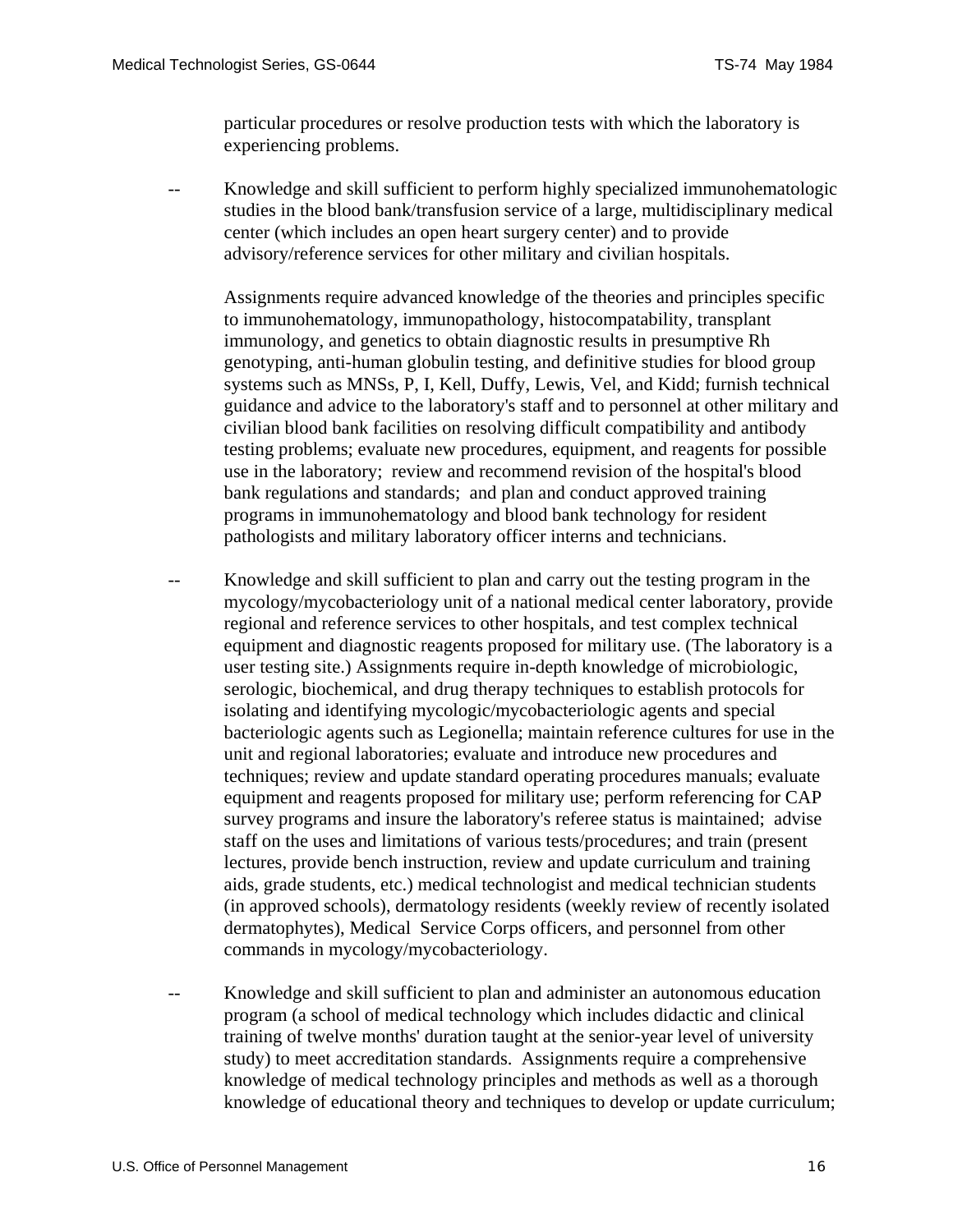develop course guidelines, materials, and educational tools such as computer-assisted instruction, interpretive report forms, self-teaching aids, and newsletters; supervise instructional personnel; establish laboratory rotation schedules; evaluate and advise on student progress; conduct and document periodic self-assessments of the program to assure compliance with applicable laws and regulations and maintain accreditation; and maintain liaison with cooperating or affiliated universities and/or colleges, resource organizations, and State offices to coordinate program goals, objectives, and policies.

Knowledge and skill sufficient to design and implement technical and administrative programs for a large, multidisciplinary laboratory in a hospital which receives many critically ill patients who need constant monitoring plus many specialized laboratory procedures requiring a variety of sophisticated instruments. Assignments require in-depth knowledge of technical and administrative principles and techniques to coordinate the activities and services of the various laboratory components; implement hospital and regulatory agency policies and rules; assist and advise section supervisors on the preparation, maintenance, review, and revision of procedural manuals; organize new employee education and in-service education programs; plan and carry out special studies in problem areas (e.g., equipment, methods, workflow, reporting procedures) and recommend changes based on findings; establish/maintain preventive maintenance and laboratory safety programs; select and authorize expendable supplies and reagent purchases; review and recommend new methods and equipment; maintain liaison with other hospital departments to obtain necessary support of laboratory activities and represent the laboratory on institutional committees; prepare budget requests, reports, and position papers; and develop the laboratory portions of hospital guidelines.

### *Level 1-8 -- 1550 Points*

Mastery of medical technology principles, concepts, and methods to apply new scientific/technological developments and theories to major problems not susceptible to treatment by accepted methods and/or take actions or make recommendations which have significant impact on existing agency/national policies and programs. Typically the medical technologist is recognized as a technical authority in a particular discipline or function.

or

Equivalent knowledge and skill.

Illustrations:

-- Knowledge and skill sufficient to evaluate and approve clinical laboratories for Medicare reimbursement purposes throughout a multistate region. Assignments require expert knowledge of all aspects of laboratory practice as well as statutory requirements and published rules and regulations to plan and conduct the surveys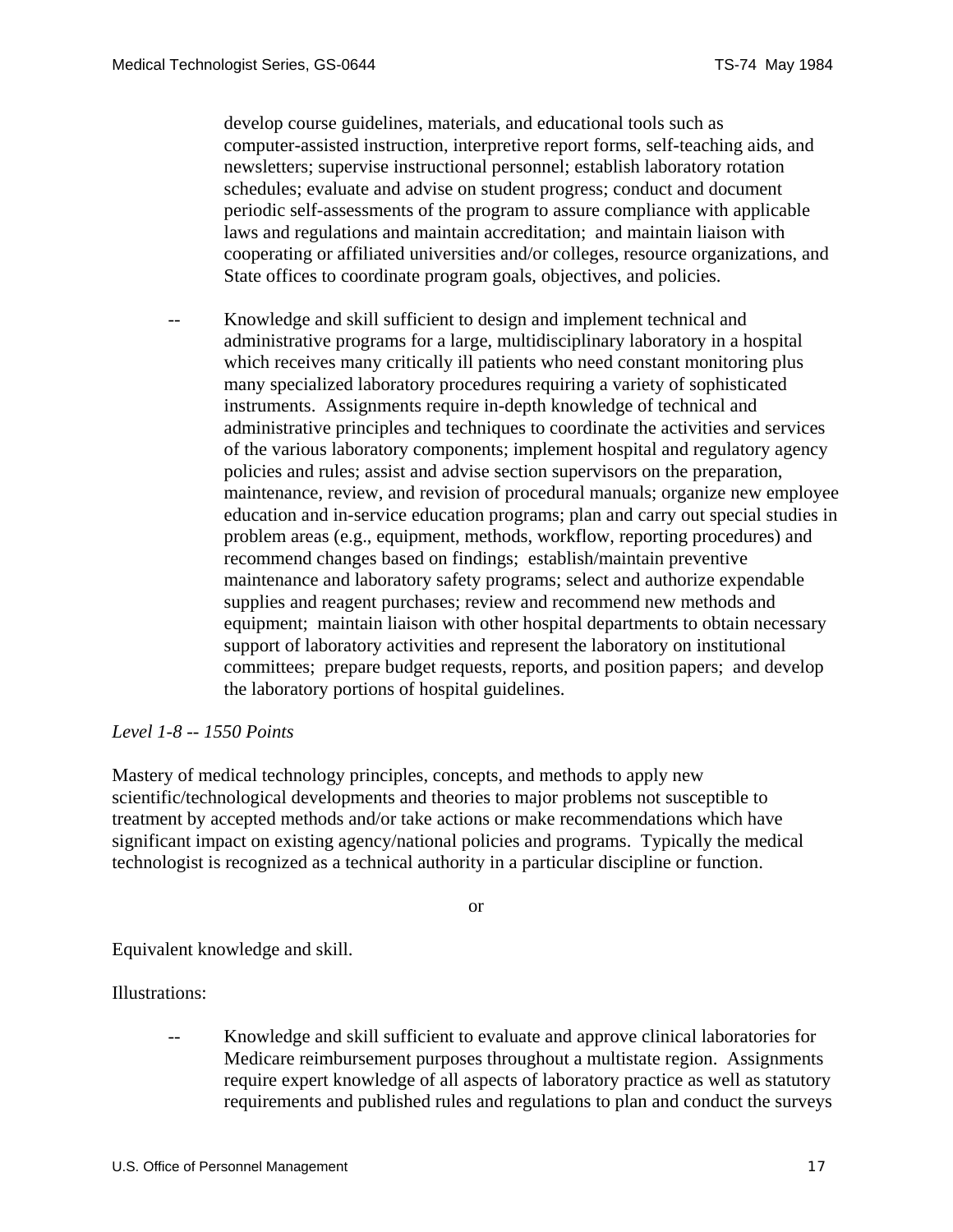<span id="page-17-0"></span>of laboratories; assure compliance by Medicare participants with standards; develop and recommend regulations, criteria, and standards for laboratory certification; monitor the effectiveness of the survey and enforcement activities of States; provide technical assistance to States, professional organizations, and others in developing laboratory/surveyor improvement programs, providing training, modifying guidelines/procedures to make them compatible with Federal requirements, etc.; provide leadership and guidance in correcting problems and resolving jurisdictional disputes; provide authoritative advice and consultation on the interpretation and application of Medicare/Medicaid standards for medical laboratory services and other medical technology related issues; and collaborate with other regions and programs of the agency in developing national guideline materials.

Knowledge and skill sufficient to discharge a key role (in an agency headquarters office) in the overall planning, administration, and evaluation of agency laboratories, many of which have shortages of personnel and other resources, performance deficiencies of long standing which are difficult to overcome, or similar management problems. (Many are in hospitals, outpatient clinics, or satellite stations in remote, rural areas of the country.) Assignments require comprehensive and detailed knowledge of clinical laboratory practices, laboratory management techniques (including new developments in laboratory information management and the use of computer data base systems), Federal and State laws and regulations, and state-of-the-art technology and equipment. Such knowledge is needed to conduct continuing studies and analyses of laboratory activities and recommend actions and policy changes to correct deficiencies and/or improve laboratory programs; develop and maintain an agency wide laboratory information system; develop agency guidelines governing laboratory operations; analyze major health care programs and proposed legislation with respect to the agency's laboratory program goals and objectives; and advise agency officials and laboratory personnel at all organizational levels on various aspects of diagnostic laboratory testing and laboratory management.

# **FACTOR 2, SUPERVISORY CONTROLS**

This factor covers the nature and extent of direct or indirect controls exercised by the supervisor, the medical technologist's responsibility, and the review of completed work. Controls are exercised by the supervisor in the way assignments are made, instructions are given to the medical technologist, priorities and deadlines are set, and objectives and boundaries are defined. Responsibility of the medical technologist depends upon the extent to which the medical technologist is expected to develop the sequence and timing of various aspects of the work, to modify or recommend modification of instructions, and to participate in establishing priorities and defining objectives. The degree of review of work depends upon the nature and extent of the review, e.g., close and detailed review of each phase of the assignment, detailed review of the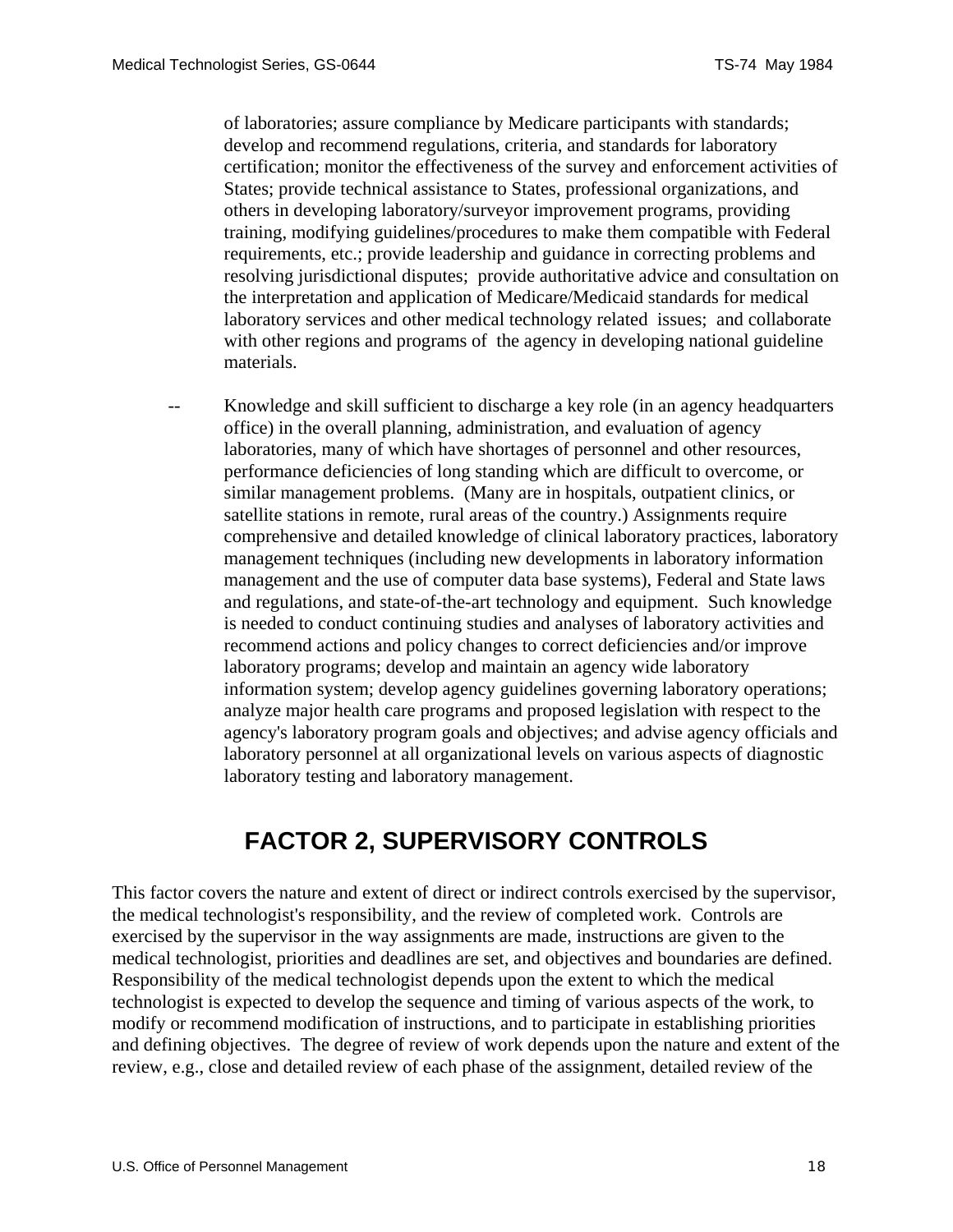finished assignment, spot check of finished work for accuracy, or review only for adherence to policy.

*NOTE*: Technical supervision may be provided by a higher-grade medical technologist as well as by the supervisor. Bench technologists at all levels may periodically be required to analyze a previously tested specimen as an unknown to verify their ability to reproduce test results; such testing is designed to validate laboratory reproducibility and does not imply any particular level of supervision.

## *Level 2-1 -- 25 Points*

The supervisor assigns work by providing clear, detailed, and specific instructions which cover the individual steps to be followed.

The medical technologist, typically inexperienced (e.g., the entry-level technologist with no previous clinical training), works as instructed and consults with the supervisor on matters not specifically covered in the original instructions or guidelines.

The work is closely controlled. The supervisor reviews the work in progress and on completion for accuracy, adequacy, and adherence to instructions and established procedures.

## *Level 2-2 -- 125 Points*

The supervisor makes continuing or individual assignments by indicating generally what is to be done, problems to be anticipated, quality and quantity of work expected, deadlines, and priority of assignments, and suggests ways of handling and solving problems. Additional, specific instructions are provided for new, difficult, or unusual assignments.

The medical technologist, who typically has had limited experience (such as would be acquired through an educational program which included a substantial clinical training component, or through a period of on-the-job training), independently plans the sequence of tasks necessary to carry out recurring assignments, but refers deviations from approved procedures, unanticipated problems, and unfamiliar situations not covered by instructions to the supervisor for decision or help. Subject to preset decision criteria the technologist uses judgment and initiative in choosing the best specimen; observing if instruments are functioning properly; selecting procedures (e.g., determining aspiration technique for quantity of specimen, diluting specimen/repeating count if WBC is high); checking control values against expected results; and evaluating test results in terms of color, gas/liquid/solid formations, etc.

The supervisor assures that finished work and methods used are technically accurate and in compliance with instructions or established procedures. Review of the work increases with more difficult assignments if the technologist has not previously performed such assignments.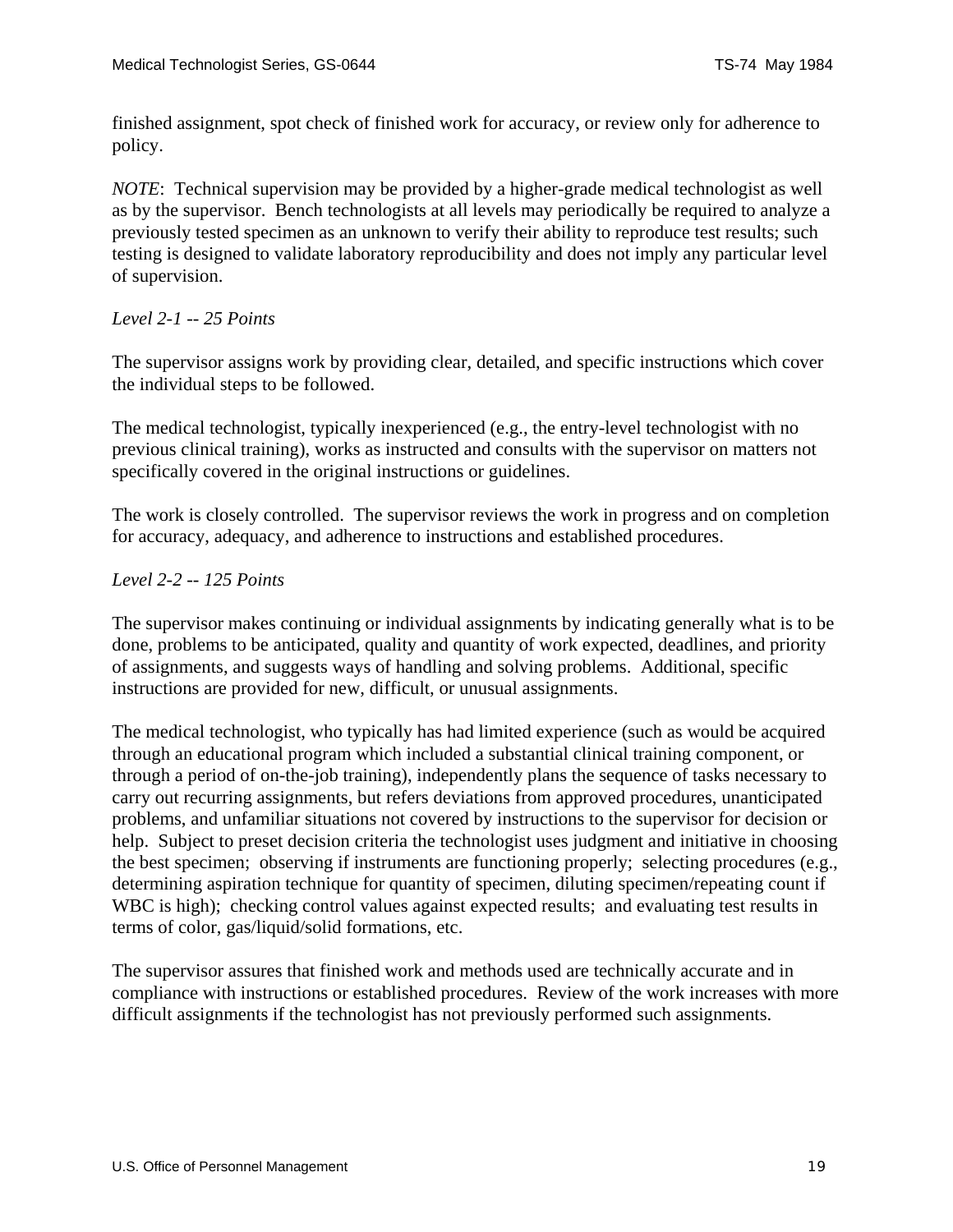### *Level 2-3 -- 275 Points*

The supervisor makes assignments by defining objectives, priorities, and deadlines, and assists the medical technologist with unusual situations which do not have clear precedents.

The medical technologist plans and carries out the successive steps and handles problems and deviations in the work assignment in accordance with established protocols, previous training, or accepted laboratory practices. Judgment and initiatives employed by the technologist include selecting and implementing testing methods appropriate to the source and characteristics of the specimen; monitoring, controlling, and assessing the events of reactivity (e.g., test conditions, chemical and physical events, instrument performance); recognizing conditions which cause erroneous results (e.g., blood typing from heparinized blood, superficial contamination of specimens collected from body sites containing indigenous or colonizing bacteria); troubleshooting complex instruments; and correlating test results with patient data (history, physical findings, medications, and other laboratory data) to verify results. When there is a need to deviate from or modify procedures to correct a problem, the technologist makes a literature search or consults with medical staff or technical authorities and implements corrective action provided it is consistent with accepted professional methodology -- for example, to perform a Fibrin Degradation Product Test for a patient who is on heparin, which prevents clotting, the technologist consults with the pathologist, who suggest using protamine sulfate to neutralize heparin to promote clotting.

Completed work is evaluated for technical soundness, appropriateness, and conformity to policy and requirements. The methods used in arriving at the results are not usually reviewed in detail. If the technologist is alone (night shift, on call), the supervisor may review reports after the fact.

### *Level 2-4 -- 450 Points*

The supervisor sets the overall objectives and resources available. The medical technologist and supervisor, in consultation, develop the deadlines, projects, and work to be done.

The medical technologist, having developed expertise in a particular specialty or application area (e.g., laboratory information management, quality assurance), is usually assigned continuing responsibility for independently planning and carrying out a major laboratory program; resolving most of the conflicts which arise; coordinating the work with others as necessary; and interpreting policy in terms of established objectives. In some assignments, the medical technologist also determines the approach to be taken and the methodology to be used. The medical technologist keeps the supervisor informed of progress, potentially controversial matters, or far-reaching implications.

Completed work is reviewed only from an overall standpoint in terms of feasibility, compatibility with other work, and effectiveness in meeting requirements or expected results.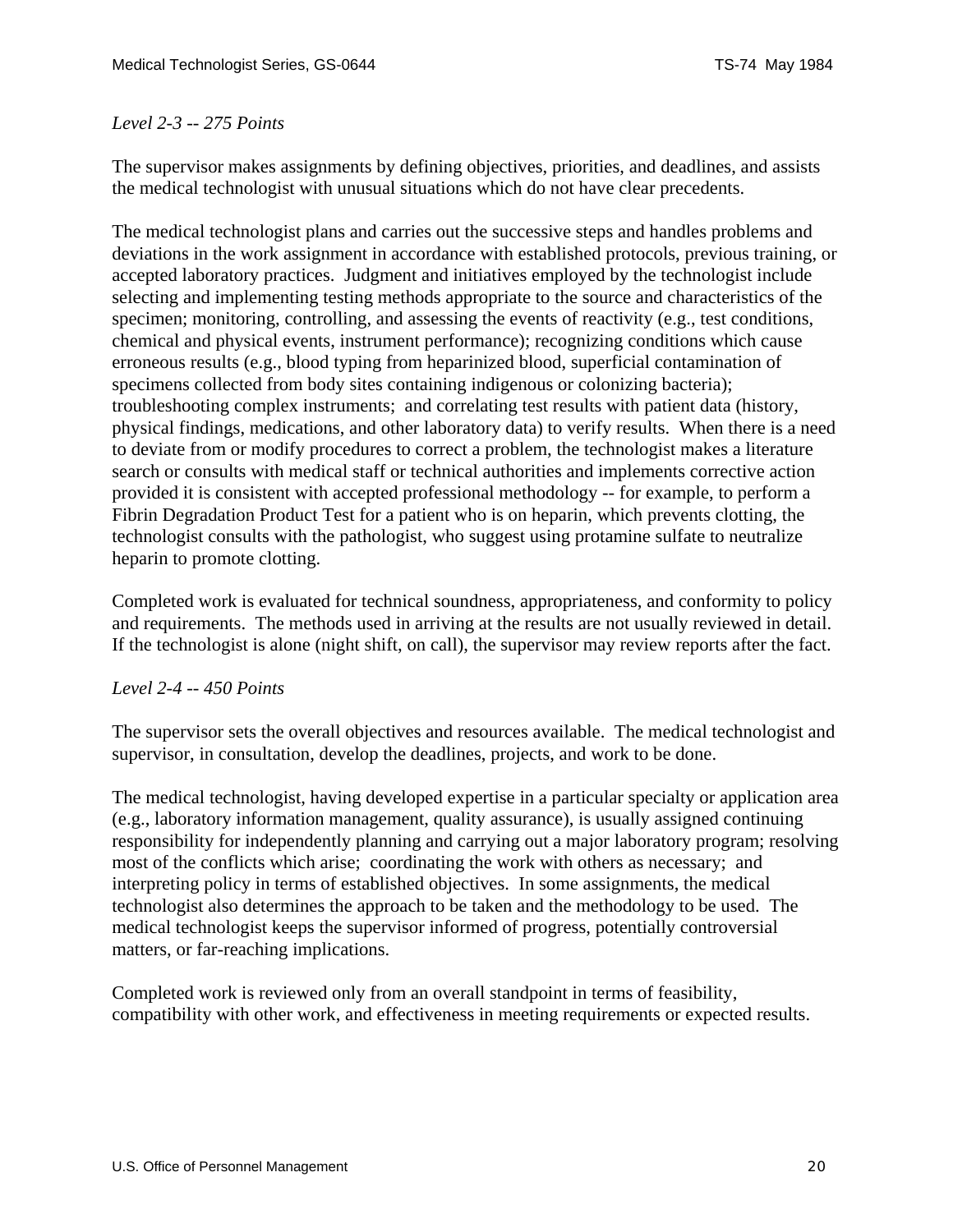# **FACTOR 3, GUIDELINES**

<span id="page-20-0"></span>This factor covers the nature of guidelines and the judgment needed to apply them. Guides used in the field of medical technology include, for example: laboratory manuals and operating procedures, manufacturers' protocols, medical orders, standard textbooks, professional journals and literature, accepted professional standards, agency policies and directives, accreditation standards, and Federal and State laws and regulations.

Individual jobs vary in the specificity, applicability, and availability of guidelines for performance of assignments . Consequently, the constraints and judgmental demands placed upon medical technologists also vary. For example, the existence of specific instructions, procedures, and policies may limit the opportunity of the technologist to make or recommend decisions or actions. However, in the absence of procedures or under broadly stated objectives, medical technologists may use considerable judgment in researching literature and developing new methods.

Guidelines should not be confused with the knowledges described under Factor 1, Knowledge Required by the Position. Guidelines either provide reference data or impose certain constraints on the use of knowledge. For example, for a particular diagnosis there may be three or four tests set forth in a technical manual. A medical technologist is expected to know these tests. However, in a given laboratory the policy may be to use only one of the tests; or the policy may state specifically under what conditions one or the other of these tests may be used.

### *Level 3-1 -- 25 Points*

Specific, detailed oral and/or written guidelines covering all important aspects of the assignment are provided to the medical technologist.

The medical technologist works in strict adherence to the guidelines; deviations must be authorized by the supervisor.

### *Level 3-2 -- 125 Points*

Procedures for doing the work are established and a number of specific guidelines are available, including written descriptions of test, control, and calibration procedures and decision criteria, and explicit instructions for such procedures as collecting, preserving, transporting, and receiving specimens; preparing, labeling, storing, dispensing, and evaluating reagents; and maintaining equipment.

The number and similarity of guidelines and work situations require the medical technologist to use judgment in locating and selecting the most appropriate guidelines, references, and procedures for application (e.g., using appropriate materials to calibrate or standardize instruments); making minor deviations to adapt the guidelines in specific cases (e.g., manipulating or modifying a specimen to meet the requirements of the analysis or isolate the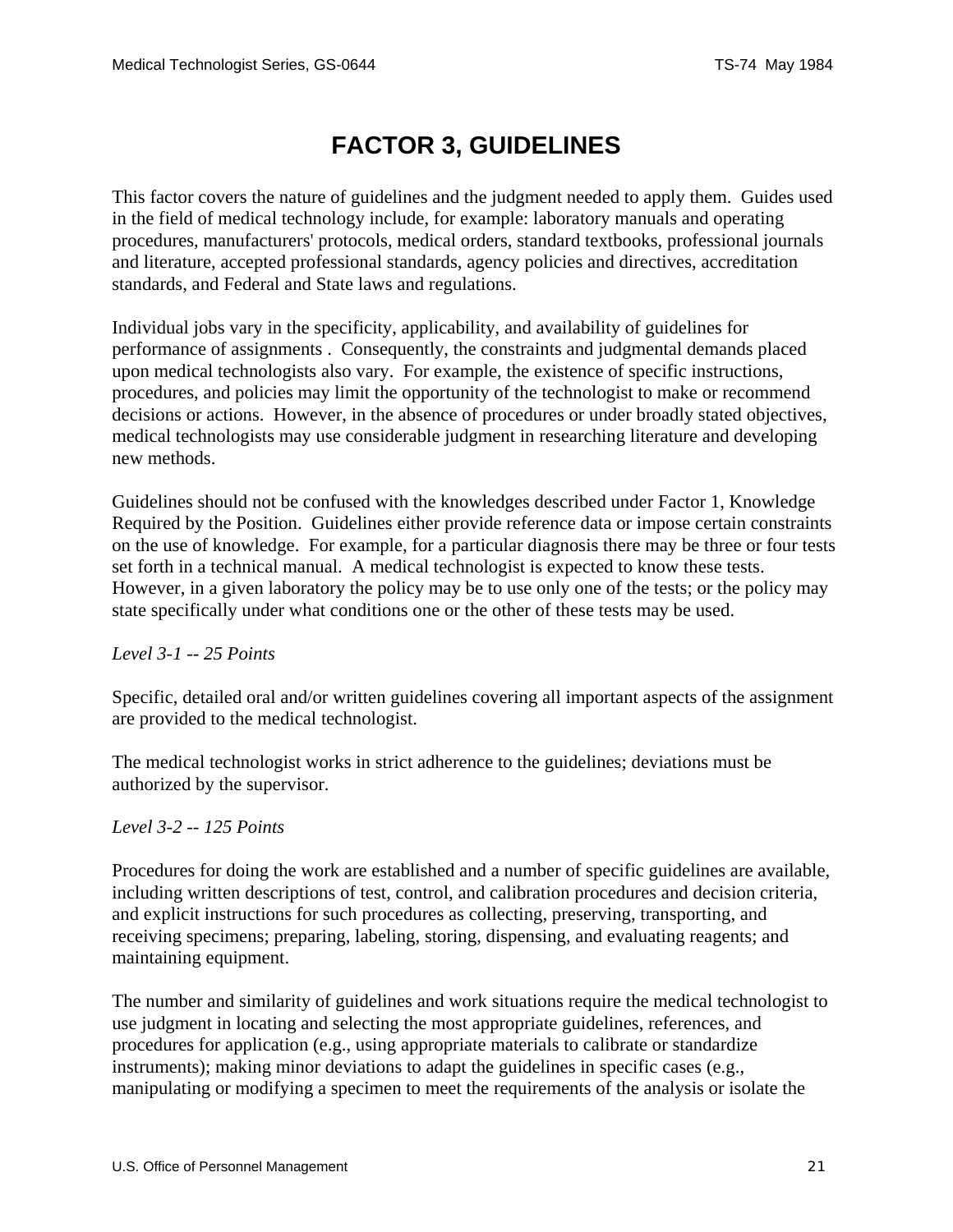<span id="page-21-0"></span>components necessary for the procedure); determining which of several established alternatives to use to verify and correct a problem (e.g., checking out equipment malfunctions, determining when to use back-up methods); and recognizing the need for timely reporting of laboratory data and/or shipment of products and specimens. Situations to which the existing guidelines cannot be applied or significant deviations from the guidelines are referred to the supervisor.

### *Level 3-3 -- 275 Points*

Guidelines are available, including established and/or experimental protocols, technical manuals and journals, and agency/hospital regulations, but are not completely applicable to the work or have gaps in specificity. Decision criteria do not cover every situation (e.g., confirming unusual test results; adapting one company's reagents that are cheaper or more readily available to another company's equipment; using an altered technique, as in using a prewarmed crossmatch to find compatible donor units for a patient to be transfused; performing analyses when known reference materials or media are unavailable; assessing and correcting unexpected reactions and errors).

The medical technologist uses judgment in interpreting and adapting guidelines and precedents for application to specific cases or problems in accordance with established policies and accepted theory; in setting up and adapting new tests for local use; and in recommending changes to procedures to improve the reliability of data, enhance services, correct deficiencies, etc.

### *Level 3-4 -- 450 Points*

Administrative policies and precedents, laws, regional or area directives, agency regulations, accreditation requirements, and scientific references are usually applicable, but are stated in general terms. Guidelines for performing the work are often scarce or of limited use, as, for example, when there is insufficient information about the accuracy, precision, reliability, and utility of new or controversial instruments or techniques; when professional journals and other literature have conflicting views on accuracy and reliability; or when proven/valid methods of testing are lacking or incomplete.

The medical technologist uses initiative and resourcefulness in deviating from or extending traditional methods and practices, or in developing and recommending new or substantially modified methods, criteria, or policies.

## **FACTOR 4, COMPLEXITY**

This factor covers the nature, number, variety, and intricacy of tasks, steps, processes, or methods in the work performed; the difficulty in identifying what needs to be done; and the difficulty and originality involved in performing the work.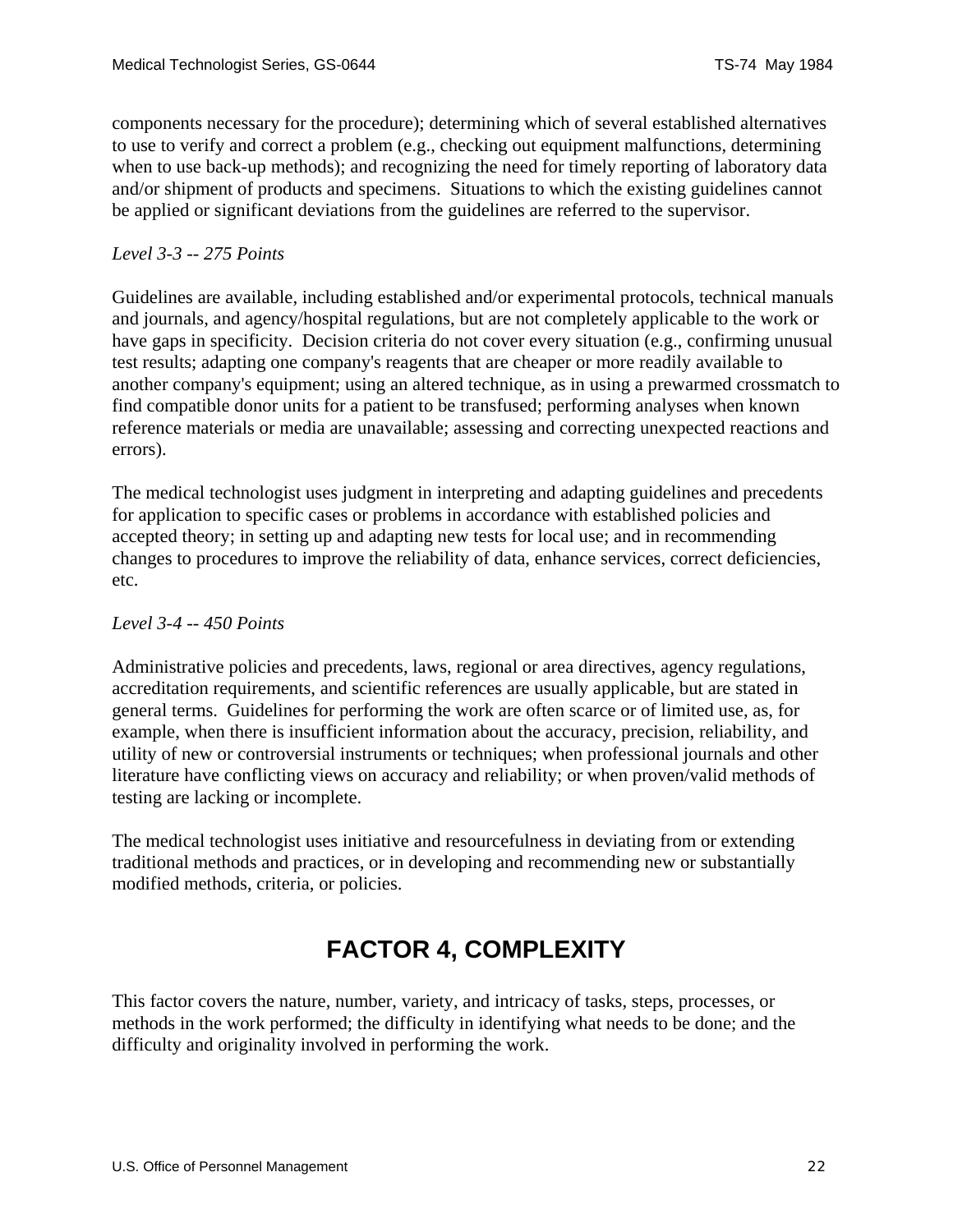### *Level 4-2 -- 75 Points*

The work consists of duties that involve specific, well-defined tasks (e.g., typing and crosshatching for transfusions; performing peripheral blood examinations; culturing anaerobes, fungi, and mycobacteria; using and monitoring quality control procedures within predetermined parameters) which are designed to provide the medical technologist with experience in the clinical application of scientific principles and theories in diagnostic testing and quality control and to enable the technologist to acquire a variety of advanced skills and techniques. The assignments generally consist of individualized tasks or limited phases of broader assignments for which higher-grade technologists have overall responsibility.

Decisions regarding what needs to be done involve various choices requiring the medical technologist to recognize the existence of and differences among a few easily recognizable, specified alternatives. The work includes such tasks as analyzing and discriminating between signals (colors, patterns, etc.); making morphologic distinctions; recognizing factors which directly affect procedures and results (e.g., environmental conditions, time lapse, media or reagent deterioration or contamination); and identifying technical and/or instrumental causes of problems. Tests may have to be performed on an emergency or "stat" basis (under close supervision).

The medical technologist corrects technical or instrumental errors by use of prescribed strategies and performs additional tests (using preset interrelations of tests) to check validity of results. Careful planning and timing is required to run more than one procedure (each one with time-dependent steps) at a time. At this level, the duties may be similar to those performed by technical support employees, but such assignments are performed for a shorter period of time, are assigned primarily for training and development of the professional medical technologist, and are designed to supplement previous training in the fundamentals of the clinical laboratory sciences.

### *Level 4-3 -- 150 Points*

The work includes a variety of duties involving different processes and methods (e.g., collecting and preparing specimens, preparing and controlling reagents, calibrating or standardizing and maintaining instruments, and performing complex analyses; conducting quality control procedures on equipment, reagents, and products; setting up, standardizing, and implementing new procedures).

Decisions regarding what needs to be done depend upon the analysis and evaluation of collection techniques and conditions, specimen characteristics, adequacy of reagents, instrument performance, acceptability of control samples, results of quality control procedures, and other variables such as physical or drug-related factors (e.g., factors which influence body drug levels, such as liver metabolism, renal function, protein binding, body weight, body surface area, age, sex, time course of therapy, effect of other drugs on metabolism and distribution, and rate of conversion to active/inactive metabolites) involved in each assignment. The chosen course of action may have to be selected from many alternatives, as, for example, when standards or control samples do not give acceptable values.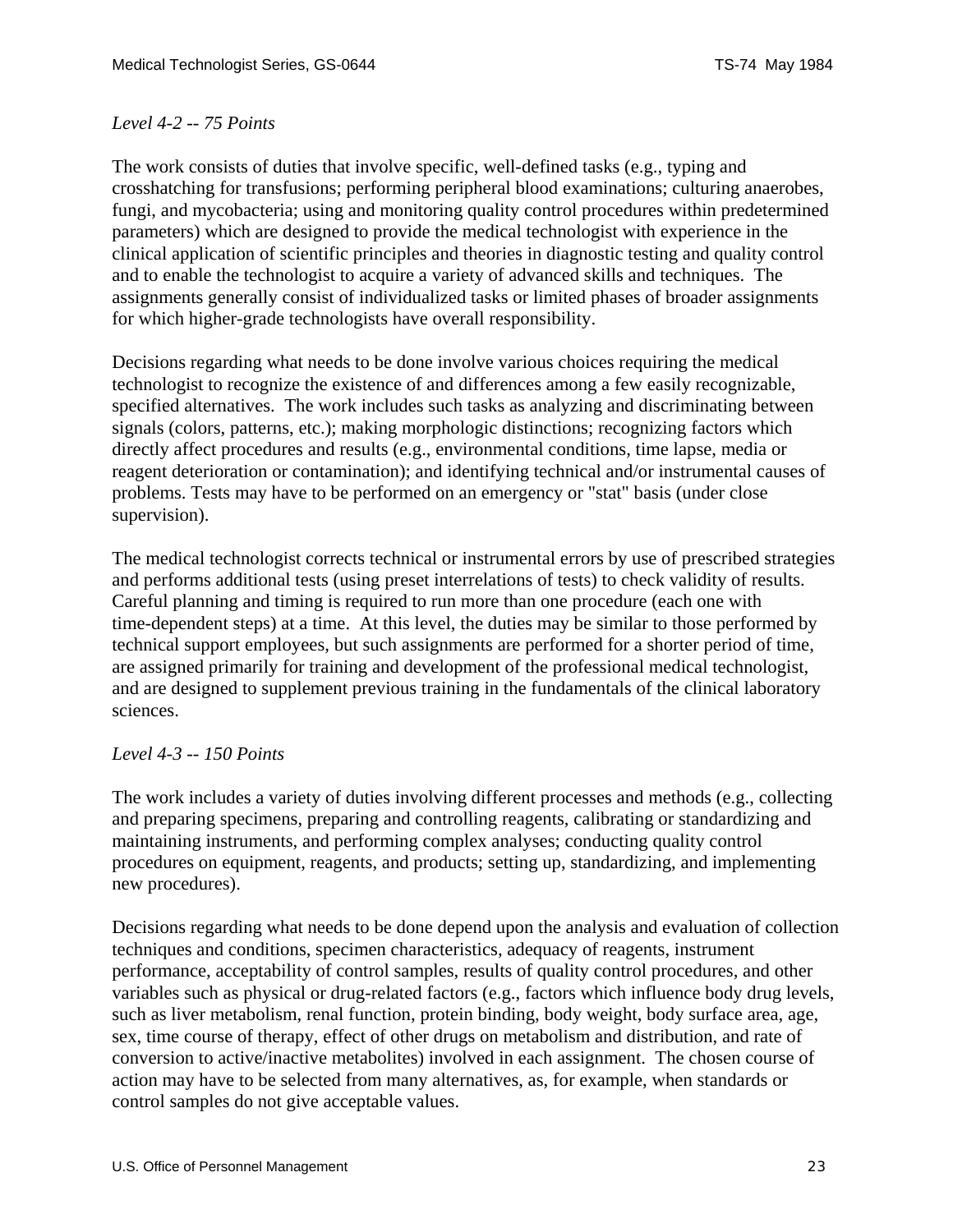The work typically requires analyzing and interpreting a variety of conditions and elements (e.g., quantitative, biochemical, physiologic, pathophysiologic, and morphologic data, patient history, physical findings, medications, and other variables) to verify or clarify results. The medical technologist assesses such factors as the conformity of reference values and test results to the established protocols, the relationship of test data to other laboratory data, and the validity of data in relation to the test system. Judgment is required to apply a range of established approaches and solutions to malfunctions (e.g., instrument function, reaction system).

## *Level 4-4 -- 225 Points*

The work typically involves full responsibility for the technical aspects of a discipline or functional area of the laboratory and includes a wide variety of duties involving diverse and complex technical or administrative problems and considerations (e.g., evaluating, refining, and implementing new methods and procedures for laboratory systems/programs such as specimen collection and processing, reagent preparation and control, blood donation and storage, and quality assurance; developing procedural manuals to ensure proper performance of tests; establishing standards of acceptable performance meeting internal and external requirements and regulations).

Assignments involve such complicating factors as practical economic or operating problems (e.g., outdated equipment, changing technology, inadequate control systems or validation methods, unacceptable proficiency testing); inadequate or discrepant information about the use and capabilities of new instruments or methodologies (e.g., new methodologies for which standardized procedures have not yet been developed and for which only a minimum of guidance is available through regulatory agencies); or requests for modified procedures, test alternatives, or special studies to meet specific clinical situations or research requirements.

The work typically requires determining ways to extend standard test systems; modifying conventional methods to produce acceptable results; developing new or revised procedures and protocols using standard techniques; creating or revising logic schema (within state-of-the-art) to determine corrective action for problems; or refining existing criteria for administering or evaluating programs.

### *Level 4-5 -- 325 Points*

The work includes planning and coordinating activities covering a broad range of programs involving a number of laboratories, or intensive analysis and problem solving (as a technical expert) in a discipline or functional area.

The work involves solving very complex problems concerned with unique or controversial aspects of medical technology or laboratory management, new or unconventional methods, program changes, or conflicts between scientific/technological requirements and regulatory or program (e.g., cost effectiveness, responsiveness) requirements.

The work requires devising new or improved methods to produce effective results or implement advances in such areas as quality assurance, cost containment, in-service education, or test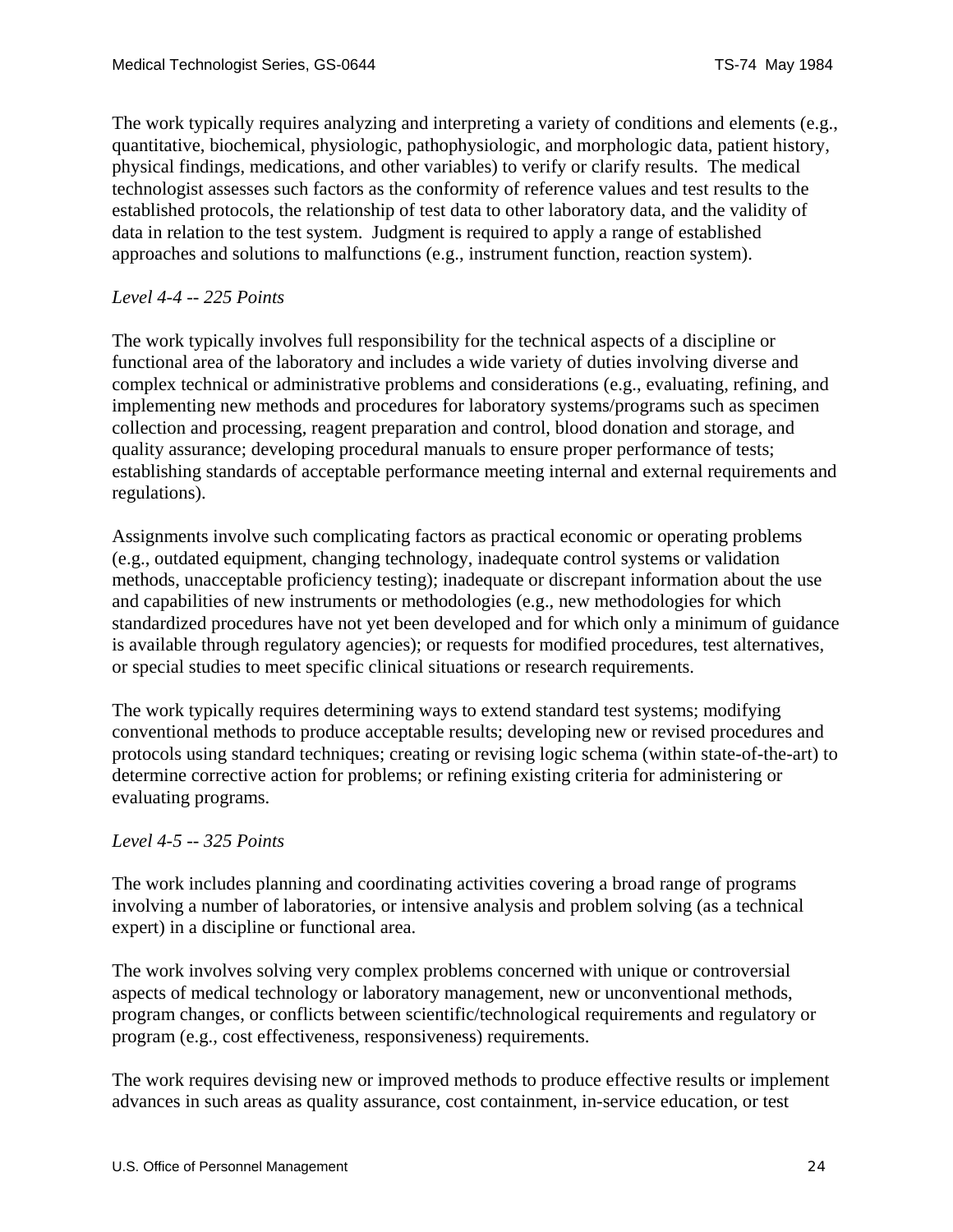<span id="page-24-0"></span>development; establishing criteria for administering or evaluating laboratory programs; or originating policy guidance and procedural material for use by operating personnel.

## **FACTOR 5, SCOPE AND EFFECT**

Scope and effect covers the relationship between the nature of the work, i.e., the purpose, breadth, and depth of the assignment, and the effect of work products or services both within and outside the organization.

Effect measures such things as whether the work output facilitates the work of others, provides timely services of a personal nature, or impacts on the adequacy of research or clinical conclusions. The concept of effect alone does not provide sufficient information to properly understand and evaluate the impact of the position. The scope of the work completes the picture, allowing consistent evaluations. Only the effect of properly performed work is to be considered.

### *Level 5-1 -- 25 Points*

The work involves the performance of specific procedures for the purpose of gaining practical experience in the application of academic theory and basic principles of medical technology.

The work is closely supervised and facilitates the work of coworkers within the immediate organizational unit by relieving them of routine tasks.

### *Level 5-2 -- 75 Points*

The work involves the performance of specific procedures and typically comprises well-defined, individualized tasks or a segment of an assignment of broader scope (e.g., performing set-up procedures such as preparing bone marrow specimens, inoculating blood and tissue cultures, and staining direct smears).

The work contributes to the accuracy and reliability, as well as the timeliness, of procedures performed by higher-grade coworkers.

### *Level 5-3 -- 150 Points*

The work involves performing/monitoring the full range of specialized and nonroutine tests according to established methods; reviewing and analyzing conventional testing problems and recommending or implementing solutions to overcome them; and setting up and developing protocols for new procedures.

The work affects the adequacy of clinical laboratory services or research conclusions (and hence the correct diagnosis and treatment of patients), the efficient operation of laboratory system and programs, and the effective management of laboratory resources.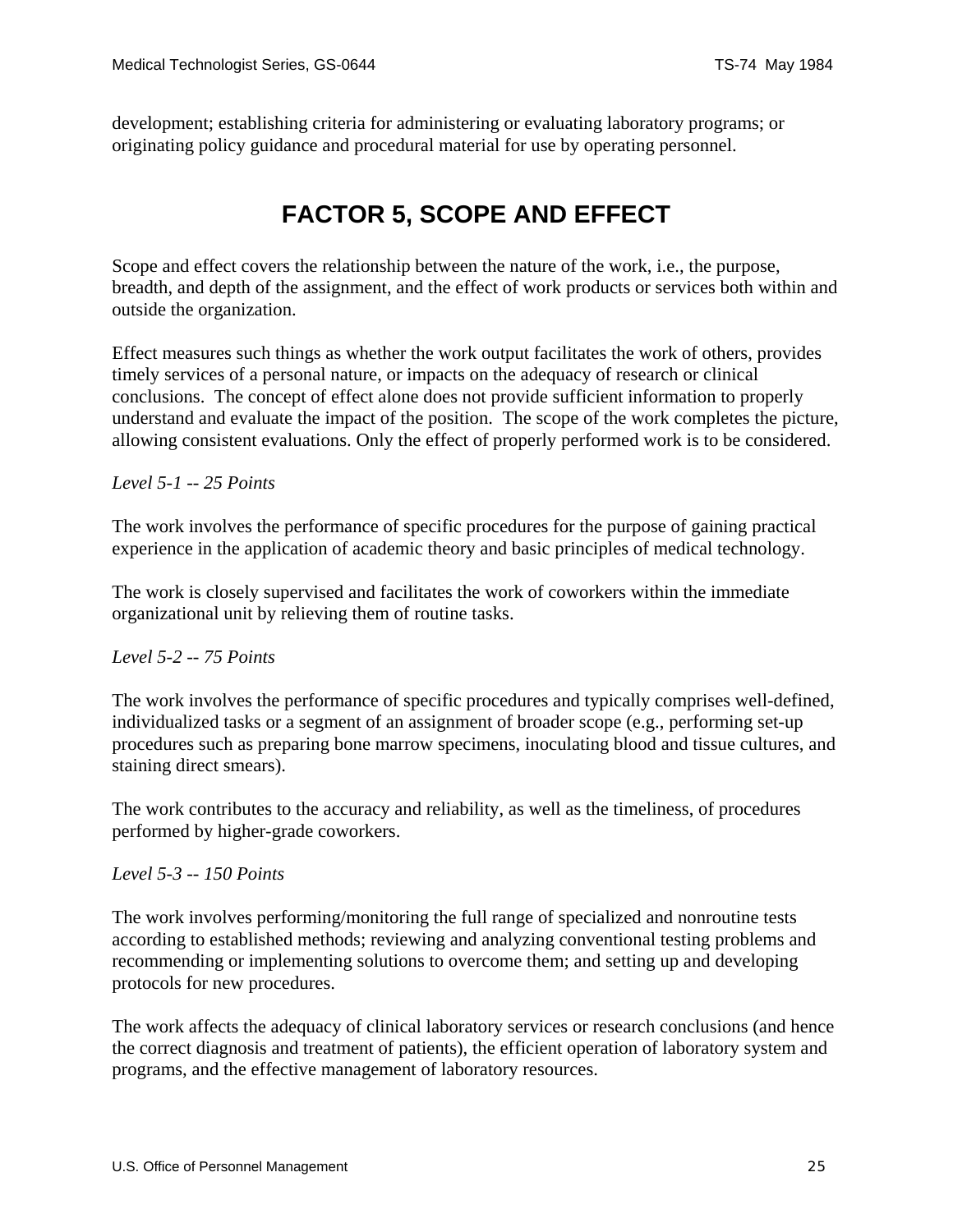#### *Level 5-4 -- 225 Points*

The work involves devising new or improved techniques or solutions to complex technical problems in one or more disciplines or functional areas; assessing the effectiveness of various laboratory programs; providing advisory, planning, or surveillance services to clinicians, laboratory directors, and supervisors on specific functions, programs, or problems that are particularly difficult, widespread, or persistent; or developing procedural manuals or guidelines for major agency activities (e.g., developing and administering a proficiency testing program for all laboratories testing for lead intoxication under the national occupational exposure to lead standard; designing and conducting training courses on the availability of newer and more reliable diagnostic and quality control techniques in the field of bacteriology for a national program to improve the bacteriology laboratory services of State health departments; developing endocrinologic reference method which can be used for standardization of analytical methods by clinical laboratories). Assignments typically involve problems that occur at a number of laboratories within a broad geographic area or at a reference laboratory that provides unique supplemental services to other laboratories in a geographic area, or problems that are systemic in nature involving major testing or quality assurance systems and processes.

The work directly influences the effectiveness and acceptability of total laboratory systems/programs, the operations of many laboratories in different localities or in other Federal or State agencies, or the activities of nongovernment laboratories.

### *Level 5-5 -- 325 Points*

The work involves determining the soundness of agencywide laboratory programs and plans; developing and establishing new approaches and methods for use of operating personnel; resolving problems that are critical to accomplishment of the agency's mission; providing authoritative advice and technical assistance to Federal, State, and local public health laboratories; or developing or revising regulations which affect a large segment of the clinical laboratory industry.

The work affects the development of major segments of an agency's laboratory programs and policies; the work of State and local officials, top-level managers of the agency/department, private laboratory directors, educators, accrediting and regulatory agency administrators/surveyors, or other scientific or administrative experts; important national goals and programs (e.g., a national program for clinical laboratory licensure and certification); or the wellbeing of substantial numbers of people (e.g., all users of blood products).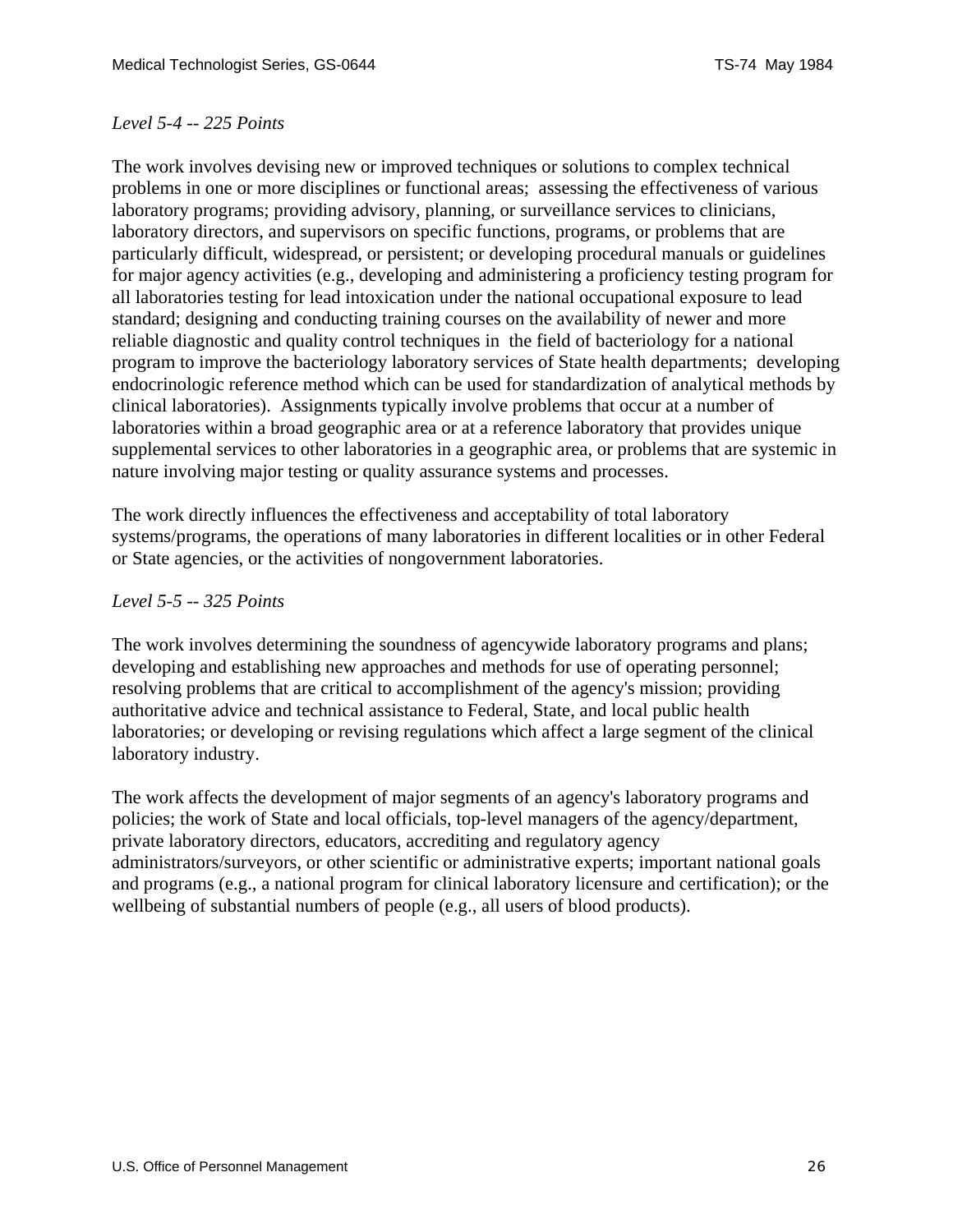# **FACTOR 6, PERSONAL CONTACTS**

<span id="page-26-0"></span>This factor includes face-to-face and telephone contacts with persons not in the supervisory chain. (*NOTE:* Personal contacts with supervisors are covered under Factor 2, Supervisory Controls.) Levels described under this factor are based on what is required to make the initial contact, the difficulty of communicating with those contacted, and the setting in which the contact takes place (e.g., the degree to which the employee and those contacted recognize their relative roles and authorities).

Above the lowest level, points should be credited under this factor only for contacts which are essential for successful performance of the work and which have a demonstrable impact on the difficulty and responsibility of the work performed.

The relationship of Factors 6 and 7 presumes that the same contacts will be evaluated for both factors. Therefore, use the personal contacts which serve as the basis for the level selected for Factor 7 as the basis for selecting a level for Factor 6.

### *Level 6-1 -- 10 Points*

The personal contacts are with higher-grade/experienced technologists and technicians within the immediate work unit and in related or support units within the laboratory, and with patients in very highly structured situations (e.g., in the presence of a higher-grade medical technologist).

### *Level 6-2 -- 25 Points*

Personal contacts are with employees in the same agency, but outside the laboratory (employees who generally are engaged in different functions, missions, and kinds of work, e.g., representatives from various levels within the agency, such as headquarters, regional, district, or field offices, or from other departments/services of the hospital or center) or with individuals or groups from outside the employing agency in a moderately structured setting (e.g., where the contacts are generally established on a routine basis, the purpose of the contact may need to be made clear, and the role and authority of one or more of the parties may have to be identified). Typical of contacts at this level are those with patients, their families, physicians, nurses, administrative personnel, sales/product representatives, community blood sources, reference laboratory personnel, and professional and technical employees in other areas of the hospital or agency or in State or community health care facilities.

### *Level 6-3 -- 60 Points*

Personal contacts are with individuals or groups from outside the employing agency in a moderately unstructured setting (e.g., where the contacts are not established on a routine basis, the purpose and extent of each contact is different, and the role and authority of each party is identified and developed during the course of the contact). Typical of contacts at this level are those with persons in their capacities as contractors, inspectors, researchers, educators, attorneys,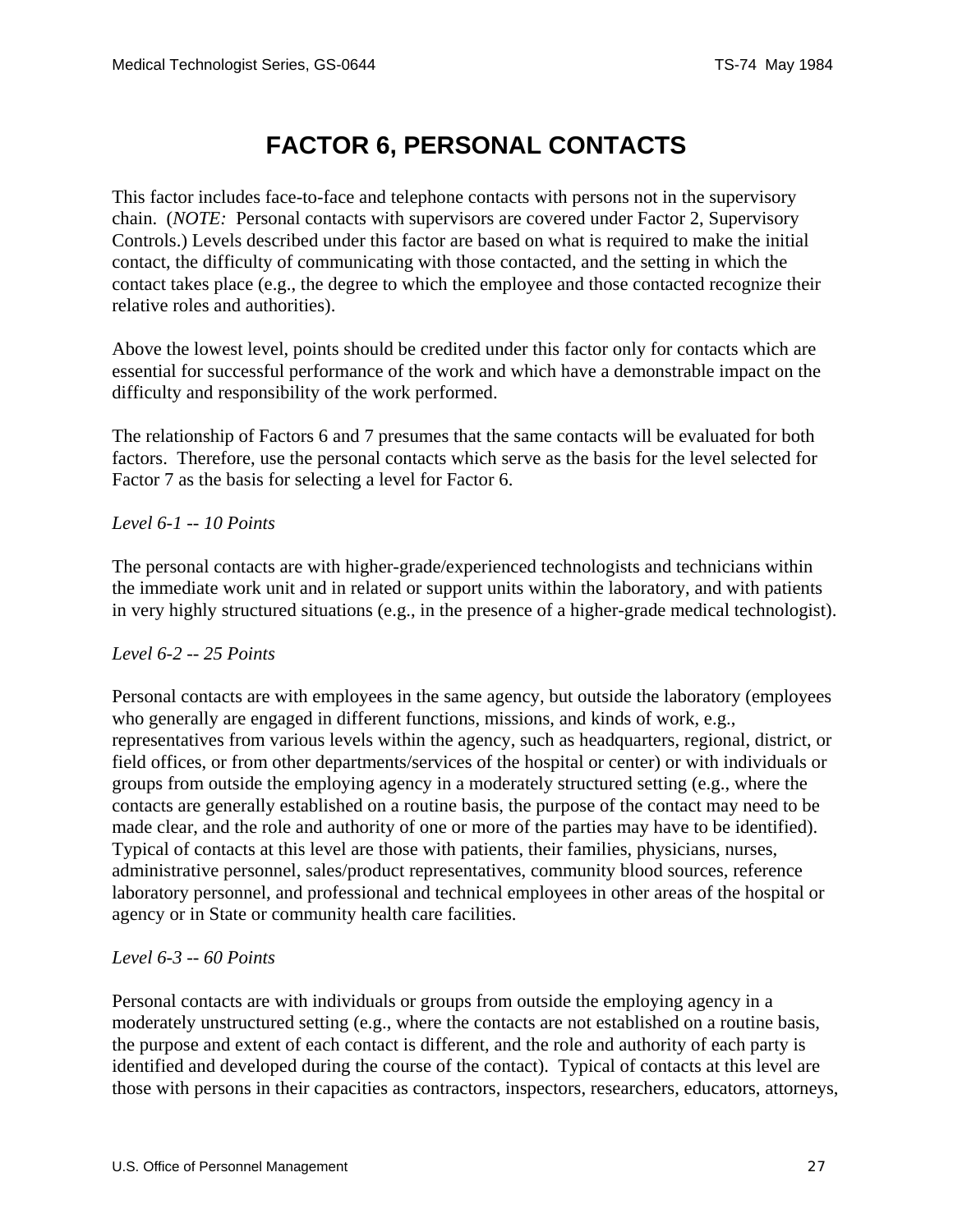<span id="page-27-0"></span>community leaders, or representatives of other Federal agencies, State or local health departments, professional organizations, the news media, or organized or ad hoc public action groups.

## **FACTOR 7, PURPOSE OF CONTACTS**

The purpose of personal contacts range from factual exchanges of information to situations involving significant or controversial issues and differing viewpoints, goals, or objectives. The personal contacts which serve as the basis for the level selected for this factor must be the same as the contacts which are the basis for the level selected for Factor 6.

#### *Level 7-1 -- 20 Points*

The purpose of contacts is to obtain, clarify, or give factual information ranging from easily understood to highly technical (e.g., to obtain information about requested procedures or other assigned activities, to report test results, or to explain special or unusual test procedures).

#### *Level 7-2 -- 50 Points*

The purpose of contacts is to plan or coordinate work efforts or to resolve operating problems by influencing or motivating individuals or groups who are working toward mutual goals and who have basically cooperative attitudes (e.g., coordinating work efforts or resolving operating problems concerning test methods, unexpected results, schedules, etc., with other laboratory workers and physicians; instructing students in basic theory and/or technical skills; discussing contract requirements or clarifying problems of equipment use, test accuracy, etc., with reference laboratories, product suppliers, or equipment manufacturers; advising laboratory managers or State representatives on the need for or the results of inspections; promoting conformity to safety plans and standards; encouraging patients to agree to various procedures and/or explaining the tests, e.g., a 5-hour glucose test, and their purpose).

### *Level 7-3 -- 120 Points*

The purpose of contacts is to influence, motivate, or persuade persons or groups. At this level the persons contacted are typically skeptical or uncooperative. Therefore, the technologist must be skillful in approaching the individual or group to obtain the desired effect (e.g., gaining compliance with accrediting and regulatory agency requirements by persuasion or negotiation; negotiating and resolving difficult problems with suppliers or contractors involving discrepancies, price adjustments, quality control, and similar matters; representing the laboratory, as a member of institutional committees, on requests for difficult procedures, shortages, or similar problems; influencing or persuading clinicians and laboratory workers to use and accept new or improved methodologies about which there may be conflicting opinions; convincing individuals and family members of special patient populations, as in American Indian or non-English-speaking communities, to agree to procedures when conflicting values must be resolved or accommodated; challenging the results of surveys or inspections by accrediting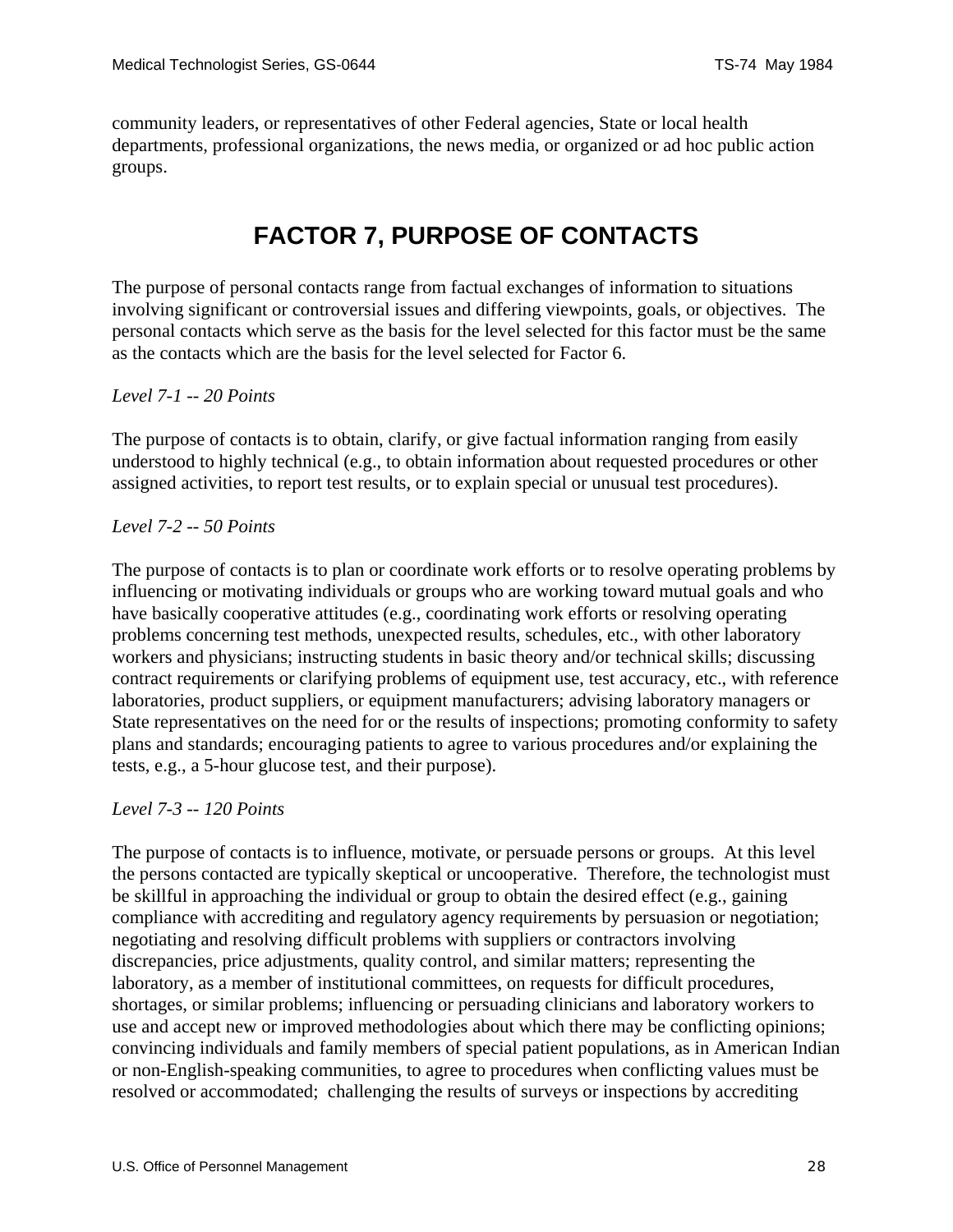<span id="page-28-0"></span>agencies; justifying the feasibility and desirability of plans or proposals significantly affecting laboratory practices).

# **FACTOR 8, PHYSICAL DEMANDS**

This factor covers the requirements and physical demands placed on the medical technologist by the work assignment. This includes physical characteristics and abilities (e.g., specific agility and dexterity requirements) and the physical exertion involved in the work (e.g., climbing, lifting, pushing, balancing, stooping, kneeling, crouching, crawling, or reaching). To some extent the frequency or intensity of physical exertion must also be considered -- for example, a job requiring prolonged standing involves more physical exertion than a job requiring intermittent standing.

### *Level 8-1 -- 5 Points*

The work is primarily sedentary, although there may be some walking or standing; carrying of light items such as manuals, blood supplies, and small instruments; driving a bloodmobile or similar vehicle; etc.

### *Level 8-2 -- 20 Points*

The work requires regular and recurring physical exertion such as prolonged standing, bending over microscopes, reaching for supplies or materials, and lifting moderately heavy items such as centrifuges and record boxes (or occasionally lifting heavier items such as reagent packs). The work may require specific physical characteristics and abilities such as dexterity (to perform intricate collection or analysis procedures) and color vision.

# **FACTOR 9, WORK ENVIRONMENT**

This factor considers the risks and discomforts in the medical technologist's physical surroundings or the nature of the work assigned and the safety regulations required. Although the use of safety precautions can practically eliminate a danger or discomfort, such situations typically place additional demands upon the technologist in carrying out safety regulations and techniques.

### *Level 9-1 -- 5 Points*

The work environment involves everyday risks or discomforts which require normal safety precautions typical of such places as offices, training rooms, libraries, waiting areas, donor rooms, or mobile units (e.g., use of safe work practices with equipment, avoidance of trips and falls, observance of fire regulations and traffic signals) . The work area is adequately lighted, heated, and ventilated. There may be occasional exposure to moderate risks or discomforts in clinical laboratories.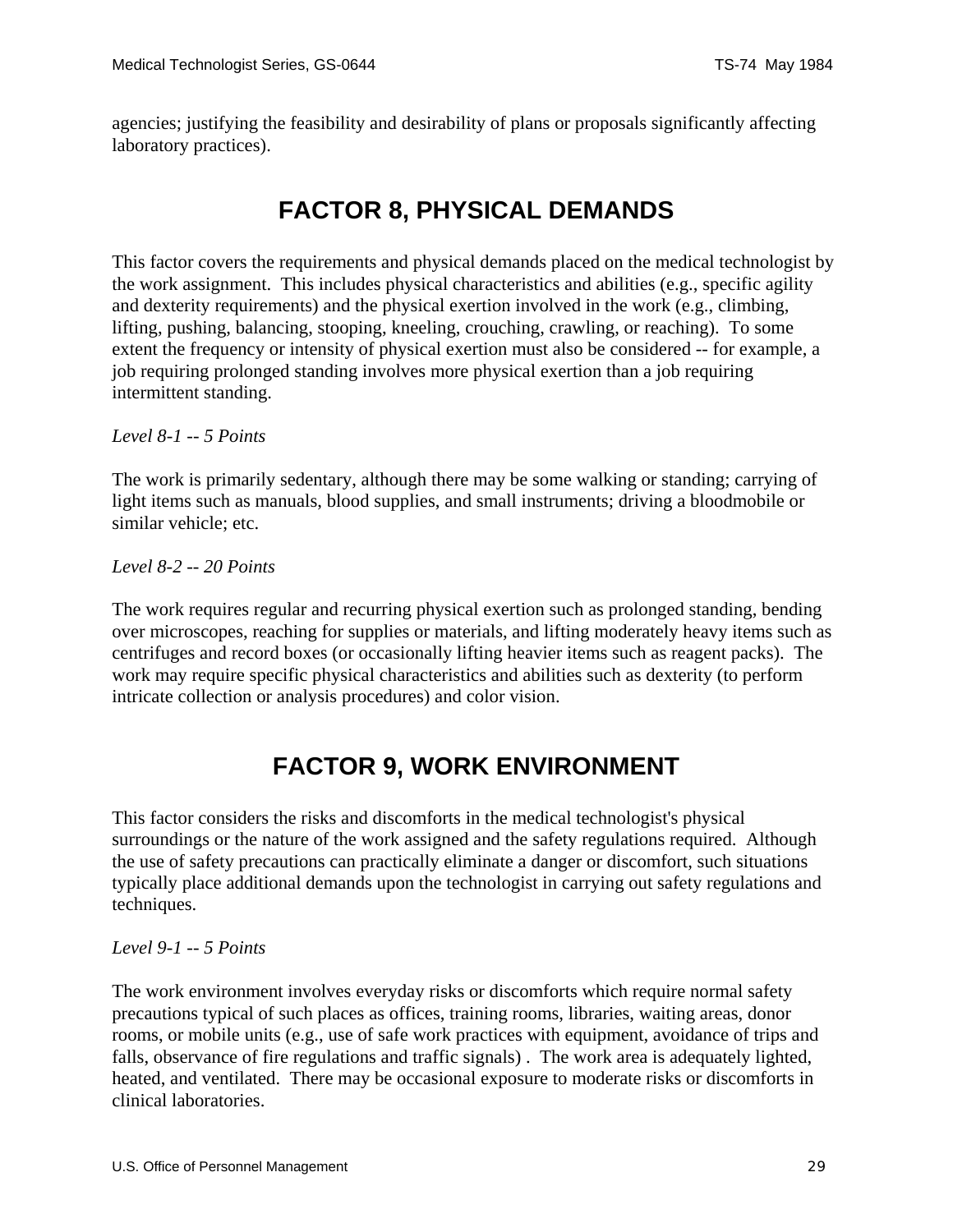<span id="page-29-0"></span>*Level 9-2 -- 20 Points*

The work involves regular and recurring exposure to moderate risks or discomforts which require special safety precautions (e.g., working in a hospital laboratory where there is a risk of exposure to contagious diseases, carcinogenic materials, caustic reagents, noxious fumes, flammable liquids, and low-level radiation). The medical technologist is required to use protective clothing or gear such as laboratory coats, fume hoods, safety goggles, radiation badges, aprons, gloves, and shields, and to adopt sterile techniques.

## **OPM BENCHMARK DESCRIPTIONS**

## **MEDICAL TECHNOLOGIST, GS-0644-09, BMK #01**

### *Duties*

Serves as the medical technologist in charge of the night shift in the emergency procedures section of a clinical laboratory, with responsibility for supervising/performing the full range of emergency procedures in the areas of chemistry, urinalysis, hematology, serology, bacteriology, and immunohematology (e.g., blood gas-pH, toxic and therapeutic drug levels, solving CBC problems, body fluid differentials, direct smears, blood cultures, emergency ABO typing, Rh typing and cross matching). The hospital has an organized emergency department that provides definitive emergency care and treatment 24 hours a day.

- -- Evaluates requested procedures to determine the suitability of specimen for analysis, requesting new specimen if determined to be unusable. Prepares specimens for analysis, insuring that the physiologic state of the properties is maintained.
- -- Prepares reagents and primary reference materials.
- -- Selects, performs, evaluates, and monitors the performance of nonroutine and specialized test procedures using manual and/or instrumental techniques in accordance with established protocols. Recognizes and reacts to indicators of malfunction; locates and implements corrections. Obtains analytical data (e.g., color end points, digital read outs, tracings, patterns, agglutinations); converts to prescribed units for reporting; and correlates data to verify results. Writes laboratory reports (identifying sample and stating methods and results); reports results to appropriate individuals.
- -- Calibrates, standardizes, adjusts, and maintains instruments. Verifies correct instrument operation using established procedures and quality control checks (e.g,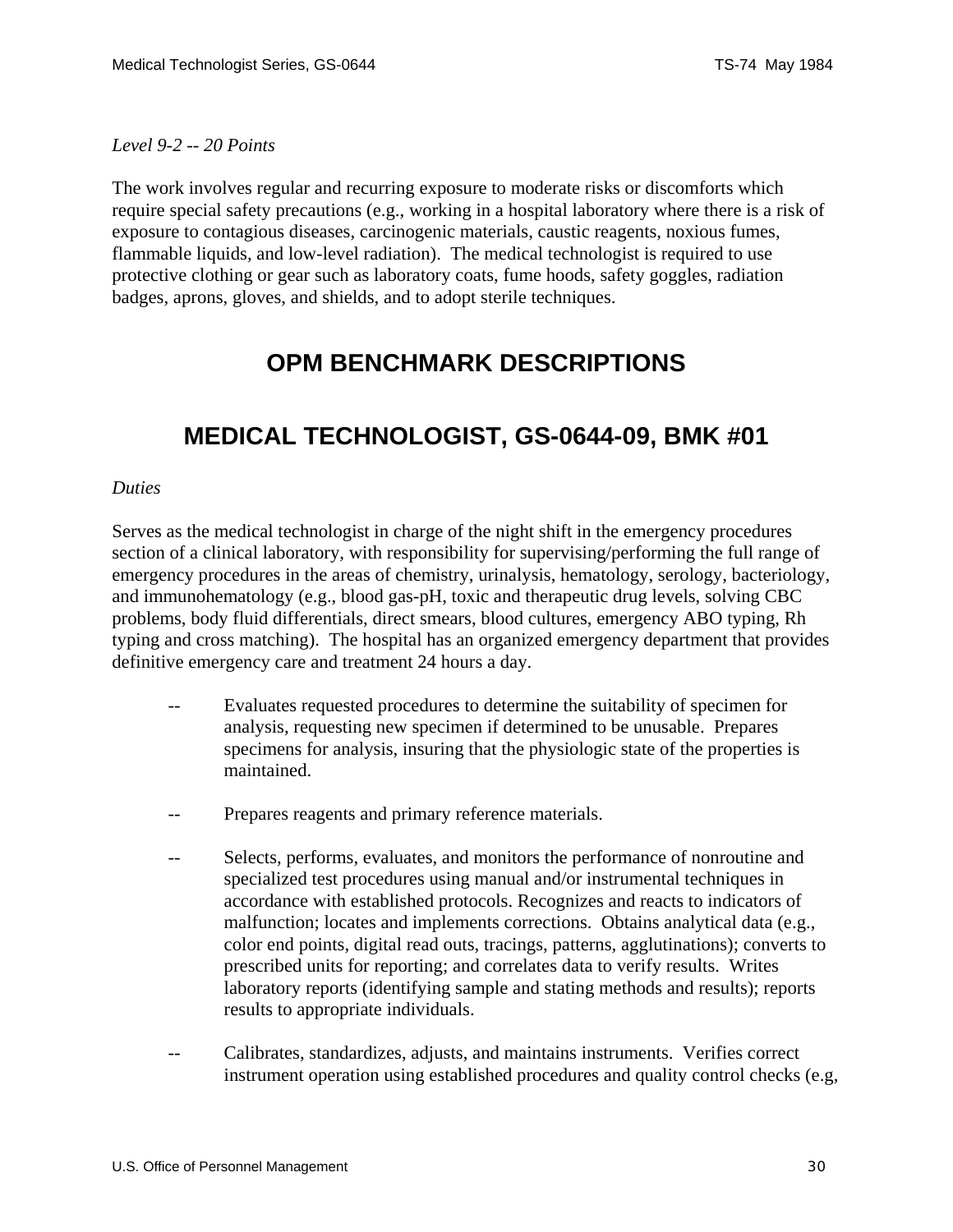mechanical, optical, scintillation, gasometric, photmetric, electrometric, automated). Identifies the cause of common problems and makes simple repairs.

- -- Conducts quality control procedures on equipment, reagents, and products, and maintains proper records for quality control reports.
- -- Evaluates and recommends that new tests be incorporated into the emergency list.
- -- Instructs medical technicians, residents, and others in emergency techniques, equipment use, test slip requirements, etc.
- -- Supervises the work of one or two medical technicians as directed.

### *Factor 1, Knowledge Required by the Position -- Level 1-6 -- 950 Points*

- Professional knowledge of medical technology principles, concepts, and methodology sufficient to perform a broad range of emergency tests, including complex and nonroutine analyses; run quality controls; research and implement procedures; etc. Knowledge of mathematical and statistical processes sufficient to calculate and convert analytical data to test results.
- -- Knowledge and skill sufficient to use and maintain complicated instruments (e.g., spectrophotometer, automatic blood cell counters, automatic clinical analyzers, fibrometer). Knowledge of technical, physiologic, and mechanical indicators of malfunction (e.g., test conditions, patient variables) sufficient to locate and correct errors.
- Knowledge of related disciplines to integrate and correlate test results with other laboratory data (e.g., functional testing) to draw conclusions.
- -- Knowledge of medicolegal and accrediting/regulatory agency requirements sufficient to insure that work is consistent with standards (e.g., maintaining chain of custody, handling blood components in accordance with the Federal Code of Regulations).

### *Factor 2, Supervisory Controls -- Level 2-3* -- *275 Points*

The supervisor indicates the types of requests to be handled and defines objectives, deadlines, and priorities. In situations not covered by instructions, assistance is provided by the physician on call.

The medical technologist selects an analytical approach appropriate for each assay and the degree of quantification desired, and carries out the successive steps, handles problems, and determines corrective actions in accordance with established policies and instructions. The medical technologist decides whether to process requests for special studies usually available only during normal working hours.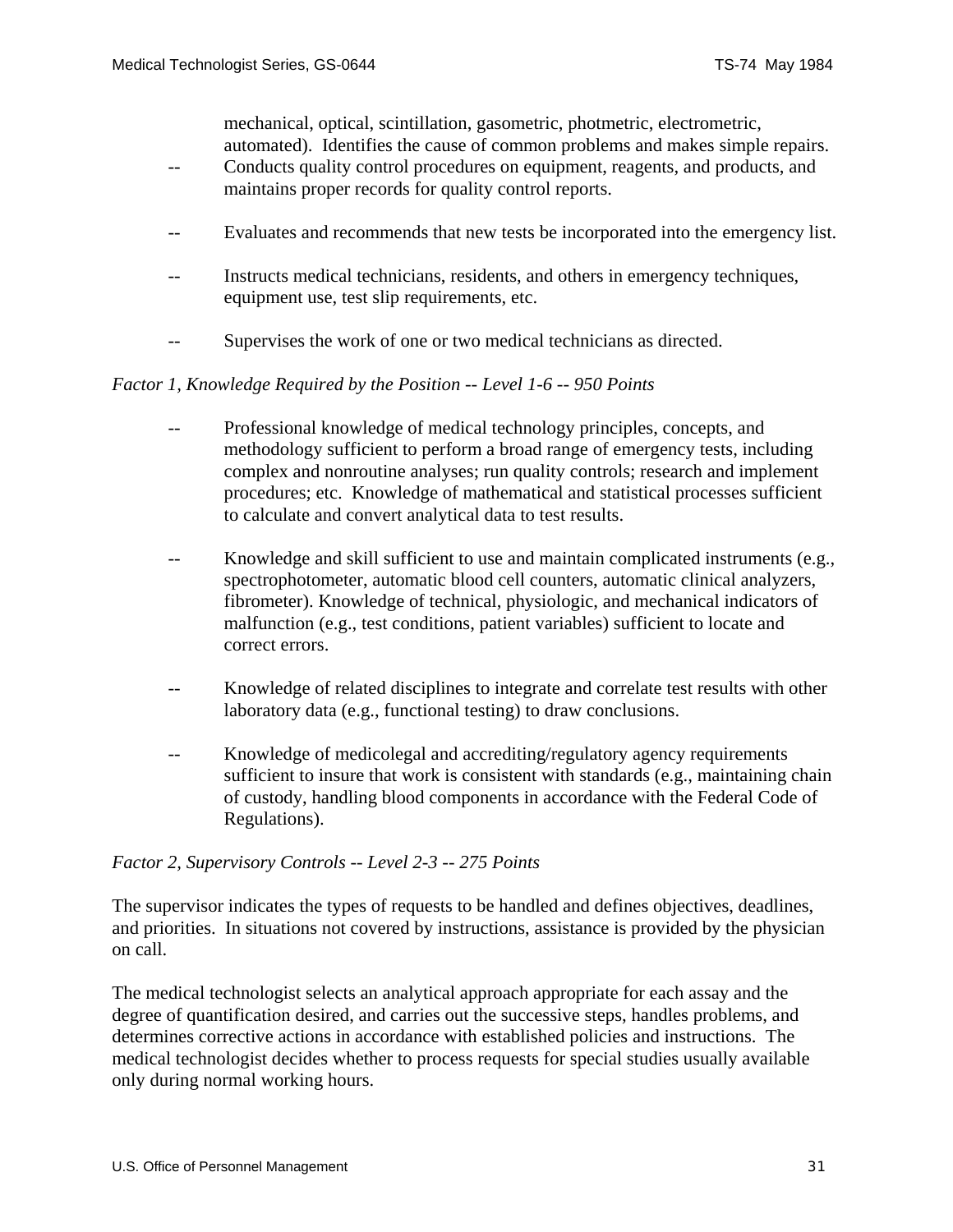The supervisor reviews work reports the following day for technical soundness and conformity to policy and established requirements.

## *Factor 3, Guidelines -- Level 3-3 -- 275 Points*

Guidelines include hospital policies and directives, instrument handbooks and logs, and procedural manuals which contain descriptions and instructions for analytic methods and procedures, including control and calibration procedures and pertinent literature references. Decision criteria are not specific to every situation (e.g., recognizing instrument malfunctions, reacting appropriately to control sample results including extraneous reactions and/or false positive and false negative results).

The medical technologist uses judgment in interpreting and adapting instructions to recognize and react to indicators of malfunction (e.g., patient immunologic status, drug interference) and evaluate validity of data in relation to the test system.

*Factor 4, Complexity -- Level 4-3 -- 150 Points* 

Assignments involve a variety of duties including checking specimens, preparing reagents, calibrating and operating instruments, performing analyses, correcting malfunctions, calculating results, and validating the data.

The technologist's evaluations and interpretations are based on an analysis of the suitability of the specimen; the requirements of the requested test; the purpose of the analysis; the events of reactivity e.g., test conditions, chemical reactions, instrument function); types and frequency of control procedures; validity of data in relation to the test system and assay procedures; correlation of the test result with other laboratory and/or patient data; and other similar factors.

Assignments usually require selecting alternative procedures as in correction of errors, but standard techniques and practices are applied in most situations encountered.

*Factor 5, Scope and Effect -- Level 5-3 -- 150 Points* 

The purpose of the position is to supervise or personally perform the full range of emergency procedures, including nonroutine and specialized tests, offered by the laboratory on the night shift.

The work affects the efficient operation of the emergency procedures section and the adequacy of test services provided the medical staff.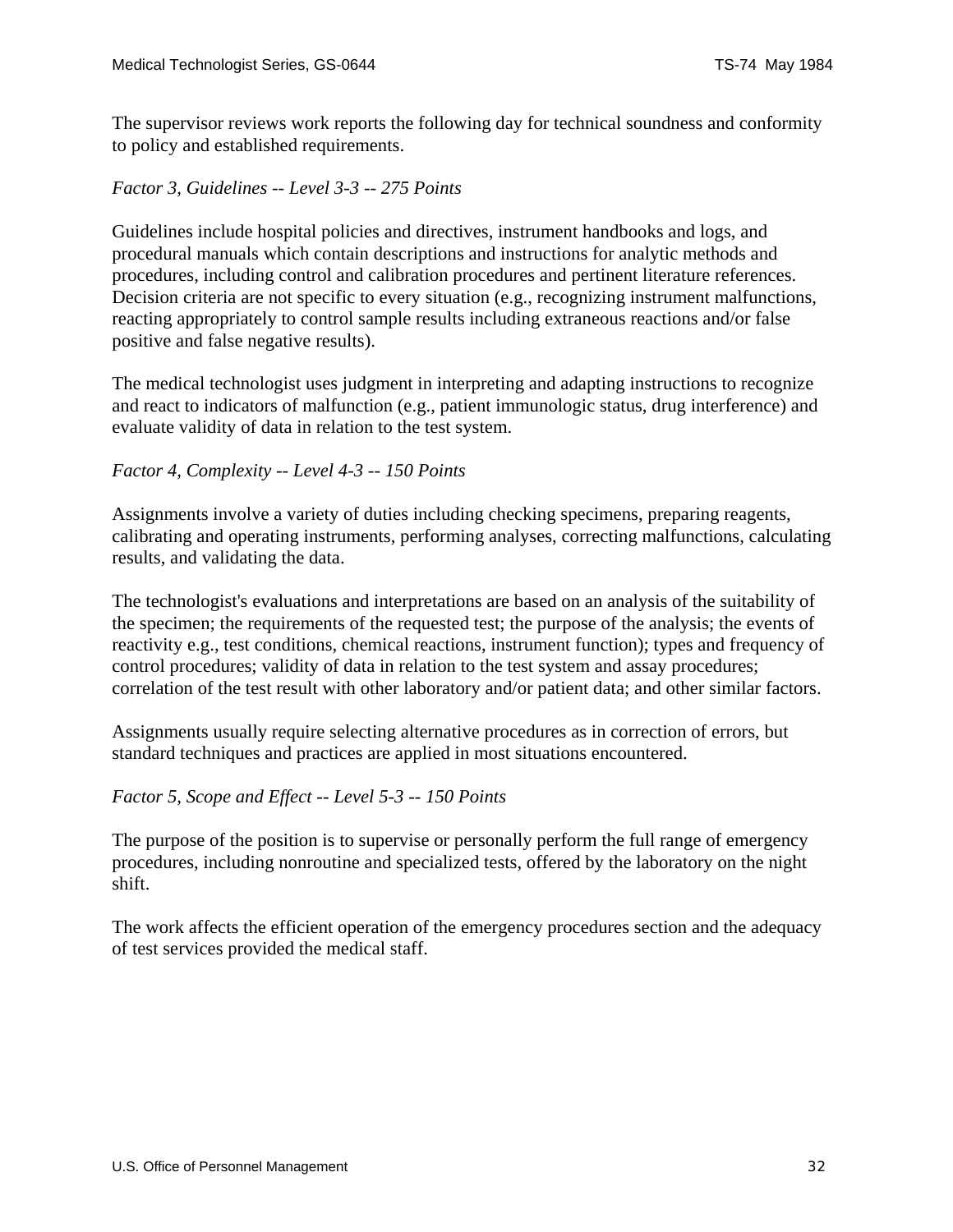<span id="page-32-0"></span>*Factor 6, Personal Contacts -- Level 6-2 -- 25 Points*

Contacts are with other laboratory workers and with patients, physicians, nurses, and other hospital staff.

*Factor 7, Purpose of Contacts -- Level 7-2 -- 50 Points* 

The purpose of contacts is to plan and schedule processing of tests on the night shift; coordinate work efforts with other shifts; and resolve operating problems concerning test results, special requests, etc.

*Factor 8, Physical Demands -- Level 8-2 -- 20 Points*

The work requires regular and recurrent standing to perform tests, walking between the different sections of the laboratory, and reaching and bending to obtain supplies and operate instruments. Occasionally lifts 30/40-pound containers of liquid reagent.

*Factor 9, Work Environment -- Level 9-2 -- 20 Points*

The work involves moderate risks or discomforts associated with working in a clinical laboratory with regular and recurrent exposure to hazards such as infectious materials, chemicals, and electrical appliances. The technologist must use protective clothing and gear such as gloves, face masks, eye protectors, and biologic safety hoods.

### **TOTAL POINTS -- 1915**

## **MEDICAL TECHNOLOGIST, GS-0644-09, BMK #02**

### *Duties*

Serves as a medical technologist in the hematology section of a clinical laboratory, with responsibility for performing a variety of procedures including complex analyses and infrequently requested tests; evaluating abnormal results; using and maintaining equipment; and setting up and monitoring quality controls.

- -- Selects the procedures which are appropriate for the request for service and congruent with patient considerations.
- -- Processes specimens using equipment, instruments, or techniques that are necessary to prepare them for specific analysis; controls physical conditions; responds to time factors to insure that the physiologic state of the specimen is maintained.
- -- Prepares reagents, assembles equipment, verifies correct instrument operation; standardizes, performs, and calculates results for a variety of complex tests such as bone marrow studies and associated special stains and procedures, lupus erythematous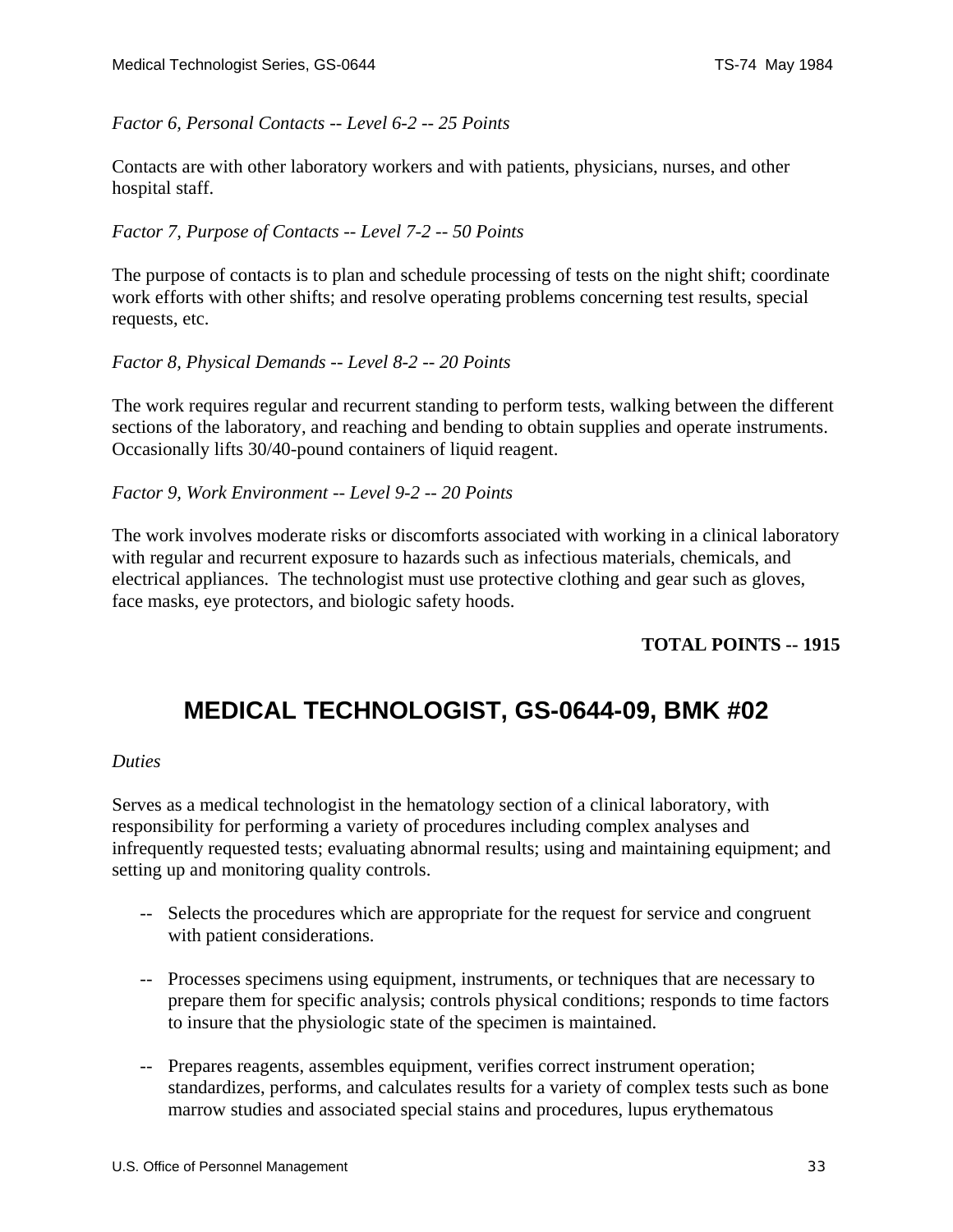preparations, buffy coat examinations, special cytochemical stains, cell enzyme assays, special tests for hemolytic anemias, special coagulation tests (e.g., factor analysis, prothrombin consumption), and body fluid differentials and smears.

- -- Identifies unusual results or discrepancies/conditions which cause erroneous results (instrument malfunctions, conditions of test performance, reaction systems, and/or test procedures used). Takes appropriate action to make corrections and solve problems. Conducts literature search if indicated.
- -- Evaluates the validity of data in relation to the test system and assay procedures. Correlates quantitative, biochemical, physiologic, and morphologic data with other laboratory data (e.g., blood smear estimates with leukocyte and platelet counts, RBC appearance with indices) and/or other patient data (e.g., history, physical findings, medications) to verify results. Performs additional tests to clarify or confirm abnormal patient results and reports results.
- -- Accepts referrals of abnormal or unusual results and observations from lower-grade laboratory personnel. Advises on course of action to follow when values obtained from standard or control sample values are unacceptable. Examines functions of instruments, rechecks conditions of test performance, evaluates reaction systems and/or procedural techniques utilized, and identifies function with symptom.
- -- Sets up and develops protocols for new instruments and procedures from a well-established reference. Tests and develops quality control methods, calculating the mean, standard deviation, and coefficient of variation, and determining statistical significance.
- -- Assists in developing, maintaining, and modifying various computer applications. Maintains liaison with technical representatives to correct computer programming and resolves common problems.
- -- Plans and conducts a course (including classroom lectures and bench instruction) in clinical hematology (basic principles and practical application) in the hospital's school of medical laboratory technique. Supplements prescribed course content and instructional materials as necessary.

### *Factor 1, Knowledge Required by the Position -- Level 1-6 -- 950 Points*

- -- Professional knowledge of the principles, concepts, and methodology of medical technology, including quality assurance and clinical correlation (and the theories and techniques unique to hematology) sufficient to carry out a variety of diagnostic tests and verify results.
- -- Knowledge of hematologic test systems sufficient to make minor modifications to logic schema to determine corrective actions for problems. Familiarity with computers, computer terminals, and computer interphase functions. Skill in calibrating, operating,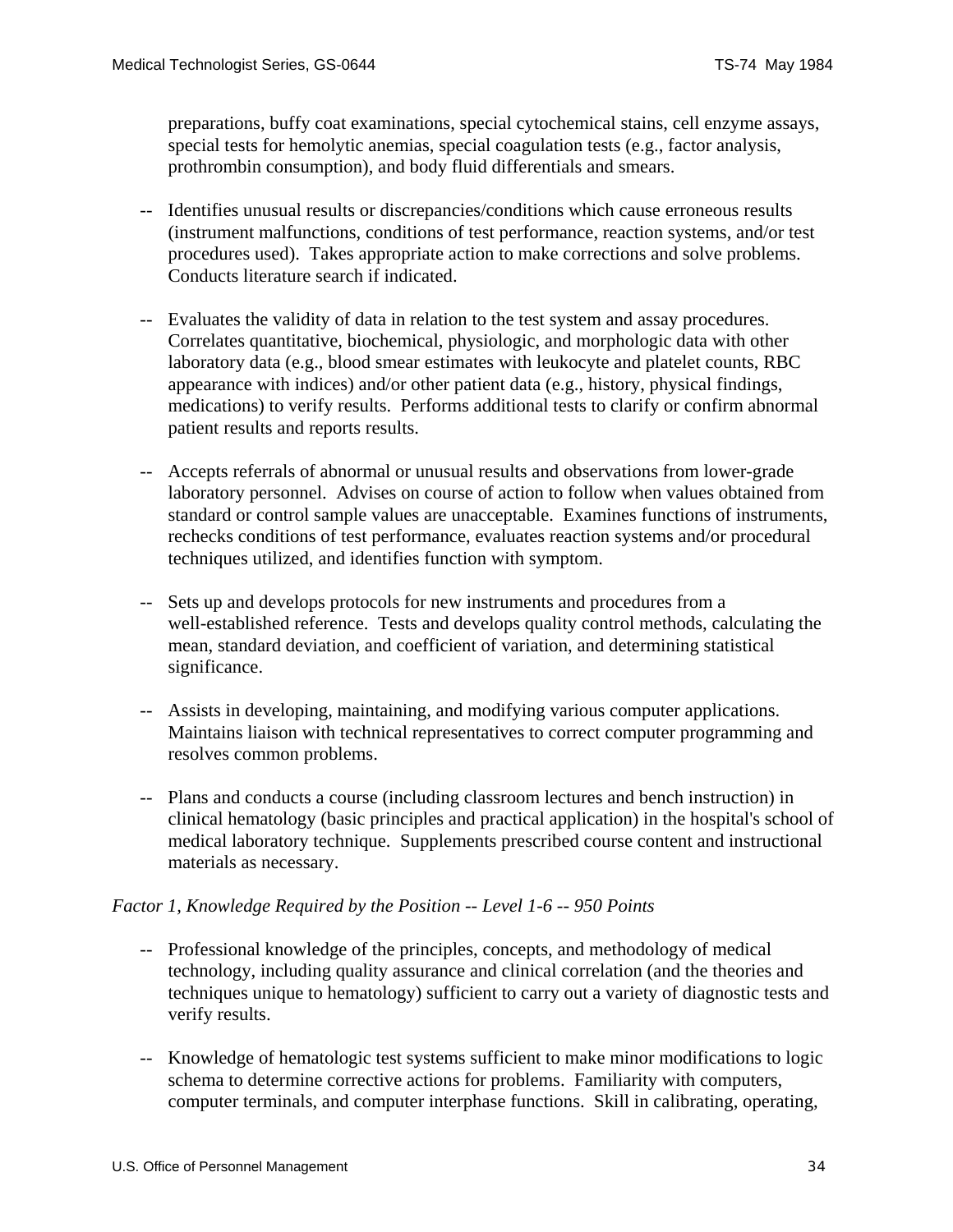and maintaining instruments and equipment appropriate to the requirements of various assays.

- -- Knowledge of related disciplines to evaluate test results in relation to other patient and drug parameters and other laboratory data.
- -- Knowledge of medicolegal requirements (as for spermatazoa analysis for rape) and Federal and State laws and regulations sufficient to assure conformity with requirements.
- -- Knowledge of instructional techniques sufficient to plan, present, and evaluate a course in basic hematology.

## *Factor 2, Supervisory Controls -- Level 2-3 -- 275 Points*

The supervisor outlines assignment parameters, deadlines, and priorities and provides advice on how to proceed when unusual problems or defects are encountered which cannot be corrected except by substantial modification of methods.

The medical technologist independently plans and carries out the procedures necessary to complete the work and handles problems and corrects errors in accordance with established decision criteria or accepted practices.

Completed work is usually evaluated for technical soundness, appropriateness, and conformity to policy and requirements.

### *Factor 3, Guidelines -- Level 3-3 -- 275 Points*

Guidelines include laboratory SOP's, instrument manuals, and quality control requirements. Guides do not cover every possible problem (e.g., checking unexpected or unusual results, unacceptable control values, etc.).

The medical technologist uses judgment in selecting appropriate procedural and/or instructional modifications for accuracy and speed consistent with the daily workload and characteristics of the specimen (e.g., white blood cell count too high to report value from automated instrument) and congruent with patient considerations (e.g., age, medications); modifying logic schema to identify and determine corrective action for problems relating to instrument malfunction, conditions of test performance, reaction systems and/or procedural techniques utilized; and developing protocols for new tests being introduced into the laboratory.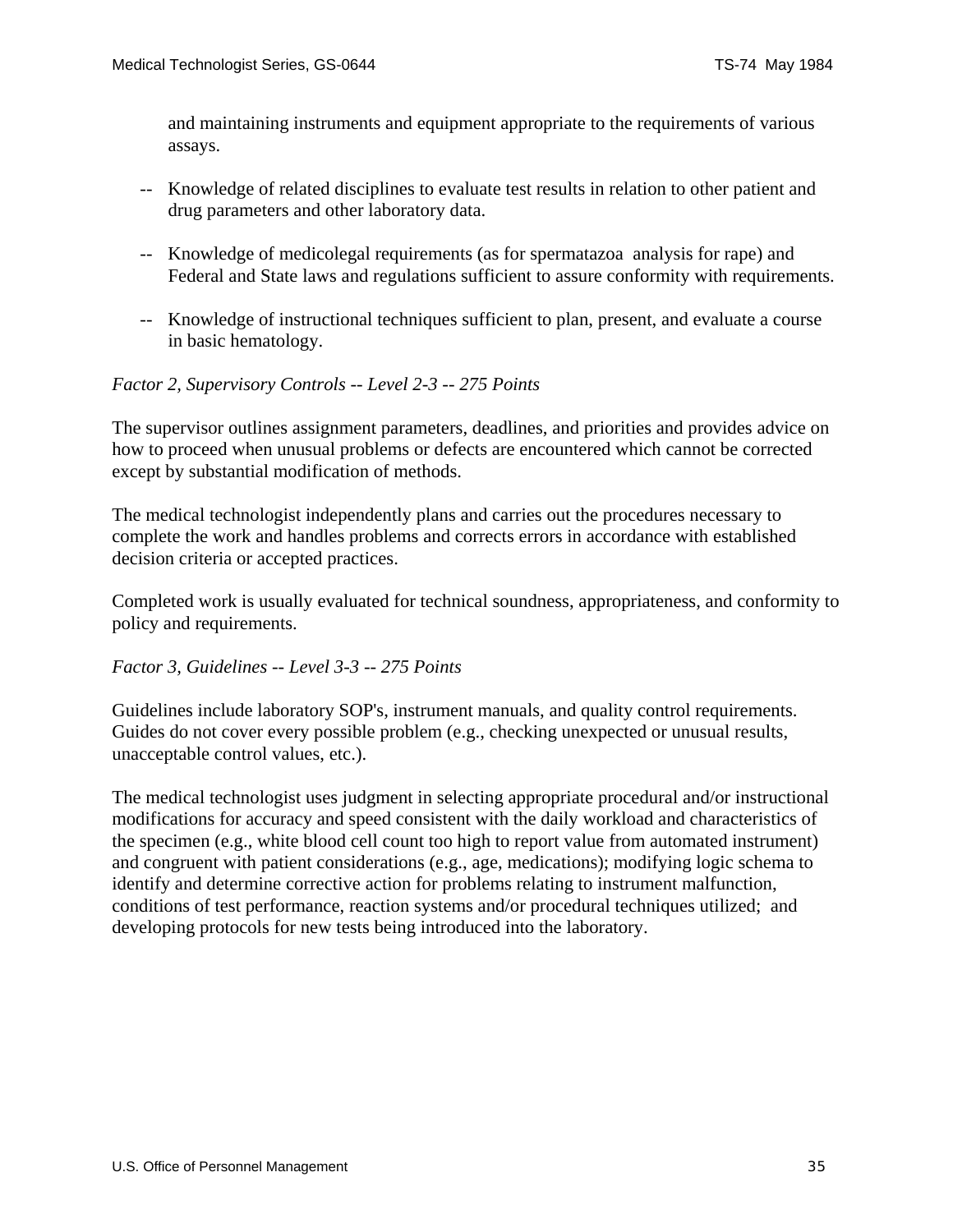### *Factor 4, Complexity -- Level 4-3 -- 15 Points*

The work involves various duties concerned with test performance, identification and correction of errors, evaluation/interpretation of test results, correlation of data, and validation/verification of results.

The medical technologist considers such factors as the complex network of steps and variables and discrimination required by some tests; conditions which produce erroneous results (e.g., hemoglobin value from dialyzed blood, decreased values from infusion site); specimen properties, physical conditions, and time factors critical to the test; instrument malfunction and test procedure variations; and physiologic conditions that affect test results (e.g., drug interference, autoimmune diseases).

Verification of test results requires analysis of physiologic, pathphysiologic, biochemical, morphologic, quantitative, and other laboratory data and recognition of the interdependency of tests. Most problems are solved by the application of standard techniques and practices.

*Factor 5, Scope and Effect -- Level 5-3 -- 150 Points*

The purpose of the position is to perform a variety of hematologic tests to provide accurate test results to physicians and to present a complete education/training course that meets defined learning objectives.

The work of the medical technologist directly affects the efficiency and effectiveness of laboratory operations and the ability of the laboratory to meet the needs of patients as determined by the medical staff; and it affects the operation of the school for medical technicians.

*Factor 6, Personal Contacts -- Level 6-2 -- 25 Points* 

Personal contacts are with coworkers, technologists and technicians in other sections of the laboratory, physicians and nurses in other departments of the hospital, students, and patients.

*Factor 7, Purpose of Contacts -- Level 7-2 -- 50 Points*

The purpose of contacts is to explain test procedures, report on and clarify test results, and instruct and assist subordinates or student in solving anticipated problems or using quality control procedures.

*Factor 8, Physical Demands -- Level 8-2 -- 20 Points*

The work requires regular and recurring physical exertion such as standing for long periods of time and bending over microscopes.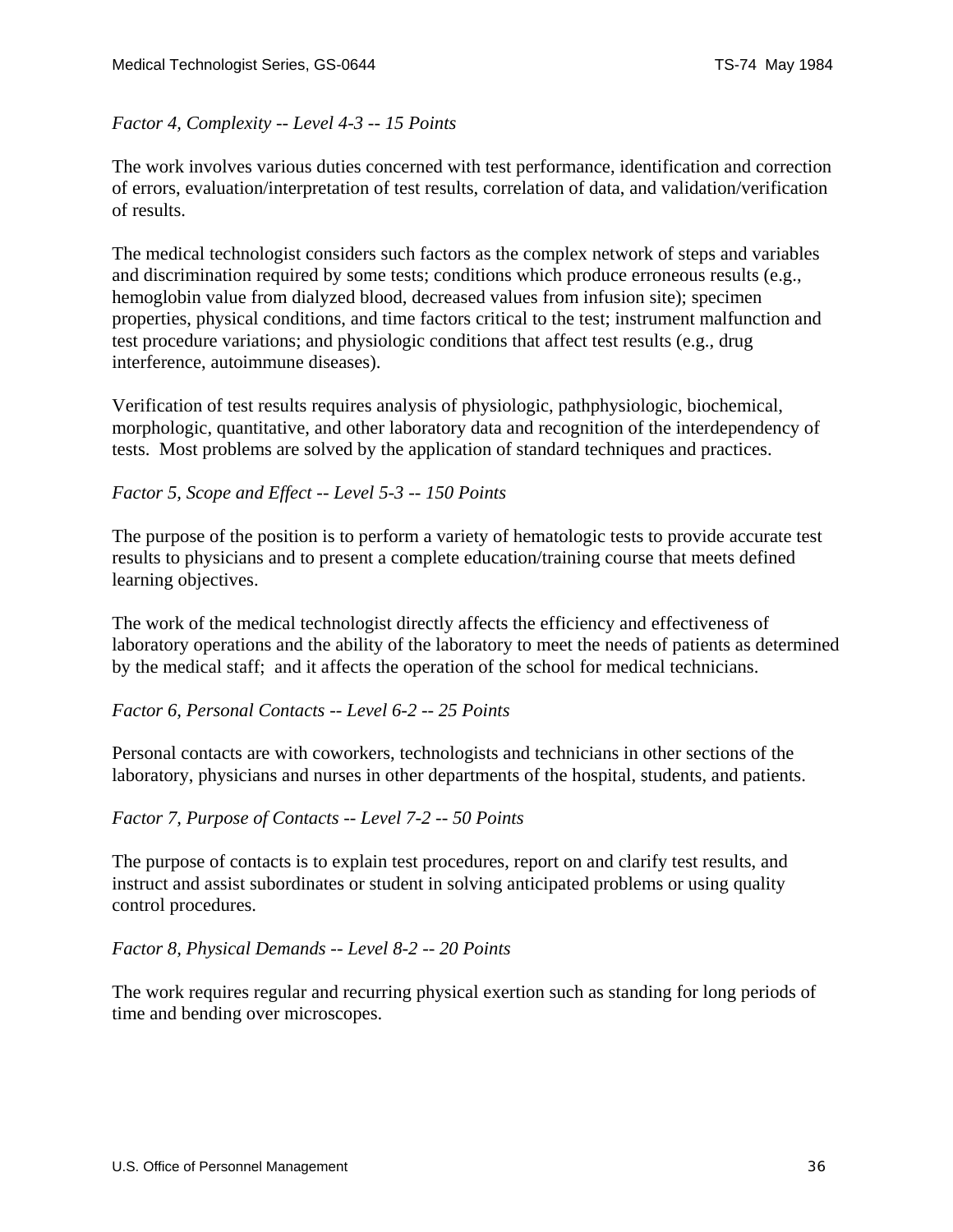### <span id="page-36-0"></span>*Factor 9, Work Environment -- Level 9-2 -- 20 Points*

The work involves regular and recurring risks or discomforts associated with working in a clinical laboratory (e.g., working with infectious substances and irritant reagents). The technologist wears protective clothing such as coats, goggles, or gloves and takes special safety precautions such as adopting sterile techniques.

### **TOTAL POINTS – 1915**

## **MEDICAL TECHNOLOGIST, GS-0644-11, BMK #01**

#### *Duties*

Serves as a medical technologist in the laboratory of a general medical and surgical hospital, with responsibility for developing and maintaining a quality control program for all sections of the laboratory including microbiology, bacteriology and mycology, parasitology, infection control, chemistry, toxicology/drug abuse, urinalysis, hematology, transfusion/coagulation, immunology, and anatomic pathology. Insures compliance with accrediting and regulatory agency requirements.

- -- Develops quality control procedures for new tests as they are introduced into the laboratory and modifies existing procedures as needs change. Assesses data needed, designs data collection procedures, identifies parameters and determines acceptable range for each parameter.
- -- Identifies control samples appropriate to monitor assays/procedures; establishes protocols for evaluating control sample value (e.g., within-day variation, day-to-day variation, trends, shifts); and defines action to be taken when control sample is outside limits.
- -- Conducts quality control procedures on equipment, reagents, and products by designing and implementing instrument, reagent, and product check systems. Evaluates results and implements corrective actions when indicated.
- -- Establishes and maintains record keeping systems (e.g., specimen accession and retention, instrument maintenance, quality control samples); controls specimen accession through the computer system to insure accuracy of data input and output.
- -- Develops and maintains quality control portions of procedural manuals. Designs forms as necessary to comply with regulatory agency and laboratory needs.
- -- Responds to external proficiency testing programs. Prepares reports and responds to requests for quality control information from hospital staff and regulatory agencies.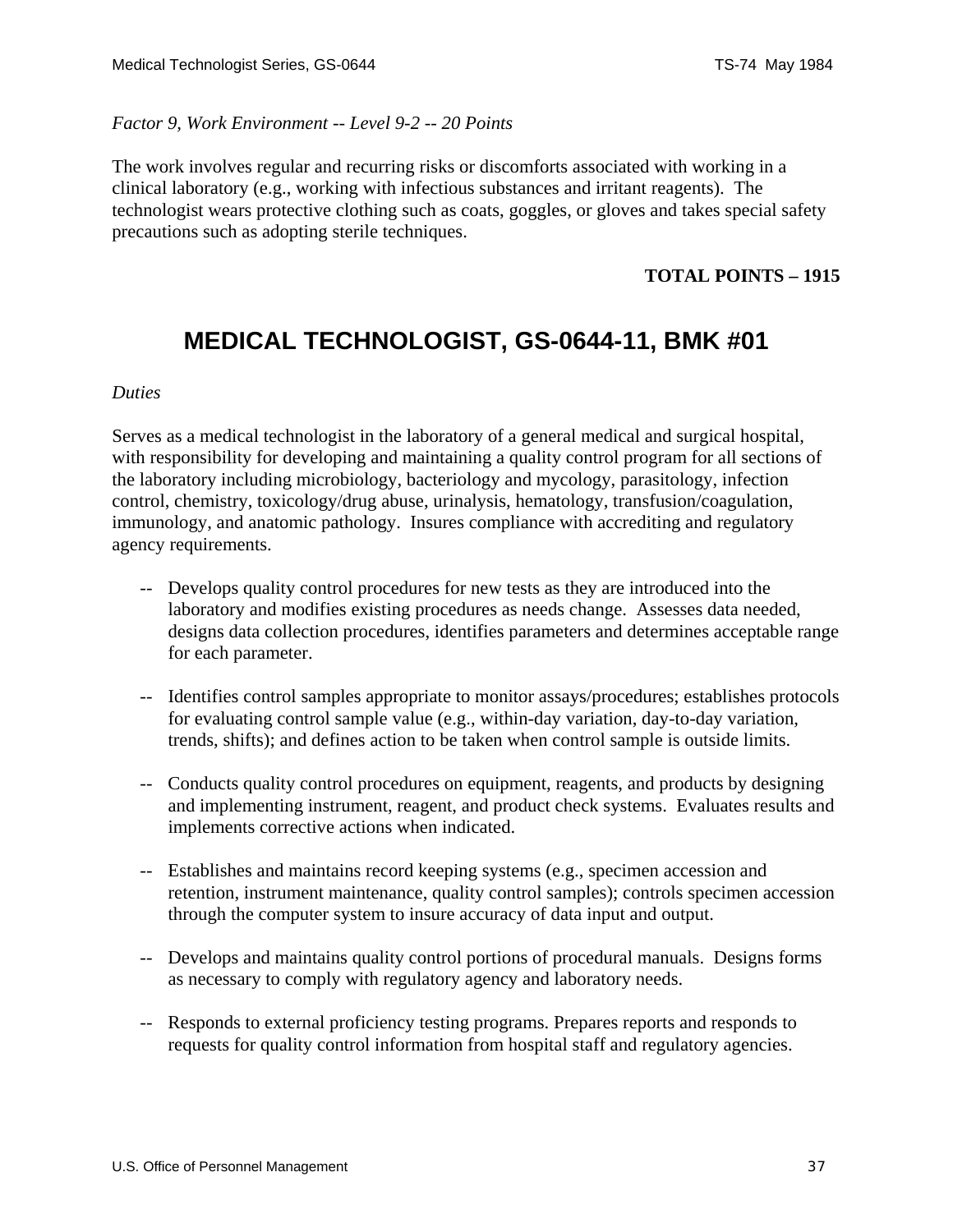- -- Reviews current literature for improved quality control procedures. Evaluates new quality control protocols to determine their suitability for local use.
- -- Instructs medical technology students and residents in theoretical and practical aspects of quality assurance.
- -- Represents the laboratory on the Utilization Review Committee.

### *Factor 1, Knowledge Required by the Position -- Level 1-7 -- 1250 Points*

- -- Professional knowledge of medical technology principles, theories, practices, and methodologies sufficient to perform the full range of duties connected with the development and maintenance of a quality control program.
- -- Knowledge of mathematics and statistics as related to quality assurance.
- -- Knowledge of the types of surveillance needed to monitor variables that affect the quality of services, and skill in evaluating and interpreting results of quality control procedures and implementing corrective action where indicated.
- -- Practical knowledge of computer operations to insure proper control of patient specimens.
- -- Knowledge of accrediting and regulatory agency requirements sufficient to ensure that quality control procedures are in compliance with such requirements.

### *Factor 2, Supervisory Controls -- Level 2-4 -- 450 Points*

The supervisor assigns the work in terms of overall objectives and program emphasis and works with the technologist to develop projects and deadlines.

The medical technologist independently plans and carries out the quality control program, selecting the methods to use, resolving most technical problems, and coordinating and implementing the approved program with laboratory staff. The technologist keeps the supervisor informed of deficiencies in test performance and potential problems in meeting patient needs.

Completed work is reviewed for effectiveness in meeting accrediting and regulatory agency requirements and overall management objectives of data reliability.

### *Factor 3, Guidelines -- Level 3-3 -- 275 Points*

The guidelines includes agency/hospital policies and regulations, test procedure manuals, instrument specifications, technical journals, and textbooks and literature on quality assurance. The guidelines are generally applicable, but do not specifically cover many of the test conditions and problems encountered.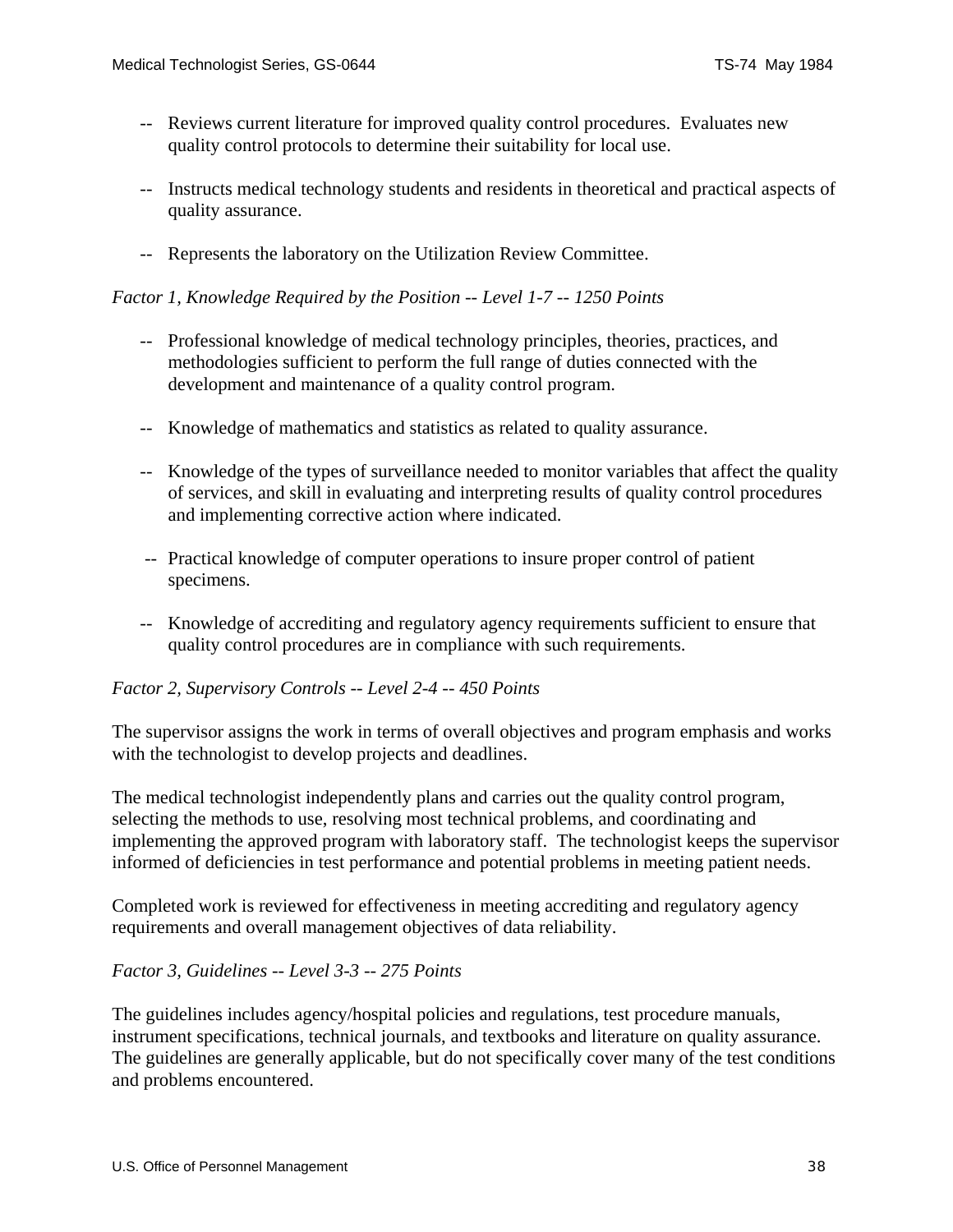The technologist uses judgment in interpreting and adapting such guides to establish quality control procedures; developing documents and manuals to ensure proper implementation of procedures; and adapting or extending standard methods (or selecting from among alternative procedures) to ensure reliability of laboratory data.

### *Factor 4, Complexity -- Level 4-4 -- 225 Points*

The work typically involves planning and implementing a quality control program, designing and modifying quality control procedures, checking and evaluating the results, and taking corrective actions.

The medical technologist considers such factors as the use of proficiency testing programs; availability and currency of procedural instructions; validation of methods used; types of surveillance needed to monitor results; documentation of remedial action taken for detected deficiencies/defects; preventive maintenance and performance testing of equipment and instruments; proper preparation and storage of reagents; and procedures for the collection and preservation of specimens, identification of specimens, etc.

The technologist assesses the effect of such variables as the precision and sensitivity of methods and instruments; the range of malfunctions (instrument function, reaction systems, test conditions, etc.); and the parameters of control sample results including extraneous reactions and/or false positive and false negative results. Accordingly, the technologist often modifies or adapts conventional quality control procedures and techniques to insure validity of data in relation to test systems.

### *Factor 5, Scope and Effect -- Level 5-3 -- 150 Points*

The purpose of the position is to design, maintain, and evaluate a quality control system and measures that assure the medical reliability of laboratory data in accordance with accrediting and regulatory agency requirements.

The work has a significant impact on the adequacy and effectiveness of laboratory services and helps laboratory management officials identify areas of deficiency.

*Factor 6, Personal Contacts -- Level 6-2 -- 25 Points*

Contacts are with physicians, nurses, clinical scientists, other medical technologists and technicians, officials and managers, and inspectors in the laboratory, in other services of the hospital, and at higher organizational levels.

### *Factor 7, Purpose of Contacts -- Level 7-2 -- 50 Points*

The purpose of contacts is to plan and coordinate a quality control program, provide technical advice and resolve operating problems, and maintain compliance with control procedures.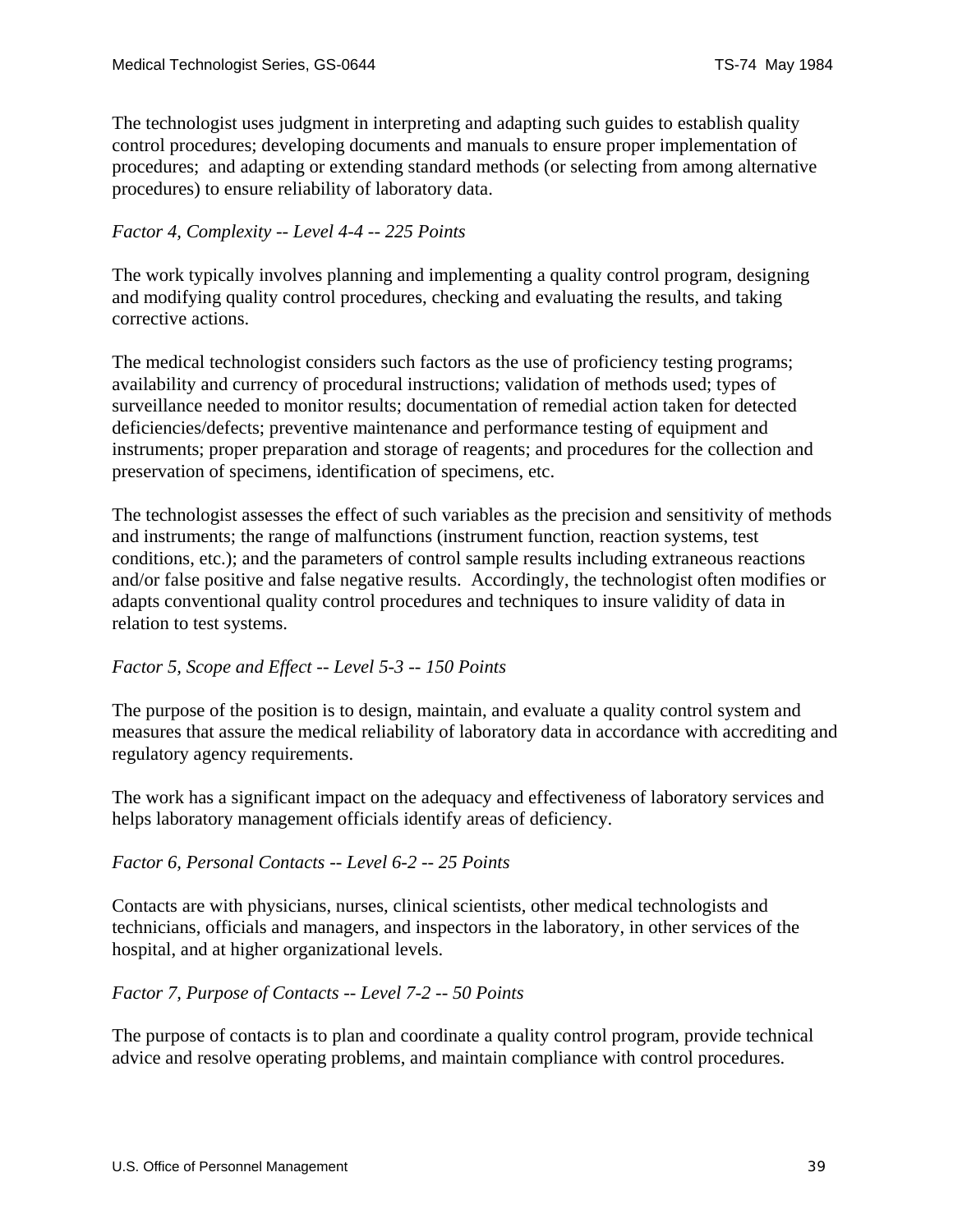<span id="page-39-0"></span>*Factor 8, Physical Demands -- Level 8-1 -- 5 Points*

The work is primarily sedentary. There may be some walking and standing.

*Factor 9, Work Environment -- Level 9-1 -- 5 Points*

The work is typically performed in an office setting. There may be occasional exposure to moderate risks in the clinical laboratory.

### **TOTAL POINTS – 2435**

## **MEDICAL TECHNOLOGIST, GS-0644-11, BMK #02**

#### *Duties*

Serves as a medical technologist in the hematology section of a reference laboratory which supports agency hospitals for the diagnosis of hemostatic disorders, with responsibility for performing specialized studies in blood coagulation and the physiology of platelet function, solving highly complex diagnostic problems, and modifying or adapting new methods or techniques to improve or expand services.

- -- Determines procedures for hematologic tests to be performed in the section. Develops and implements the use of protocols for performance of tests and evaluation of results. Monitors conformity to protocols.
- -- Develops procedures and establishes parameters for correlation of test results and preset troubleshooting protocols.
- -- Defines reference values/ranges using statistical methods; sets up and monitors recordkeeping systems and effective quality control procedures. Identifies/implements changes needed in the quality assurance program.
- -- Prepares reagents and stores of coagulation factor-deficient plasma for functional and immunologic assays of specific coagulation factors.
- -- Performs complex and unusual tests and studies requiring specialized knowledge and skill (e.g., fibrin split products, quantitative and qualitative abnormalities of fibrinogen, platelet life span, platelet procoagulant and aggregation abnormalities, platelet function and nucleotide metabolism in patients on certain antineoplastic drugs).
- -- Evaluates the validity of data in relation to the test system and assay procedures. Integrates and correlates test data with other laboratory and patient data to lead to a conclusion about the normality of a system. Creates, uses, or modifies logic schema to determine corrective actions for problems.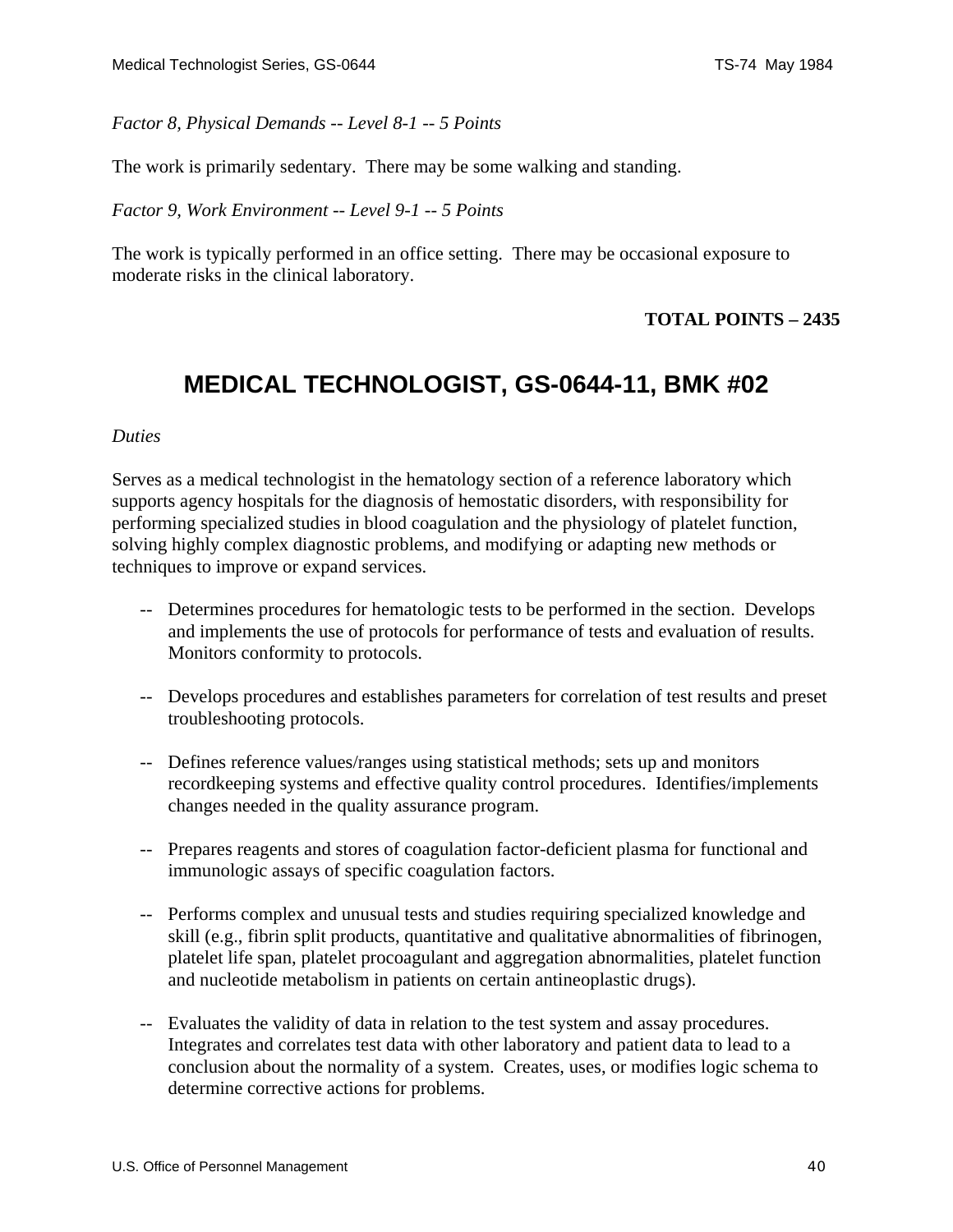- -- Determines if additional information is needed for clarification of test results and/or to establish a definitive diagnosis, and confers with physicians on additional tests as necessary.
- -- Evaluates, modifies, or adapts new methods or revises standard techniques to improve or expand quantitativeness, accuracy, precision, specificity, or proficiency of analyses (e.g., evaluates new test systems, kits, and equipment for the assessment and quantification of normal and abnormal hemostatic function and for platelet isolation and storage and recommends procurement or adapts for local use). Compares new methods with existing or reference methods by performance (analysis of error types) and suitability (analysis of cost, convenience, efficiency, etc.). Assesses advances in the fields of cellular and molecular biology for relevance to hematologic analysis.

### *Factor 1, Knowledge Required by the Position -- Level 1-7 -- 1250 Points*

- -- Knowledge of professional medical technology principles, practices, and concepts (and the theories and techniques unique to hematology) sufficient to develop and establish procedures for hematologic determinations; perform the more difficult and infrequent tests in the section; evaluate, modify, and implement new methods; and participate in the selection of supplies and equipment.
- -- Knowledge and skill sufficient to consult with physicians on logical protocol to follow in attempting to confirm the diagnosis of a patient; provide technical instructions on problems others have been unable to solve by use of established decision criteria; and advise specialists in other sections of the laboratory or other departments of the hospital on advanced hematologic techniques.
- -- Knowledge of related disciplines such as antineoplastic therapy and pharmacology to coordinate the testing program with other laboratory components and to select and evaluate procedures for the section.
- -- Knowledge of recognized reference standards, medicolegal responsibilities, accrediting agency requirements, and Federal and State laws and regulations sufficient to ensure that section plans and procedures are consistent with requirements.

### *Factor 2, Supervisory Controls -- Level 2-4 -- 450 Points*

The supervisor makes assignments by setting the overall objectives and general approach to be taken; the technologist and supervisor generally confer on deadlines and priorities.

As a technical specialist, the medical technologist independently plans and carries out the assignments, develops the techniques to be used, coordinates the work with others, and keeps the supervisor informed of potential problems.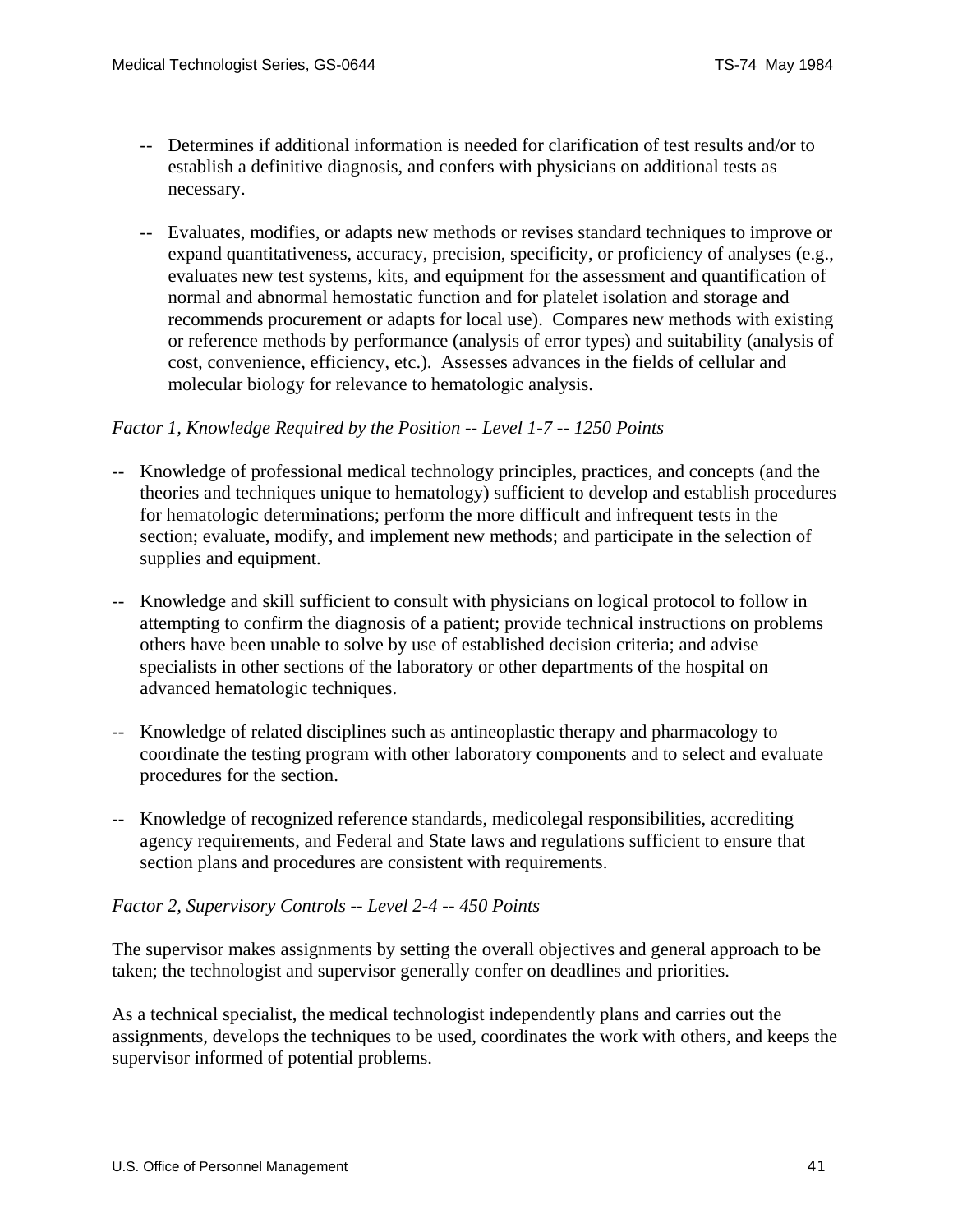Completed work is reviewed for overall effectiveness in meeting the needs of agency hospitals for specialized reference services.

*Factor 3, Guidelines -- Level 3-3 -- 275 Points*

Guidelines include agency/hospital policies and regulations, precedents, technical references, professional journals, laboratory operating procedures, methodology manuals, and regulatory agency requirements. Guides often do not have adequate or complete information to deal with the more complex and unusual problems.

The technologist uses initiative and resourcefulness in deviating from or extending traditional methods to solve testing problems and in developing new or modified procedures/protocols.

*Factor 4, Complexity -- Level 4-4 -- 225 Points*

Assignments involve performing unusually difficult or uncommon hematologic tests; modifying, adapting, or revising procedures to improve services; and developing written descriptions and instructions, including decision criteria, for all changes.

Assignments involve consideration of such complicating factors as the interdependency of tests; the interrelationships of physiologic, mechanical, and technical information; the absence of directly applicable criteria, requiring, for example, determination of normal range values for special groups or development of procedures for correlating results; and the frequent introduction of new methodologies and equipment.

The work typically requires the evaluation and interpretation of many physiologic, technical, and mechanical alternatives; the extension or adaptation of existing techniques; or the development of new approaches to determine corrective action for problems.

*Factor 5, Scope and Effect -- Level 5-3 -- 150 Points*

The purpose of the position is to perform very complex analyses, design and evaluate new methods, and provide advice and assistance to technologists and medical staff on hematologic tests/problems.

The work affects the accuracy and proficiency of the analytical services provided by the laboratory and the ability of the medical staff to meet the needs of patients.

*Factor 6, Personal Contacts -- Level 6-2 -- 25 Points*

Personal contacts are with physicians, nurses, scientists in other disciplines, and medical technologists and technicians in other sections of the laboratory, other departments of the hospital, and other laboratories/hospitals.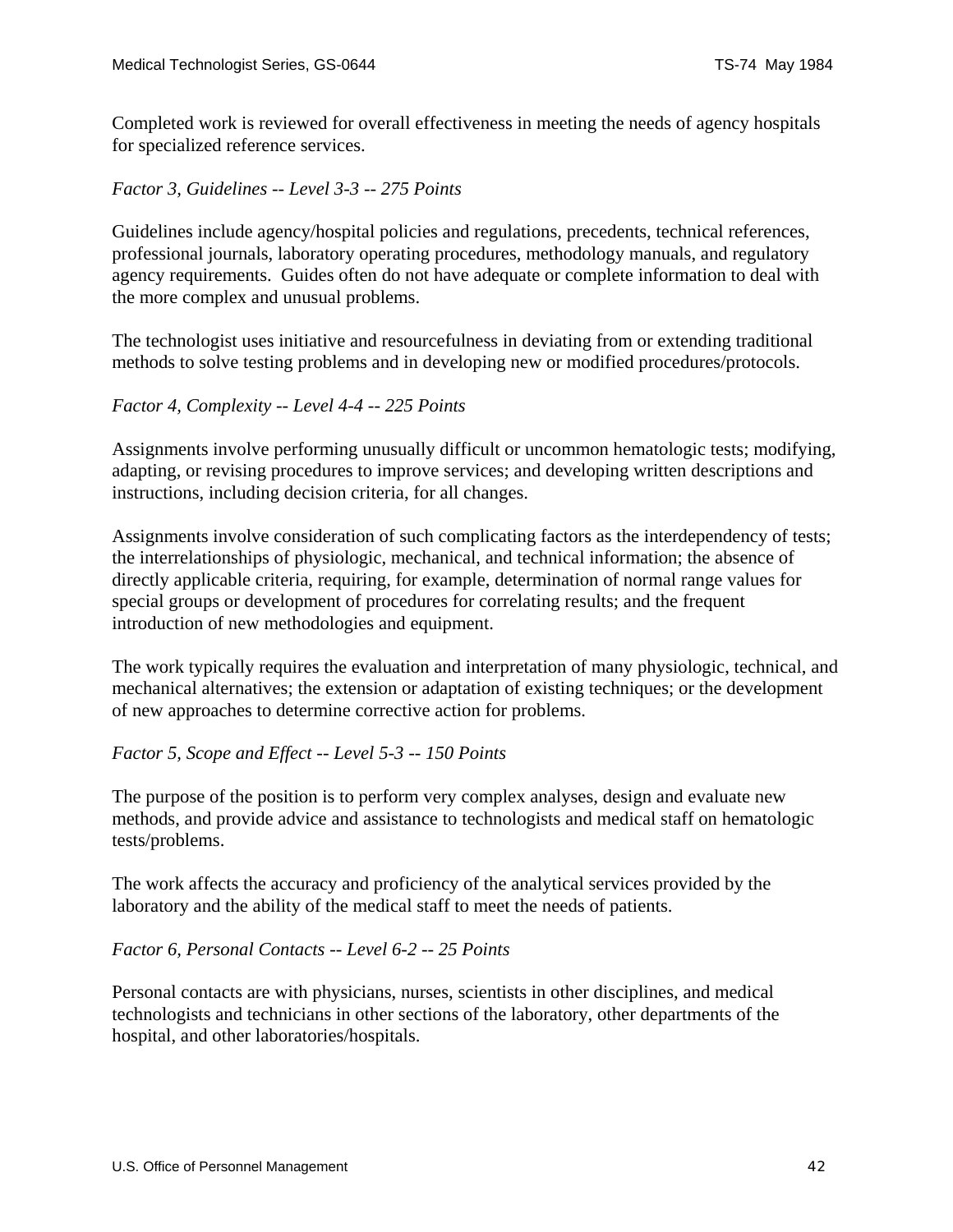<span id="page-42-0"></span>*Factor 7, Purpose of Contacts -- Level 7-2 -- 50 Points*

The purpose of contacts is to advise on test results, resolve testing problems, and explain and gain acceptance of selected methodologies.

*Factor 8, Physical Demands -- Level 8-2 -- 20 Points* 

The work requires regular and recurring physical exertion such as prolonged standing.

*Factor 9, Work Environment -- Level 9-2 -- 20 Points* 

The work involves moderate risks with regular and recurring exposure to contaminated materials and chemicals. The technologist is required to wear protective clothing or gear such as coats, gloves, and masks.

### **TOTAL POINTS -- 2465**

## **MEDICAL TECHNOLOGIST, GS-0644-11, BMK #03**

#### *Duties*

Serves as the sole medical technologist in the clinical laboratory of a rural health center/outpatient clinic, with responsibility (as chief technologist) for planning and carrying out a diagnostic testing program providing microbiology, blood bank, hematology, chemistry, urinalysis, serology, and parasitology services.

- -- Determines and plans the type and extent of services to be provided. Establishes systems and procedures for test performance and quality assurance which optimize the level of use of in- house and reference laboratory resources. Manages resources effectively.
- -- Evaluates and selects reagents and supplies, and establishes and maintains inventory control systems.
- -- Establishes and implements specimen collection and preparation procedures.
- -- Performs/monitors routine and specialized tests. Reports test results and consults with physicians on additional tests that may be useful or necessary to clarify problems. Contracts for and evaluates referred testing.
- -- Conducts quality control procedures on equipment, reagents, and products by designing and implementing instrument, reagent, and product check systems. Responds to external proficiency testing programs.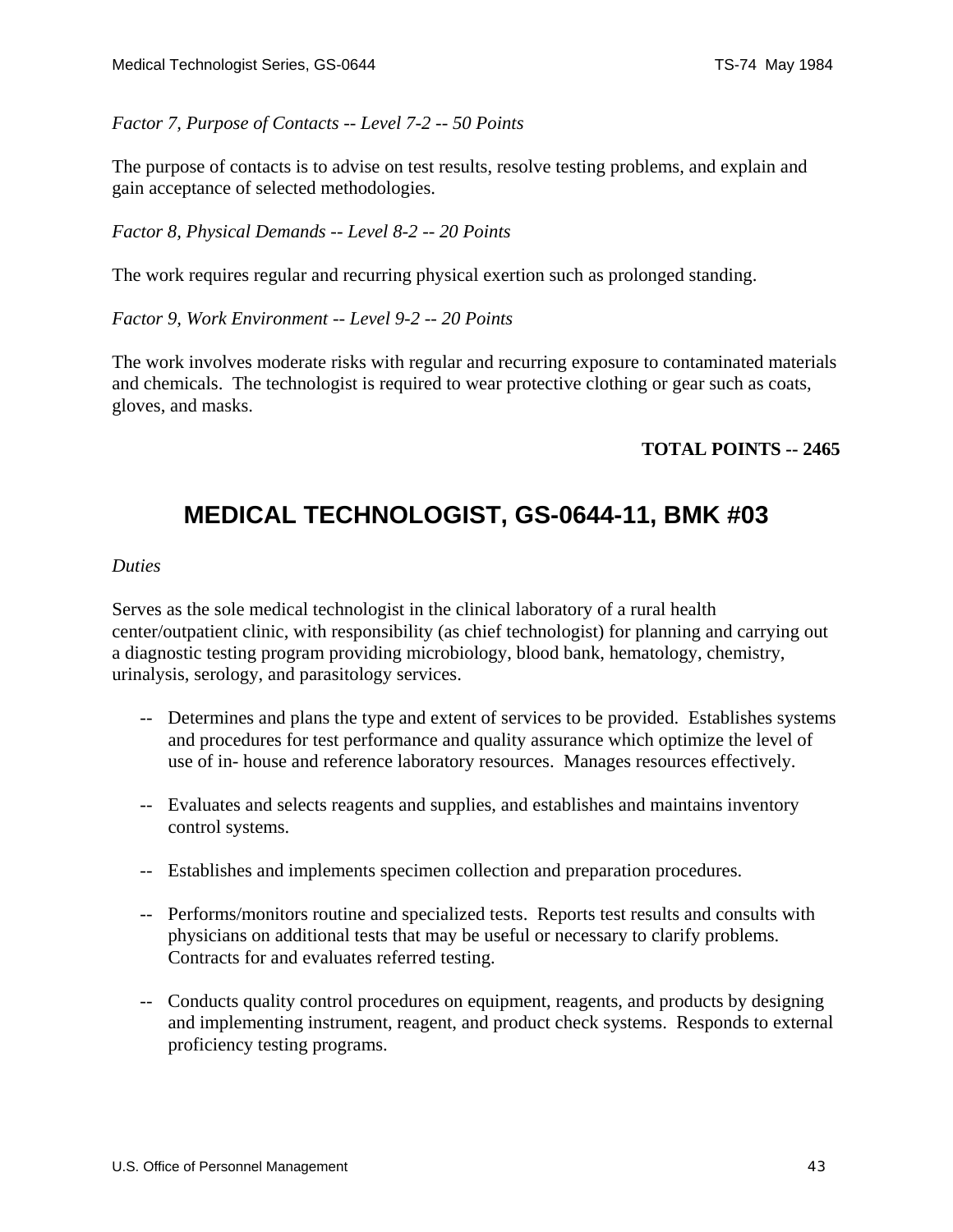- -- Establishes a preventive maintenance program for all instruments. Calibrates or standardizes equipment, troubleshoots malfunctions, and makes simple repairs or identifies need for external services.
- -- Maintains a current procedural manual, reviewing and revising as needed. Designs appropriate forms.
- -- Researches, tests, and implements new procedures and equipment.
- -- Ensures that policies and procedures as well as safety practices are effectively followed.
- -- Supervises one or two laboratory technicians; trains technicians and others in techniques, instrumentation, and organization of work.
- -- Participates in providing health instruction to clinic patients, family members, and community groups.

### *Factor 1, Knowledge Required by the Position -- Level 1-7 -- 1250 Points*

- -- Professional knowledge of medical technology concepts, principles, and practices sufficient to develop and implement a full-service laboratory program for a remote clinic.
- -- Knowledge of quality control, workload reporting, and proficiency testing to design programs to assure the reliability of data and measure laboratory productivity.
- -- Management, administrative, and professional knowledge sufficient to enable the medical technologist to effectively manage the work carried out in a small clinical laboratory.
- -- Skill in evaluating new tests and instruments and modifying and adapting standard methods and procedures consistent with a small-lab approach.

### *Factor 2, Supervisory Controls -- Level 2-4 -- 450 Points*

The supervisor assigns the work by setting the overall objectives and resources available.

The medical technologist is responsible for planning and carrying out the work. (A pathologist is not available on site to provide technical guidance or supervision.)

Completed work is reviewed in terms of effectiveness in meeting requirements, including accreditation requirements.

*Factor 3, Guidelines -- Level 3-3 -- 275 Points*

Guidelines include agency policies and regulations, area office directives, local customs, accrediting agency requirements, prescribed quality control and workload reporting programs, manufacturers' protocols, instrumentation manuals and schematics (and occasionally telephoned repair instructions), and technical journals.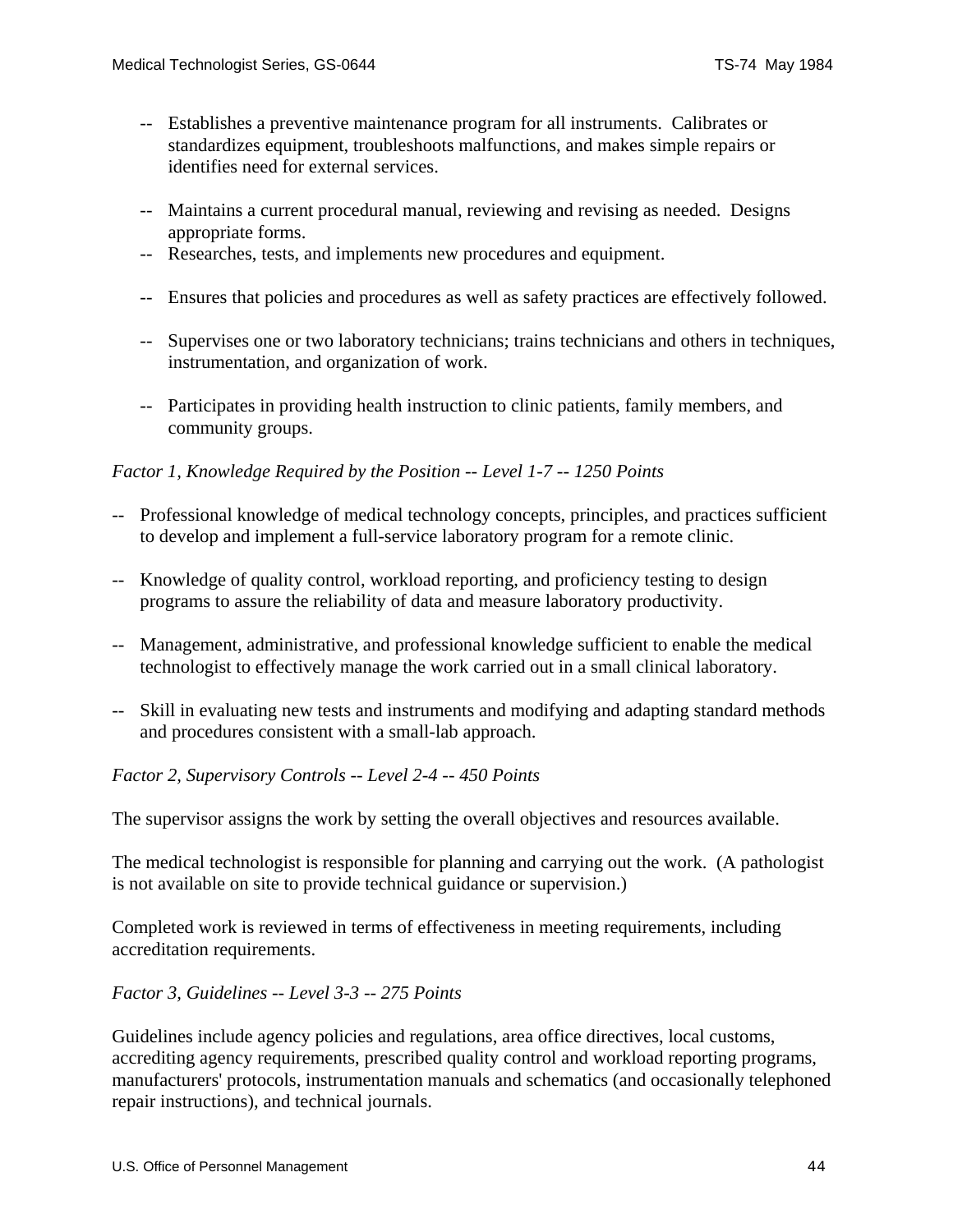The medical technologist uses judgment and initiative in interpreting and adapting guidelines for application to specific laboratory problems, developing and maintaining current proceduralmanuals, formulating alternative approaches where space or equipment limitations make a standard procedure impossible or infeasible, and adapting established methodologies and practices to meet the needs of the laboratory and the community.

### *Factor 4, Complexity -- Level 4-4 -- 225 Points*

The work involves planning and carrying out a clinical laboratory testing program to meet the needs of a small rural clinic.

Deciding what tests can be offered and what new tests or equipment should be recommended requires consideration of such factors as laboratory workload and patient population, relative technical and troubleshooting staff capabilities, availability of instrument service and/or backup instrumentation, and cost and feasibility of using reference laboratory services.

The technologist plans and carries out the work and adapts or otherwise modifies conventional techniques as necessary to perform specific analyses, preserve stock cultures, prepare reagents, etc., using limited equipment and facilities. When a new test or instrument is introduced, the technologist develops guidelines, including quality control standards, writes procedures, and establishes parameters for instrument performance.

### *Factor 5, Scope and Effect -- Level 5-3 -- 150 Points*

The assignment involves planning the clinical laboratory program, developing the documents and procedural manuals to ensure proper performance of laboratory tests, and supervising or personally performing the full range of tests.

The work affects the reliability and adequacy of the laboratory's diagnostic testing services and assists the clinic's medical staff in providing primary health care and referral services to patients.

### *Factor 6, Personal Contacts -- Level 6-2 -- 25 Points*

In addition to contacts with clinic staff (health professionals, administrative workers, etc.) and agency personnel (area coordinator, agency inspectors, etc.), personal contacts are with groups and individuals from outside the clinic, such as staff of area hospitals, reagent and media suppliers, reference laboratory officials, equipment sales representatives, instrument repairers, health educators, students, and Indian patients and their families.

### *Factor 7, Purpose of Contacts -- Level 7-2 -- 50 Points*

The purpose of contacts is to plan, coordinate, advise, and report on testing work and results, recommend additional tests or equipment, obtain supplies or repairs, obtain reference laboratory services, instruct clinic/laboratory staff in proper techniques, and promote better health care among members of the community.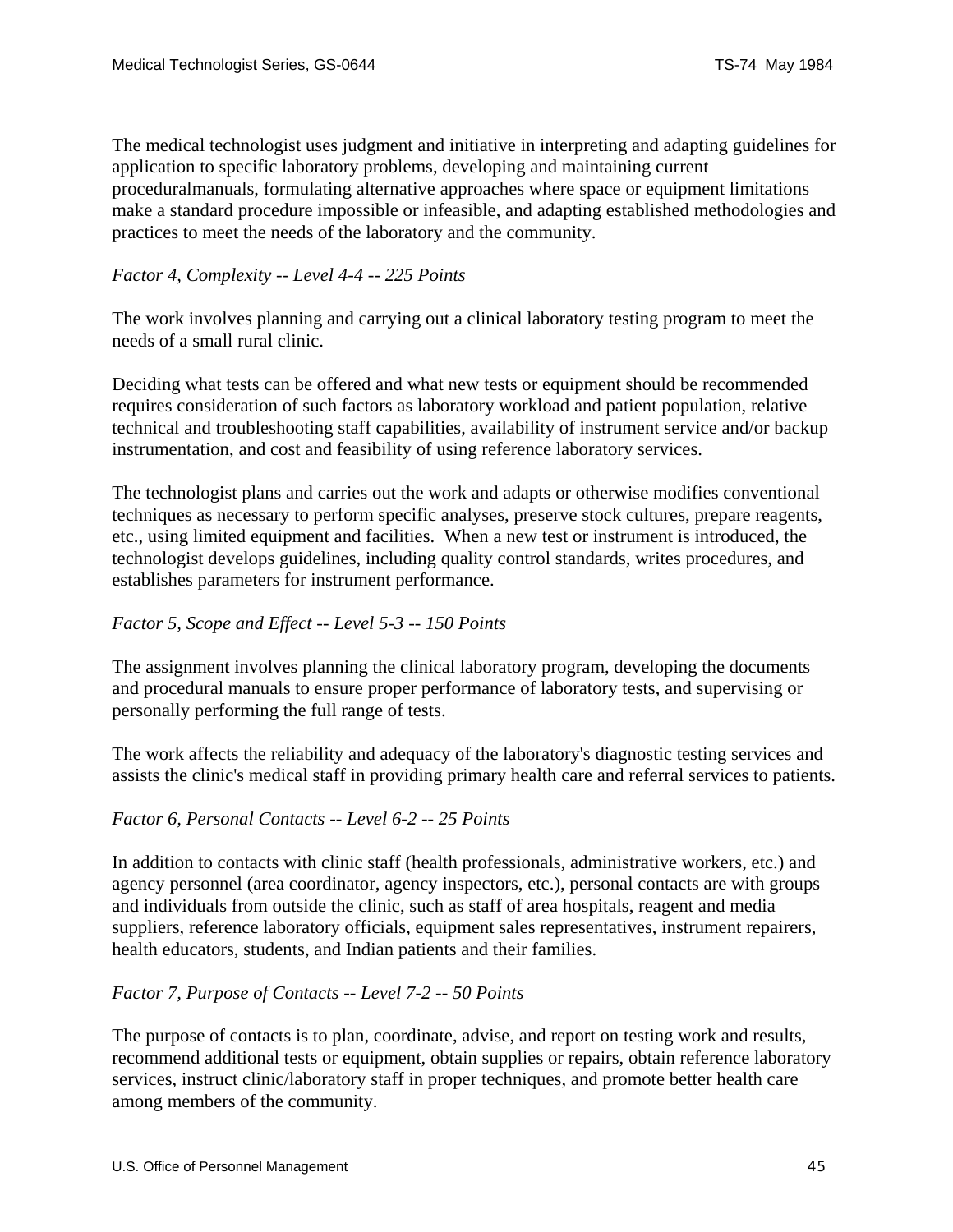<span id="page-45-0"></span>*Factor 8, Physical Demands -- Level 8-2 -- 20 Points*

The work requires regular and recurring periods of standing or walking, bending, reaching for glassware and supplies, etc.

*Factor 9, Work Environment -- Level 9-2 -- 20 Points*

The work involves regular and recurring exposure to contagious disease, caustic reagents, etc. Special safety precautions and protective clothing and gear such as a laboratory coat and gloves are required.

### **TOTAL POINTS -- 2465**

## **MEDICAL TECHNOLOGIST, GS-0644-12, BMK #01**

#### *Duties*

Serves as a medical technologist in an area office of a public health agency, with responsibility for coordinating the full range of clinical laboratory services in agency hospitals, outpatient clinics, and satellite stations throughout a multistate area.

- -- Evaluates the quality of area laboratory services and adequacy of equipment, personnel, and working accommodations through onsite inspections and/or review of reports. Assesses laboratory needs and explores sources and methods of obtaining necessary resources. Assures compliance with quality control and proficiency testing programs, safety standards, accreditation requirements, and agency policies. Plans for and implements laboratory improvement programs.
- -- Plans, implements, and coordinates quality control programs and assures participation in acceptable proficiency testing programs in all areas of laboratory medicine.
- -- Plans, implements, and coordinates preventive maintenance programs and reviews record-keeping.
- -- Coordinates procurement of supplies, equipment, and instrumentation and assures compliance with budgetary and geographic limitations. Evaluates and advises on contract services.
- -- Coordinates recruitment, placement, and other personnel actions. Develops and maintains a career development program for laboratory personnel; identifies training needs and arranges for/personally conducts in-service training.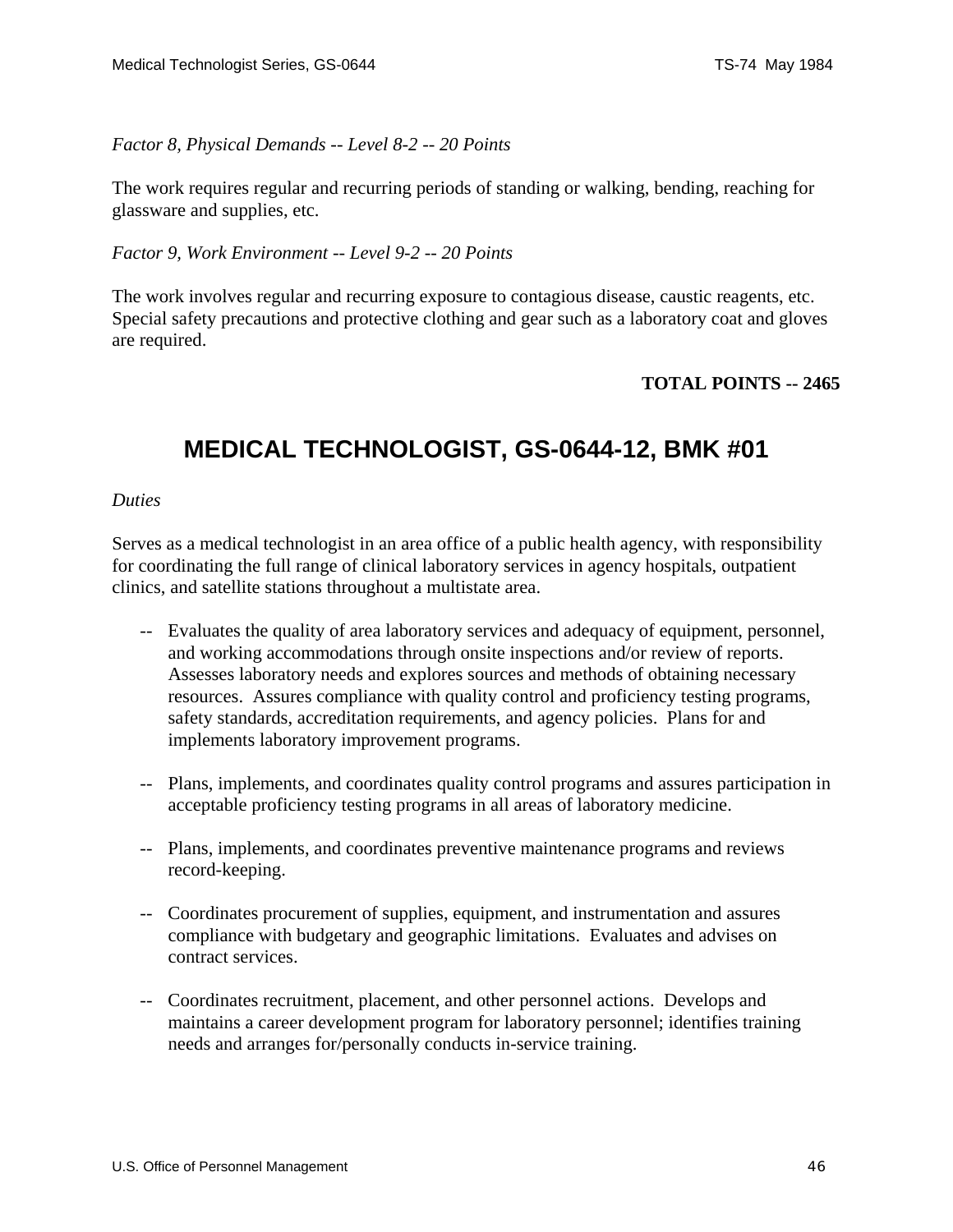- -- Assesses operating costs and develops budget input. Writes summaries, reports, position papers, and issue papers on topics concerning laboratory services and quality assurance. Analyzes historical data and trends.
- -- Plans and conducts studies on technical and administrative problems involving personnel shortages, organizational structure, new technology, program deficiencies, reporting systems, etc.; recommends changes based on findings.
- -- Serves as a consultant and advisor to area officials and laboratory personnel on various aspects of laboratory management and testing. Interprets agency policies and directives, prepares guidelines governing laboratory operations, and advises supervisors on the preparation, maintenance, review, and revision of procedural manuals.
- -- Establishes and maintains liaison with other Federal and State agencies, accrediting organizations, academic institutions, commercial and private laboratory facilities, professional organizations, and Indian communities to keep abreast of new developments, obtain services, and develop and coordinate mutually beneficial projects.

### *Factor 1, Knowledge Required by the Position -- Level 1-7 -- 1250 Points*

- -- Professional knowledge of the concepts, principles, and practices of medical technology sufficient to coordinate clinical laboratory services, assess needs, and plan for and implement improvement programs in laboratories throughout a multistate area.
- -- Knowledge of quality control systems, proficiency testing programs, and procedures for preventive maintenance and performance testing of instruments and equipment sufficient to identify and resolve problems and assure compliance with applicable requirements.
- -- Knowledge of Federal rules and regulations, certifying and accrediting agency requirements, and State and local laws pertaining to clinical laboratories sufficient to provide interpretation to area officials and laboratory personnel and assess impact on laboratory operations.
- -- Management, administrative, and coordinative skill sufficient to effectively coordinate laboratory activities to minimize duplication of services and improve utilization of total laboratory resources available.
- -- Skill in making qualitative evaluations of laboratory services, developing/revising guidelines and standards for use by operating personnel, and incorporating new technology in laboratory programs.

### *Factor 2, Supervisory Controls -- Level 2-4 -- 450 Points*

The supervisor assigns work in terms of overall objectives, special problem areas that need attention, and resources available to the program.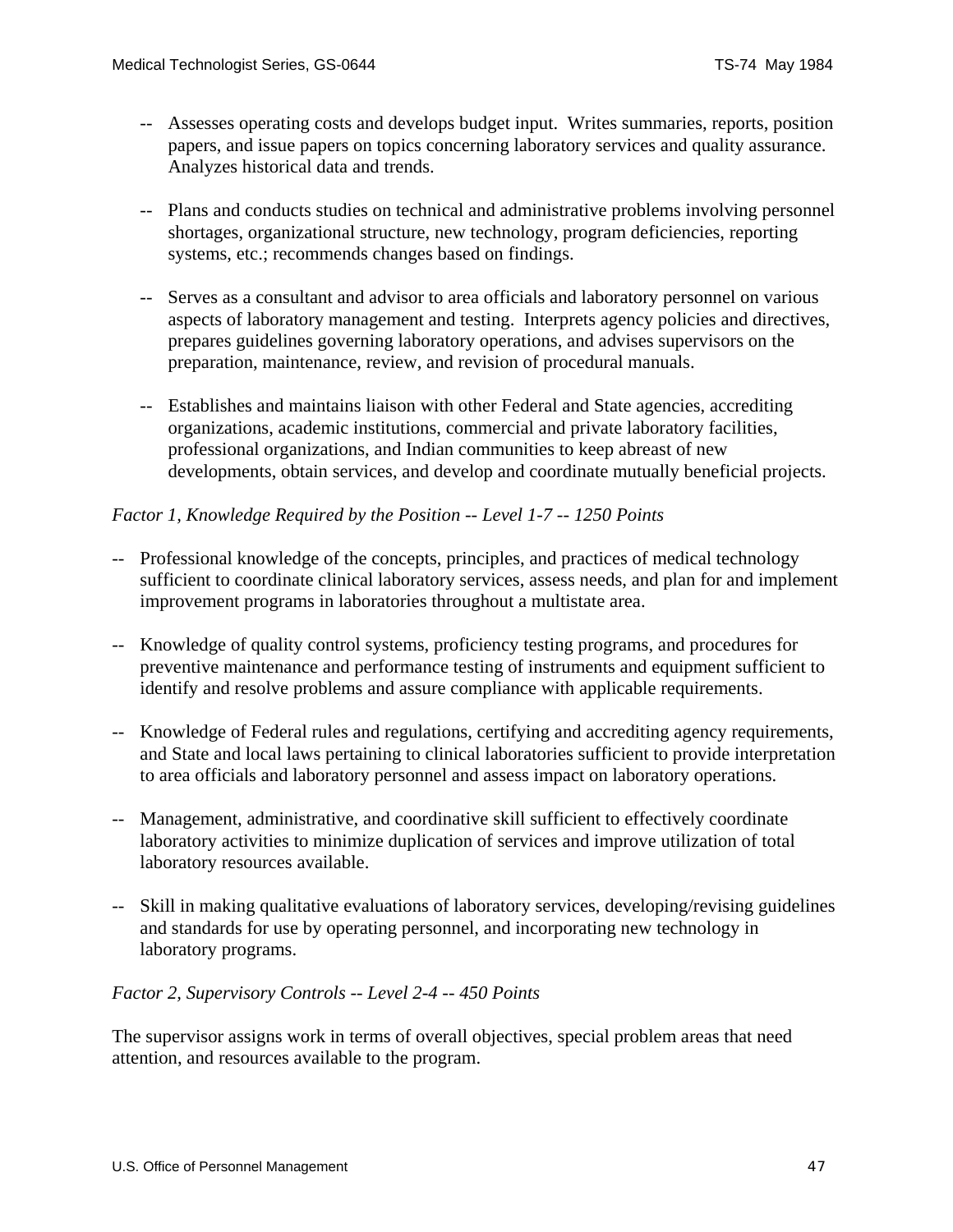The medical technologist plans and carries out the assignments independently, resolving most technical problems, coordinating the work with others as necessary, and keeping the supervisor informed of potentially controversial matters or problems having far reaching implications.

Work is reviewed for fulfillment of management objectives (e.g., assuring that area laboratories meet and maintain accreditation standards and criteria) and effect of advice and influence on the overall program, as evidenced by internal and external quality control evaluations.

#### *Factor 3, Guidelines -- Level 3-4 -- 450 Points*

Guidelines are primarily general in nature and require considerable interpretation. They include agency policies and directives; Federal and State laws and regulations; accrediting, certifying, and regulatory agency requirements; manufacturers' catalogs and specifications; and professional journals and literature.

Although technical references may be used, they are seldom directly applicable to the work. The medical technologist uses initiative and resourcefulness in researching new methodologies (tests and/or techniques), instrumentation, and advances in the areas of laboratory management (quality assurance, workload reporting and proficiency testing, laboratory safety, etc.) and incorporating pertinent concepts and practices in area programs. The technologist is expected to develop new methods and procedures or substantially modify existing guidelines to resolve technical problems related to the diversity of laboratories in the area, including very small laboratories where the optimal technological procedures may not be economically feasible or acceptable.

### *Factor 4, Complexity -- Level 4-5 -- 325 Points*

The work requires developing plans and strategies to promote effective and technologically improved laboratory testing and management practices and procedures, particularly quality assurance and proficiency testing techniques, ranging from control systems and validation methods to the review of performance of personnel and maintenance of appropriate records.

The medical technologist considers such diverse factor as Federal and State laws and regulations, certification/accreditation requirements, technological developments, new products and instruments, economic feasibility and desirability, cost effectiveness, and the varying size and complexity of the laboratories in the area.

The work requires innovation and resourcefulness in designing quality assurance systems and measures; developing new approaches to measuring laboratory efficiency, providing for inservice education, and maximizing services in very small laboratories; originating guidelines incorporating new methods and procedures in the laboratory program; and developing solutions to very unusual/novel problems of laboratory testing and management.